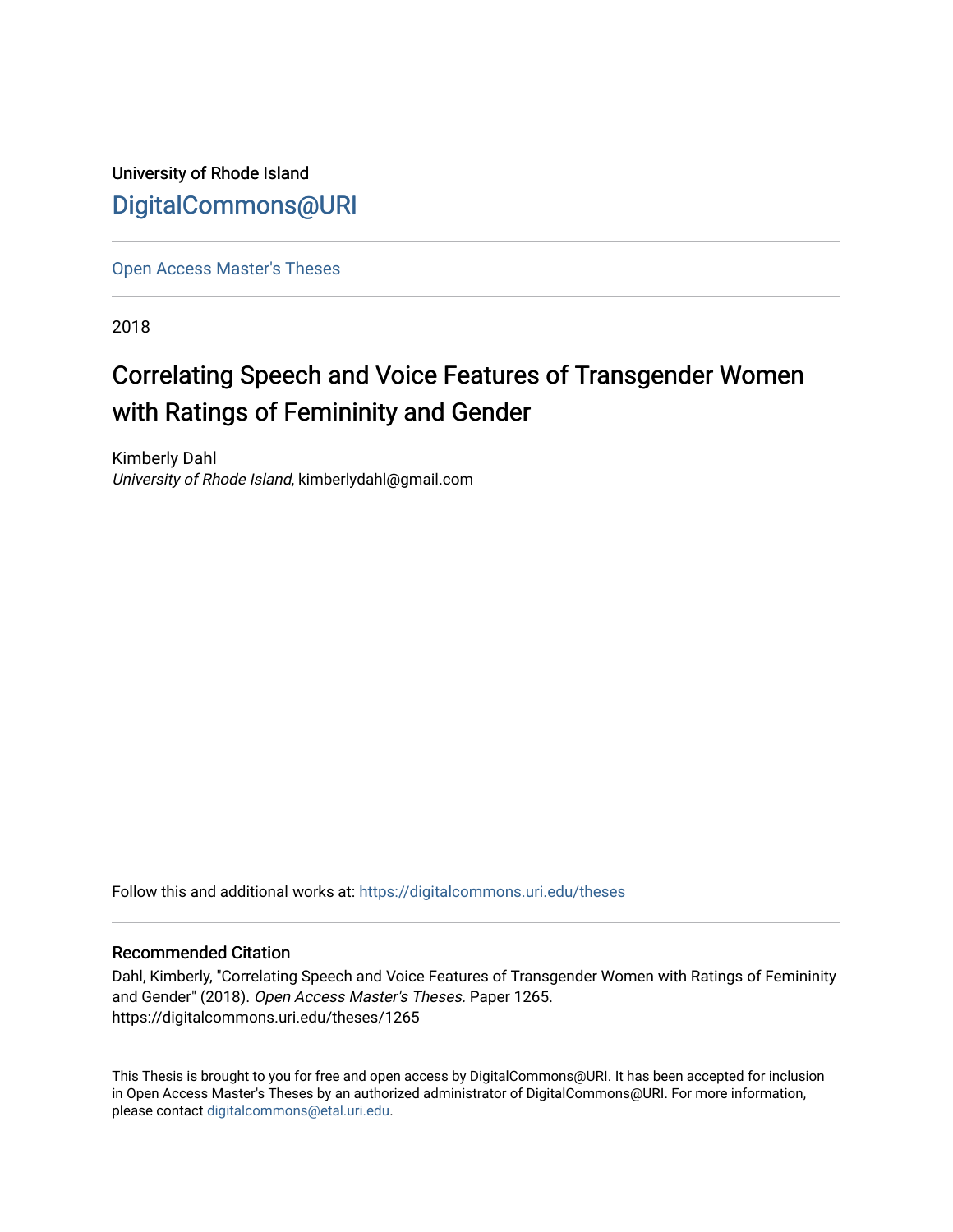# CORRELATING SPEECH AND VOICE FEATURES OF TRANSGENDER WOMEN WITH RATINGS OF

# FEMININITY AND GENDER

BY

### KIMBERLY DAHL

# A THESIS SUBMITTED IN PARTIAL FULFILLMENT OF THE

# REQUIREMENTS FOR THE DEGREE OF

# MASTER OF SCIENCE

IN

# SPEECH-LANGUAGE PATHOLOGY

## UNIVERSITY OF RHODE ISLAND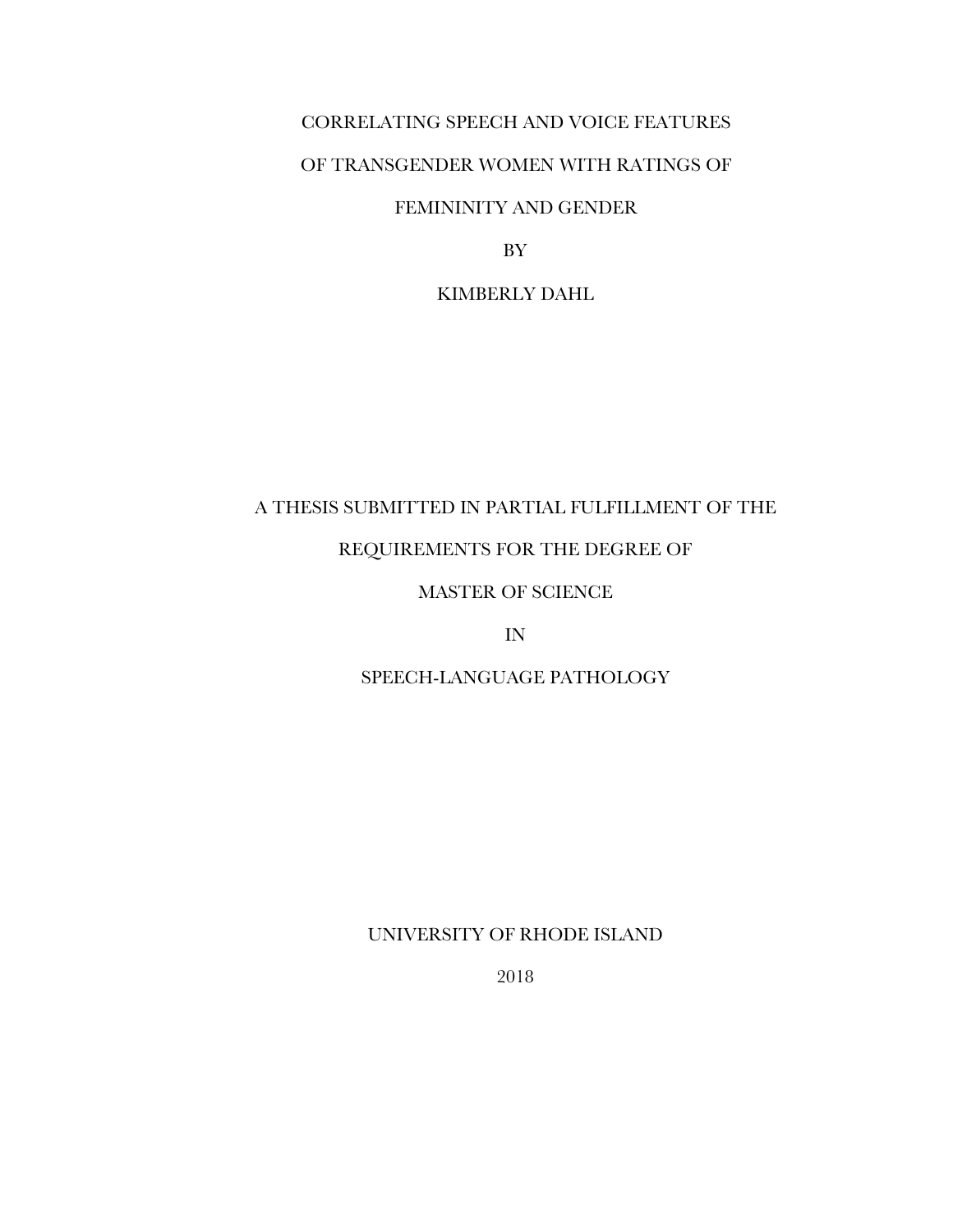### MASTER OF SCIENCE THESIS

OF

# KIMBERLY DAHL

APPROVED:

Thesis Committee:

Major Professor Leslie Mahler

Dana Kovarsky

Patricia Morokoff

 Nasser H. Zawia DEAN OF THE GRADUATE SCHOOL

UNIVERSITY OF RHODE ISLAND 2018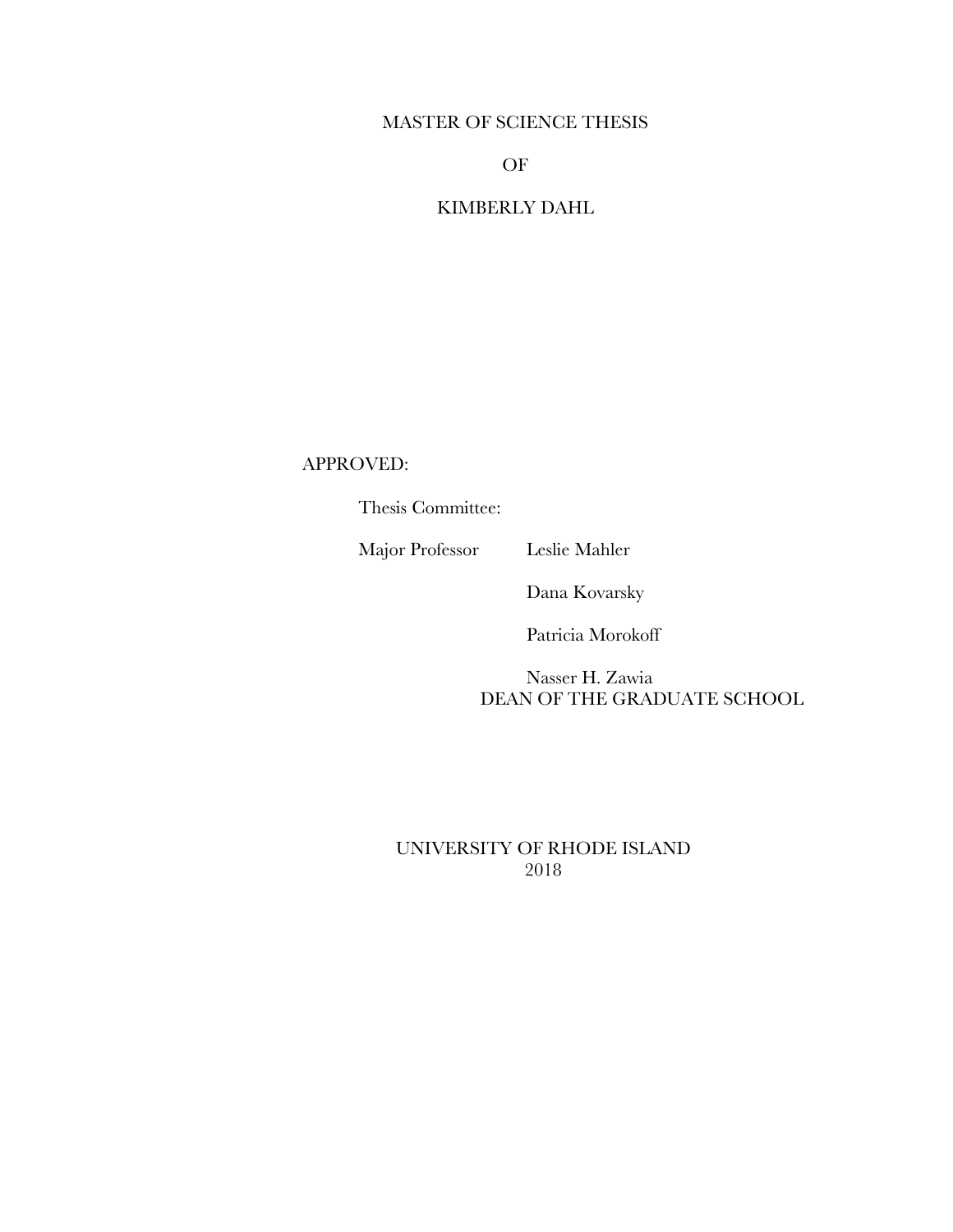#### **ABSTRACT**

**Purpose:** This study investigated which acoustic features of the voices of transgender (trans) women correlate with self- and listener ratings of voice femininity and with listener perceptions of gender. Differences between trans- and cisgender (cis) voices on these acoustic variables were also explored.

**Methods**: Speech samples were collected from 12 trans women and 10 cis control subjects. The acoustic variables of speaking fundamental frequency (SFF), SFF variation, intensity, vowel formants, and correlates of breathiness were collected for each speaker. Speakers completed a self-evaluation of voice femininity on a five-point scale drawn from the Transsexual Voice Questionnaire for Male-to-Female Transsexuals. Excerpts of these speech samples were presented to blind listeners, who also evaluated the femininity of each voice and classified each speaker within a binary gender system. Correlations between the acoustic variables and self- and listener ratings of voice femininity and listener perceptions of gender were measured using Spearman's rank-order coefficient.

**Results**: Moderate-to-strong correlations were found between ratings of voice femininity and mean and maximum SFF, SFF variation, and mean intensity. These same four acoustic variables were moderately correlated with listener perceptions of gender. There were no consistent or significant correlations between voice femininity ratings or gender perceptions and minimum SFF, vowel formants, and breathiness measures. The analysis of differences between trans and cis speakers was limited by sample size. Results suggest SFF, SFF variation, and intensity—or pitch, intonation, and loudness—are appropriate targets for evidence-based voice training of trans women.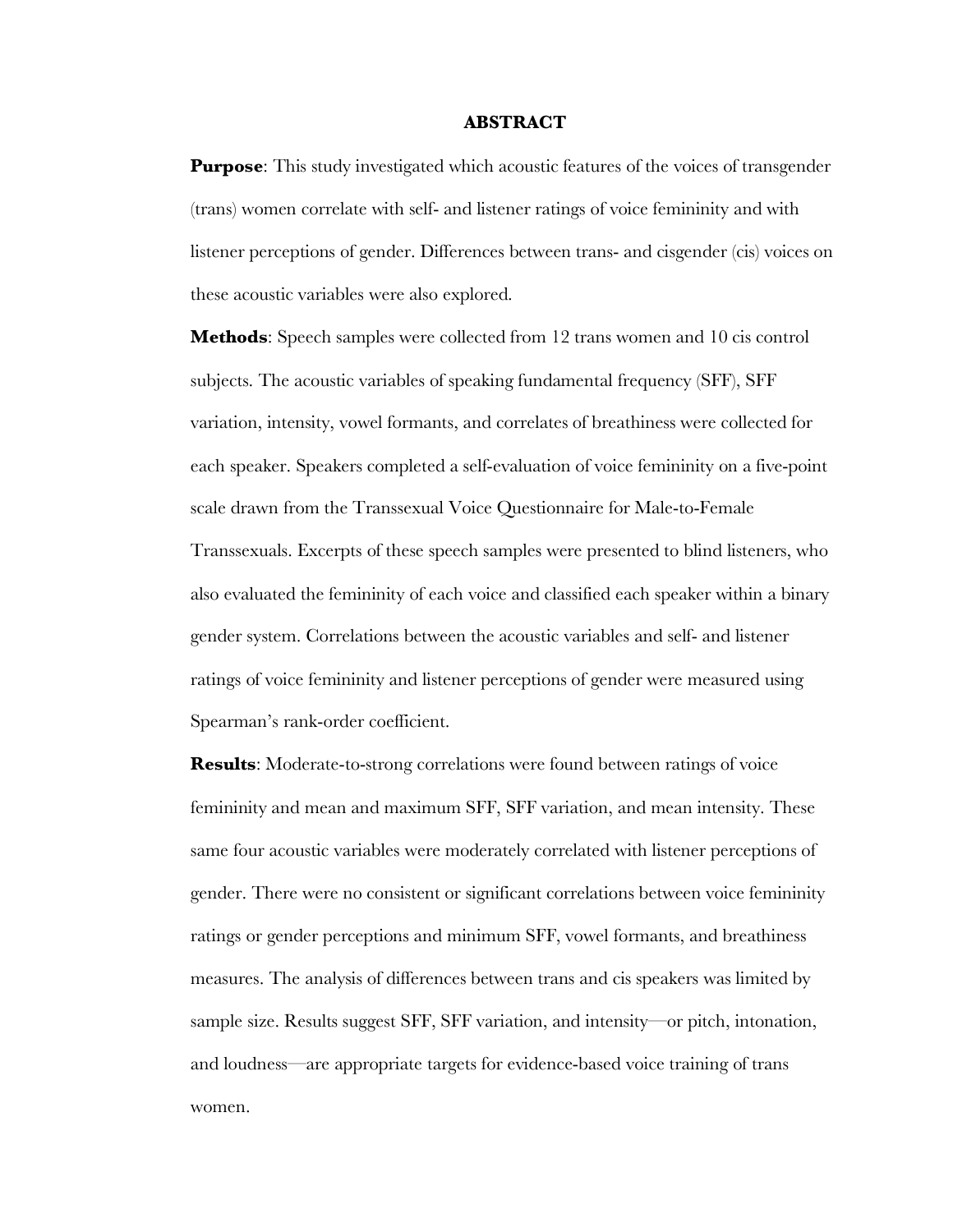#### **ACKNOWLEDGMENTS**

I would like to thank everyone whose guidance, support, and hard work helped me complete this thesis. All mistakes within are mine alone. First, thanks to my advisor, Dr. Leslie Mahler, for her enthusiasm for this project and for leading me through the long process of brainstorming, building, and reshaping my ideas into a finished product. Thanks are due to Jacob Lemay and Justin Yehle for sacrificing their time to help move this project along. I hope it was worth it.

Most of all, a hearty and eternal thanks to the women at the center of this project. Some traveled far, some rearranged schedules, some missed out on more entertaining ventures, and some imposed on others to arrange their participation. All were inconvenienced on my behalf, and I am grateful. The opportunity to have met each of them was the greatest benefit of this undertaking.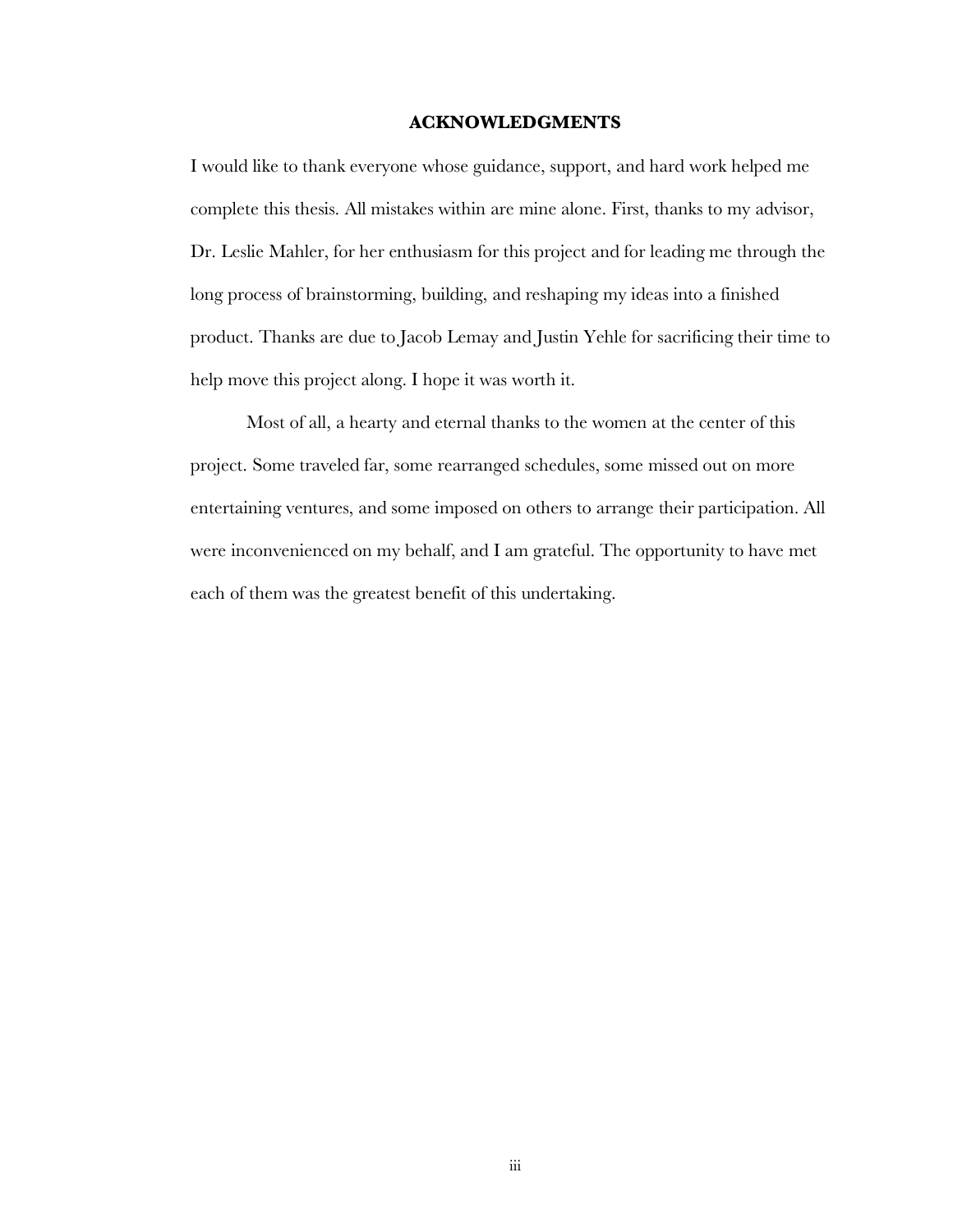# **DEDICATION**

For R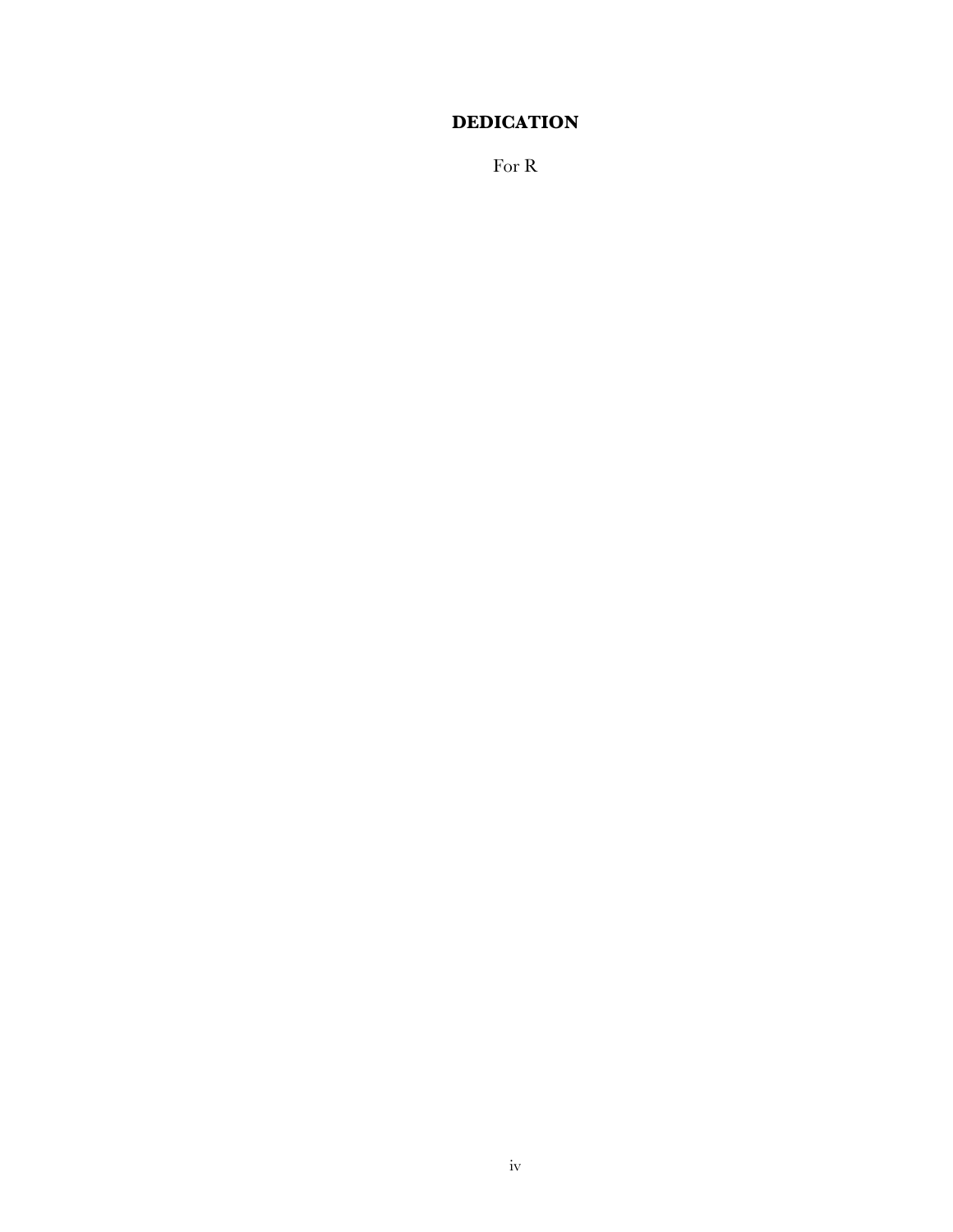# **TABLE OF CONTENTS**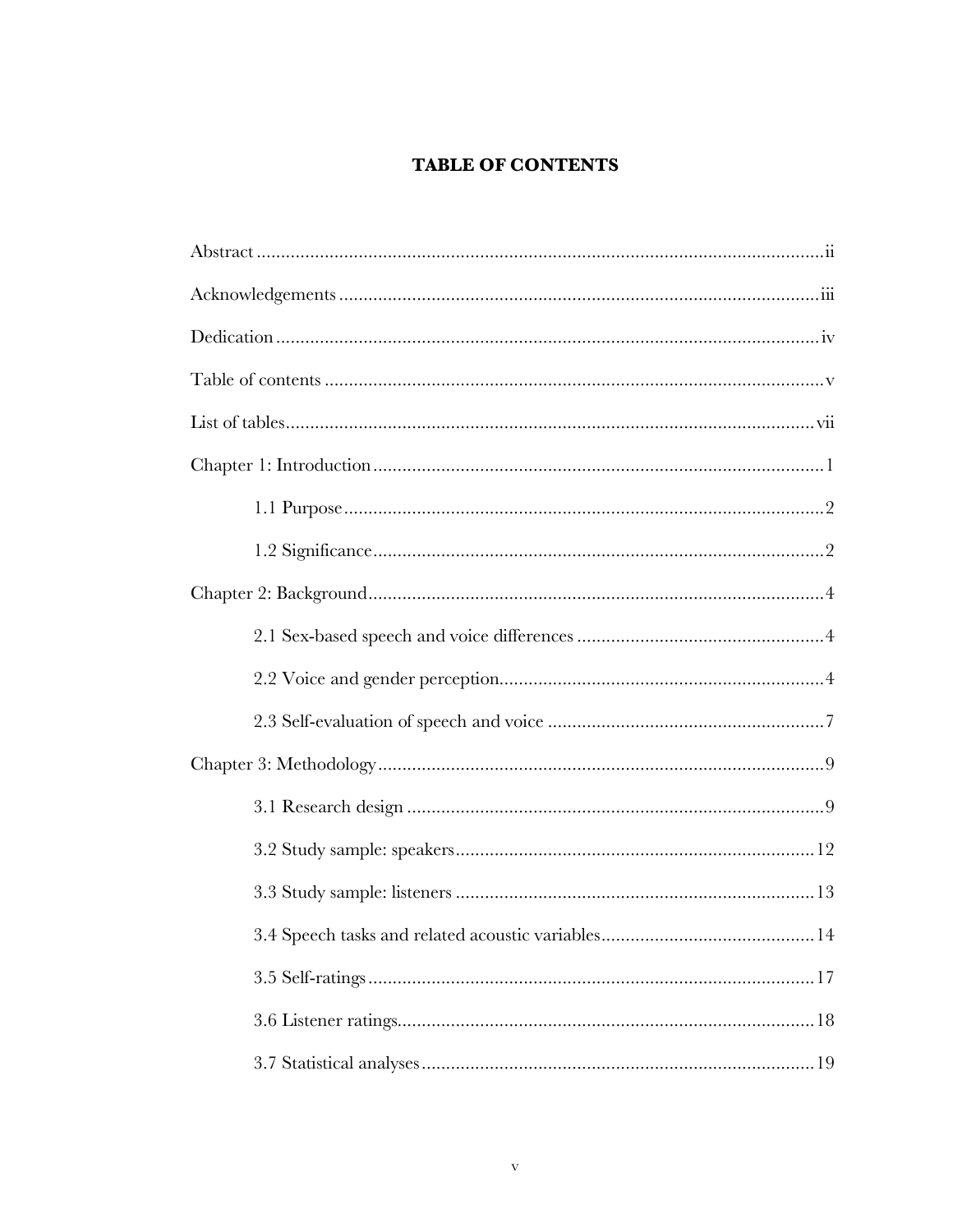| 4.4 Research question 2: Acoustic variables and listener ratings 27        |
|----------------------------------------------------------------------------|
| 4.5 Research question 3: Acoustic variables and gender perception28        |
| 4.6 Research question 4: Differences between trans- and cisgender voices30 |
|                                                                            |
|                                                                            |
|                                                                            |
|                                                                            |
|                                                                            |
|                                                                            |
|                                                                            |
|                                                                            |
|                                                                            |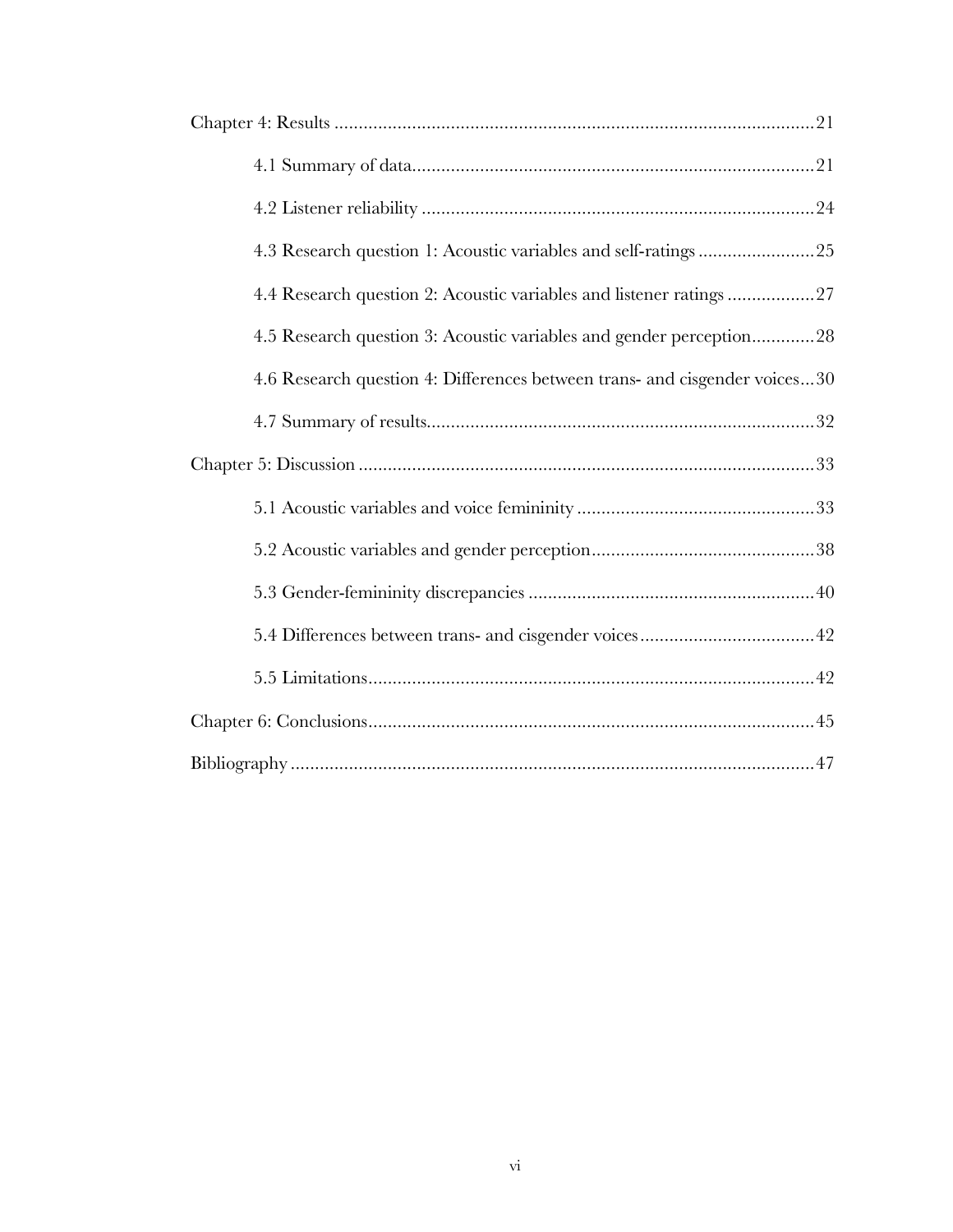# **LIST OF TABLES**

| Table 4.1 Speaking fundamental frequency and intensity by participant group22       |
|-------------------------------------------------------------------------------------|
|                                                                                     |
|                                                                                     |
| Table 4.4 Self- and listener ratings of voice femininity by participant group24     |
|                                                                                     |
| Table 4.6 Spearman's rank-order correlation coefficients for acoustic variables and |
| Table 4.7 Spearman's rank-order correlation coefficients for acoustic variables and |
| Table 4.8 Spearman's rank-order correlation coefficients for acoustic variables and |
|                                                                                     |
| Table 4.10 Means and independent sample <i>t</i> -tests comparing transgender women |
| Table 5.1 Data for speakers perceived as male with a feminine voice 40              |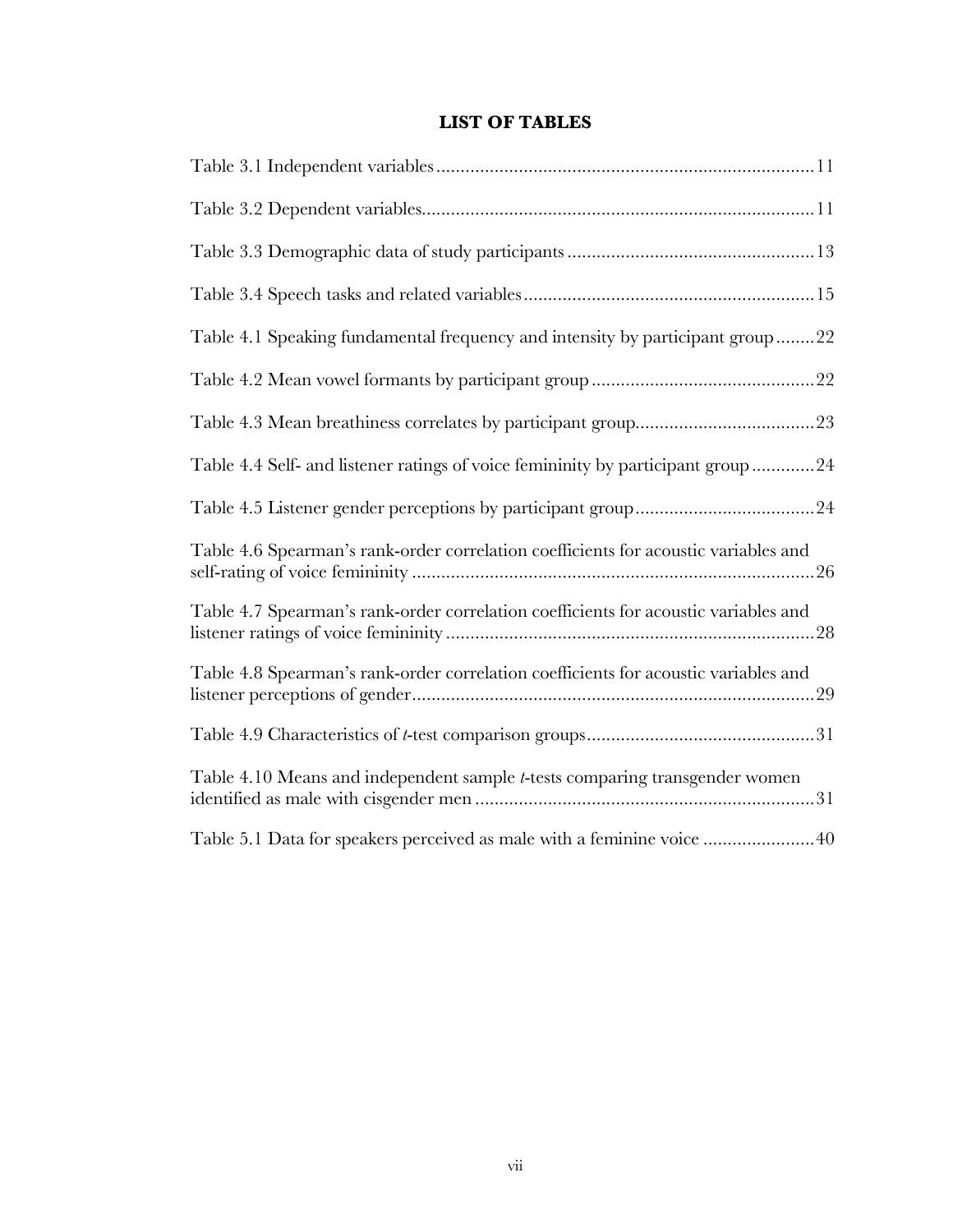#### **CHAPTER 1**

### **INTRODUCTION**

Transgender (trans)1 voice therapy is a relatively new, but fast-growing area in the field of speech-language pathology. Though the first known article on voice treatment for a trans individual was published forty years ago at the time of this writing (Bralley et al., 1978), the clinical voice needs of this community have received relatively little attention until recently. In fact, the care of trans voices was not included in the World Professional Association for Transgender Health (WPATH) Standards of Care, the foremost guide for physicians and allied health professionals, until its seventh edition (Coleman et al., 2012). Now, as cultures move through what some have coined the "gender revolution," clinicians and researchers in the field of speech-language pathology are challenged with building a sufficient base of knowledge to support effective, evidence-based treatment programs for trans clients.

The selection of treatment targets is a critical first step in implementing an effective speech and voice therapy protocol. Intervention should target the speech and voice features most likely to lead to the desired outcome of treatment. In the case of trans voice treatment, the desired outcome is a gender-congruent vocal presentation. This outcome is often assessed using listeners' evaluations of the speaker's voice and perceptions of the speaker's gender. Trans speakers' self-evaluation of voice, however, is also an important outcome measure. But the clinician must first determine which

 $\overline{a}$ 

<sup>&</sup>lt;sup>1</sup> Trans individuals are those whose gender identity does not match the sex assigned at birth.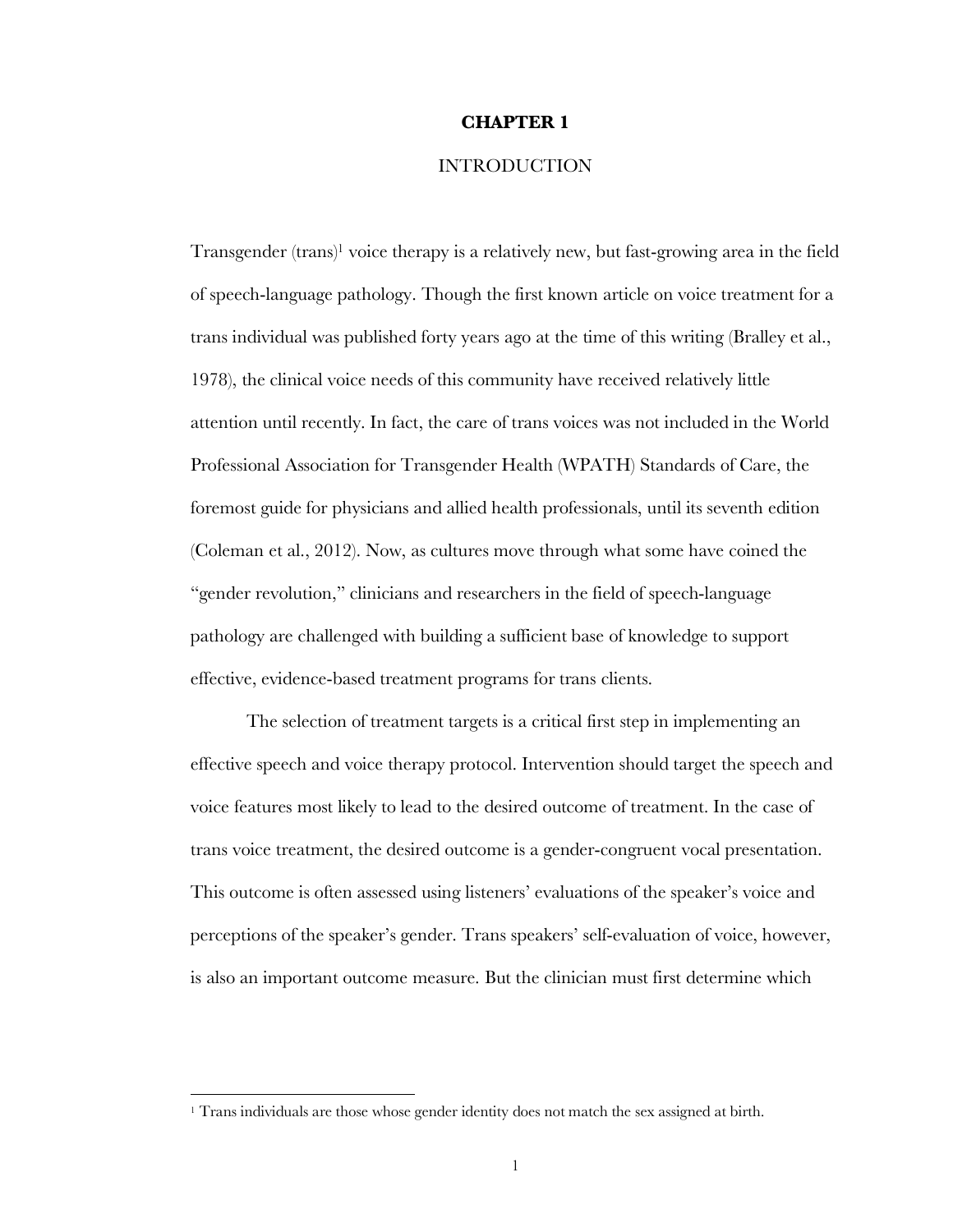speech and voice features should be targeted for the client to achieve a gendercongruent voice.

#### *1.1 Purpose*

The purpose of this study is to contribute to the data on evidence-based selection of treatment targets in trans speech and voice therapy. It does so by measuring the correlation of acoustic features of trans women's speech with self- and listener ratings of voice femininity and with listener perceptions of gender. This study poses four primary research questions:

- 1. Are the acoustic measures of speaking fundamental frequency (SFF), SFF variation, vowel formant frequencies, vocal intensity, and breathiness correlated with trans women's self-ratings of voice femininity?
- 2. Are these same measures correlated with listener ratings of trans women's voice femininity?
- 3. Are these measures correlated with listener perceptions of trans women's gender identity?
- 4. Are there statistically significant differences on these measures between trans women and cisgender (cis)<sup>2</sup> individuals?

#### *1.2 Significance*

 $\overline{a}$ 

This study offers a unique contribution to the literature in several ways. First, it includes measures of speech and voice that have received minimal attention in the

<sup>&</sup>lt;sup>2</sup> Cis individuals are those whose gender identity matches the sex assigned at birth.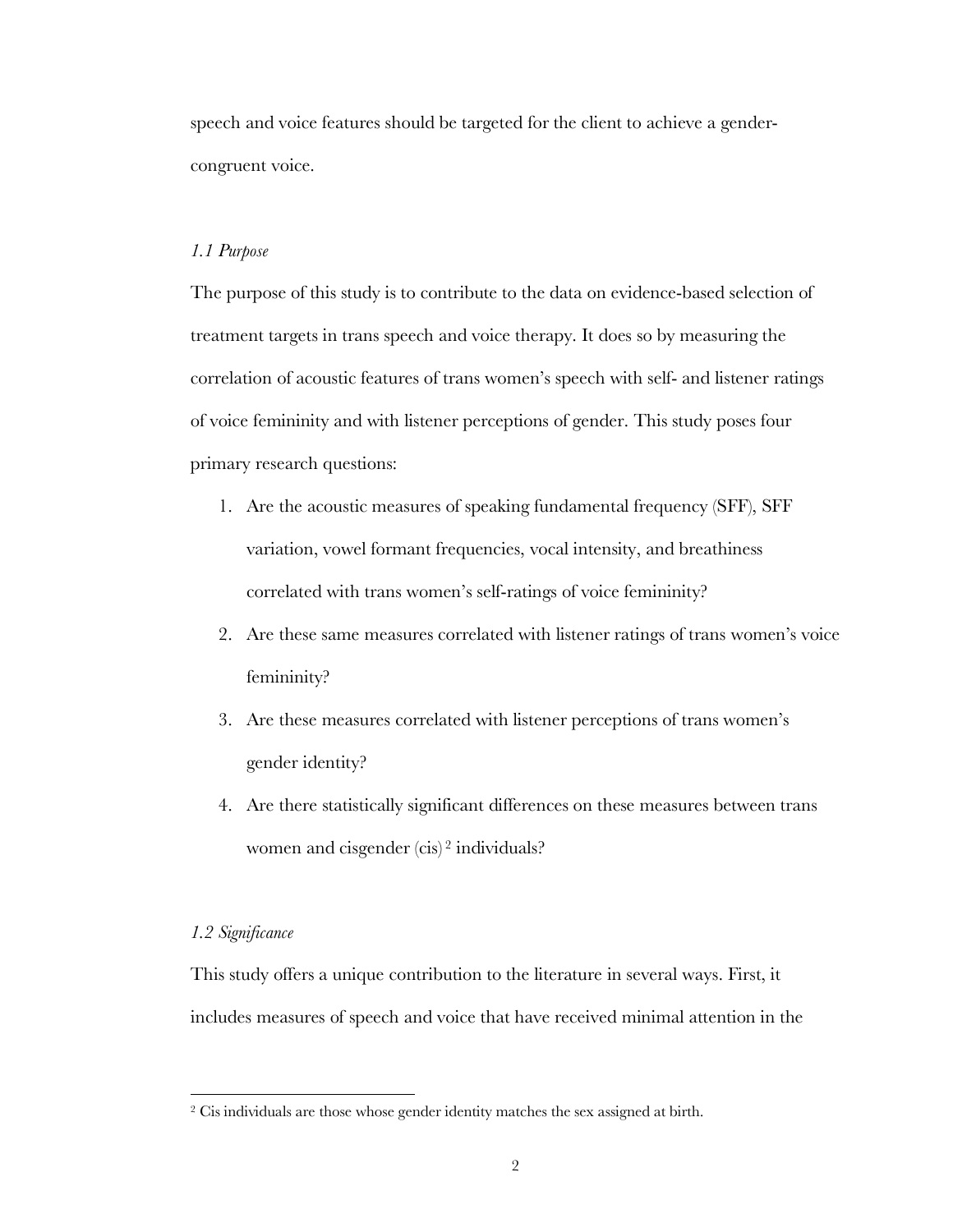literature (e.g., intensity and breathiness). Second, it incorporates trans women's selfevaluations of voice, which has often been overlooked in studies of trans speech and voice treatment. Third, it assesses vocal characteristics in connected speech, wherever possible, to more closely approximate natural communicative contexts than isolated words or vowels would allow. It is therefore more relevant to treatment in which the goal is to achieve generalization of voice changes outside of the clinical environment. Finally, this study seeks to identify significant differences between the voices of trans women and cis individuals. Identifying these differences is important for intervention, as they will inform the speech-language pathologist about which features of cis speech, if any, are appropriate treatment targets for trans women.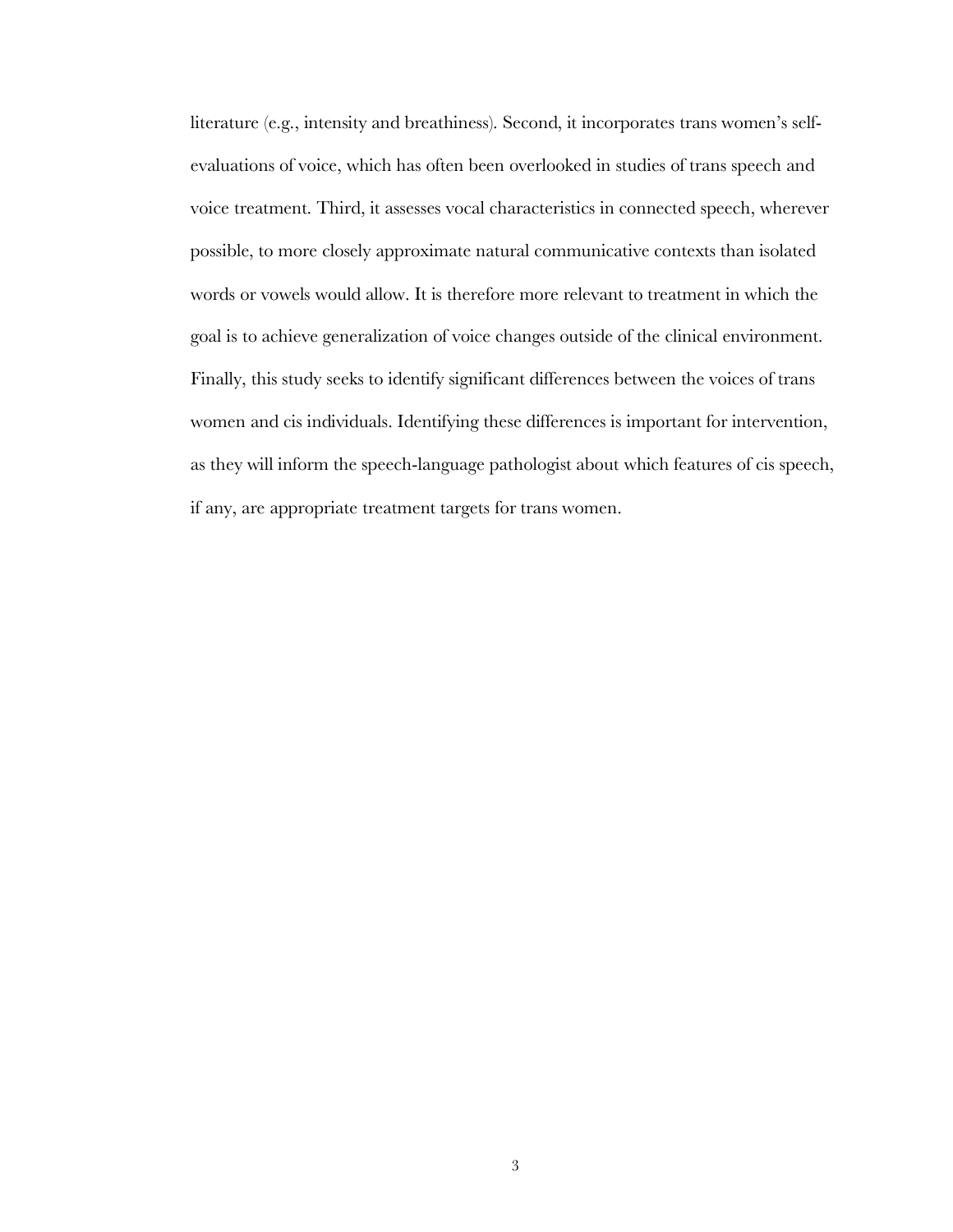#### **CHAPTER 2**

#### **BACKGROUND**

#### *2.1 Sex-based speech and voice differences*

The speech of men and women differ in several prominent characteristics. The most well documented difference is in average fundamental frequency. An adult female has an average speaking fundamental frequency (SFF) of 220 Hz, and an adult male 120 Hz (see Stoicheff, 1981; Hollien & Shipp, 1972; Titze, 1994). Average vowel formant frequencies also differ by sex, with vowel formants of male voices being at lower frequencies than those of female voices (Coleman, 1971). Other studies have documented sex-based differences in vocal intensity (Brockmann et al., 2011), intonation patterns (Brend, 1975), breathiness (Klatt & Klatt, 1990), and vocal quality (ibid.).

Taken together, this research suggests that a female voice is likely to have a higher fundamental frequency, higher vowel formant frequencies, more varied intonation with more upward inflections, and a greater degree of breathiness than a male voice. These norms inform the expectations a listener has about which characteristics a voice coming from a female body will have. These expectations, in turn, impact a listener's perception of the speaker's gender, as described in the research reviewed below.

#### *2.2 Voice and gender perception*

Voice is a salient marker of sex and gender. Previous studies have demonstrated differences between the speech of trans and cis individuals and between the masculine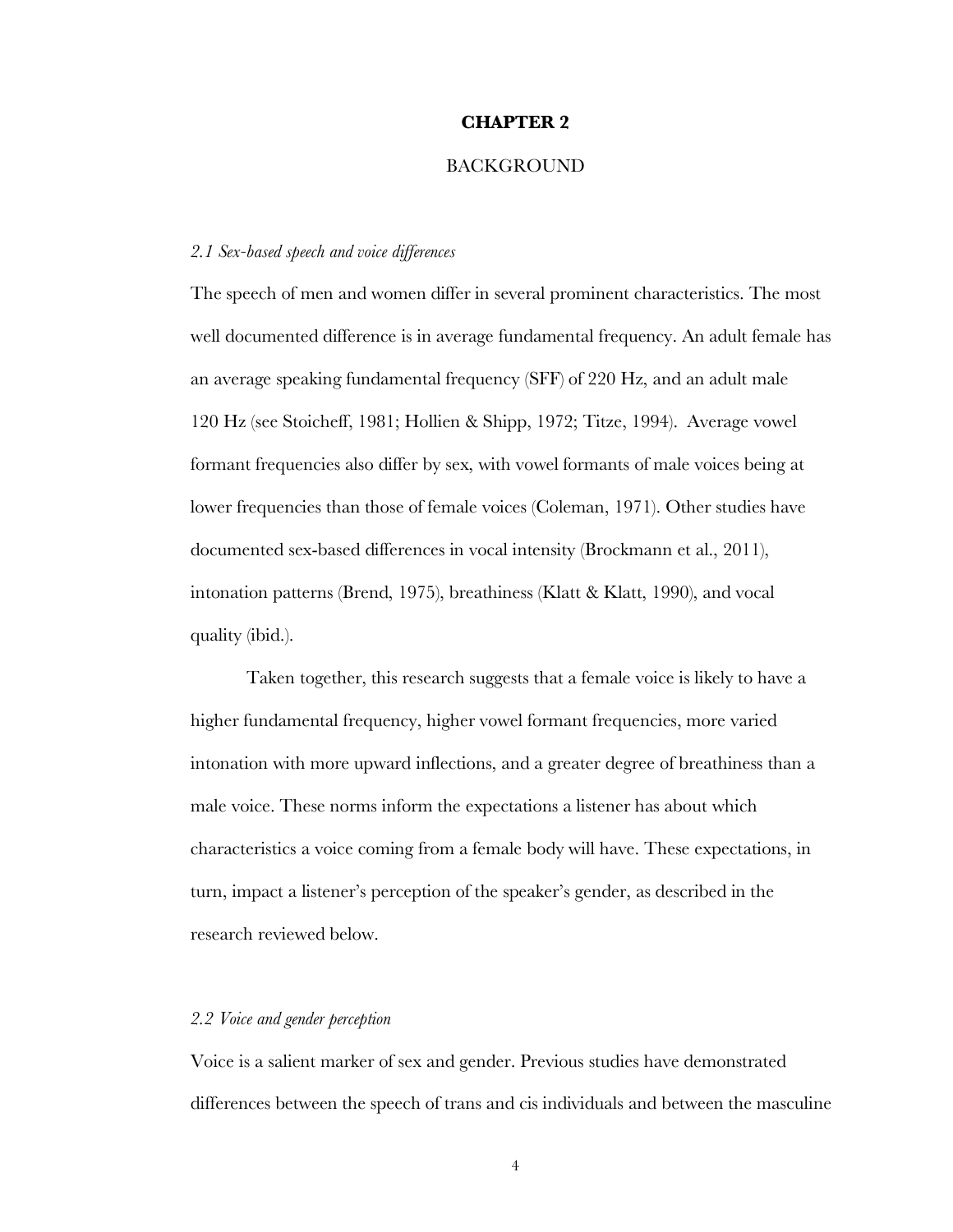and feminine versions of a trans woman's voice (Coleman, 1983; Gelfer & Schofield, 2000). These voice differences offer the listener cues to the speaker's gender identity. The question of which elements of a speaker's voice are most salient to gender perception, however, is not fully resolved.

Pitch has long been a central focus of many trans voice studies. Yet, even in early research, the primacy of pitch has been questioned. Coleman (1983) noted that pitch increase alone is insufficient to eliminate a persistently male voice quality in trans women. Gelfer and Schofield (2000) reached a similar conclusion in an experiment evaluating the pitch, intonation, and vowel formants of 15 trans women. Their results showed that speakers perceived as female had a significantly higher mean and maximum SFF than speakers perceived as male. However, in this study, some trans women with an SFF in the feminine range were still perceived as male, indicating, again, that pitch is not the sole determinant of voice-based gender perception.

Additional studies investigated the contributions of other speech and voice features to gender perception. Hillenbrand and Clark (2009) and Gelfer and Bennett (2013) both found correlations between vowel formants and gender perception. Hillenbrand and Clark (2009) electronically altered sentences spoken by male and female participants to evaluate the respective importance of fundamental frequency and vowel formants to listener perceptions of gender. The study demonstrated that manipulation of fundamental frequency or vowel formants alone was insufficient to elicit a change in gender perception. Only when both variables were adjusted to fall within the range of the opposite sex did a change in listener perceptions of gender follow. Gelfer and Bennett (2013) also used digital manipulation to evaluate the relative importance of fundamental frequency and vowel formants in gender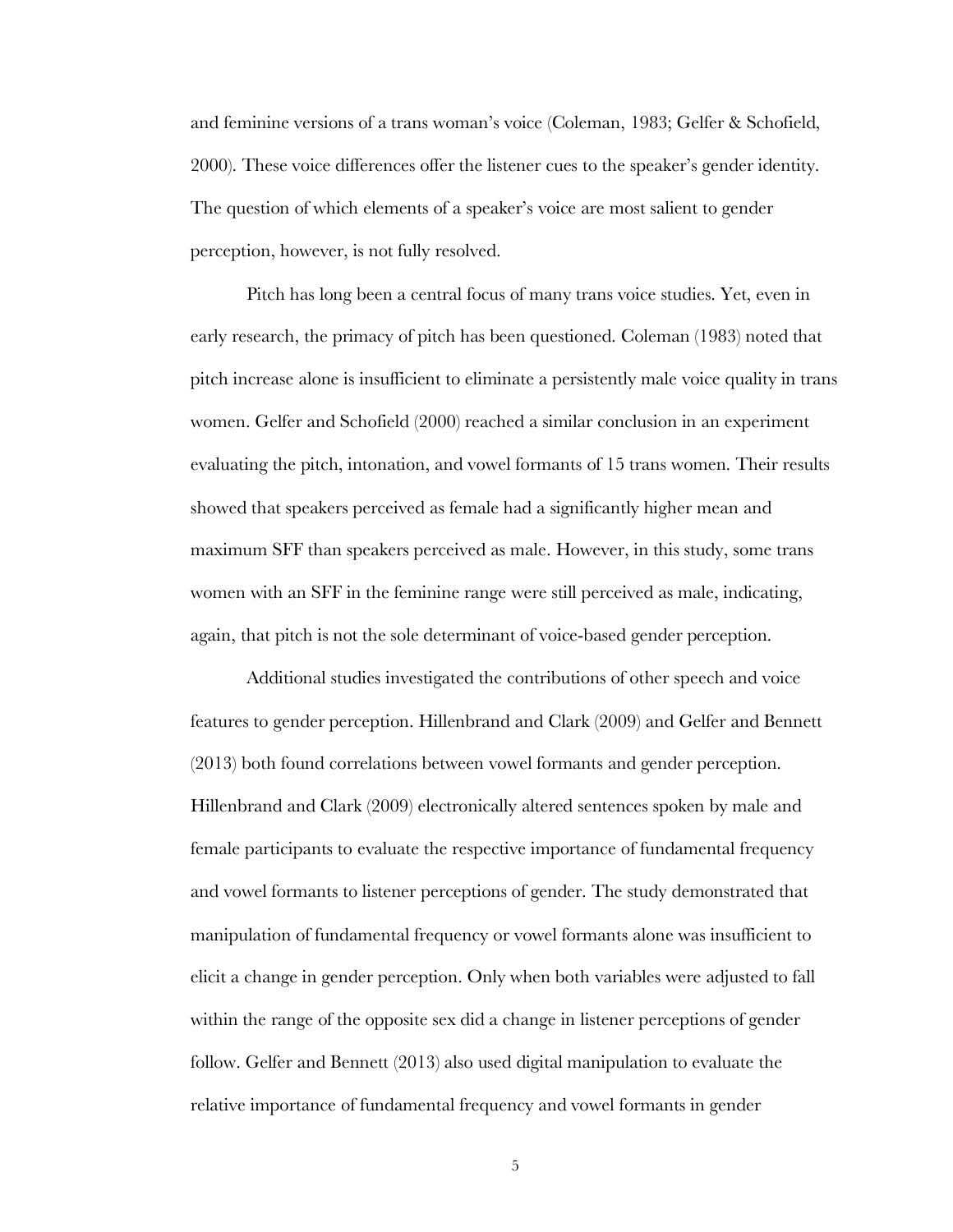perception. Their results showed correlations between both variables and gender perception. They concluded that vowel formants likely contributed to gender perceptions in their sample, especially for voices within a gender-ambiguous SFF range (i.e., 145-165 Hz).

Studies evaluating vowel formants in natural speech have not generated such conclusive evidence of a correlation with gender perception. Gelfer and Schofield's (2000) analysis of trans women's speech did not reveal a statistically significant link between vowel formants and gender perception. Hardy, Boliek, Wells, Dearden, Zalmanowitz, and Reiger (2016) found that the second vowel formant (F2), together with minimum frequency and shimmer percentage, correlated with ratings of speech naturalness only. Because the majority of their trans participants were perceived as male, no relationship could be established between vowel formants and gender perception or femininity ratings.

Intonation has also received some attention in the literature. Wolfe, Ratusnik, Smith, and Northrop (1990) found that trans women who were perceived by listeners to be female had more varied intonation, as measured by a greater percentage of both upward and downward inflections and a smaller percentage of level intonations, than those perceived to be male. This study evaluated the speech of trans women only, without comparison groups of cis controls. A more recent study by Hancock, Colton, and Douglas (2014) resulted in some of the same conclusions. Their study included trans men and women as well as cis control subjects. Hancock and colleagues found that speakers who were perceived as female spoke with more upward intonations and a greater semitone range, another way of measuring variation in intonational patterns.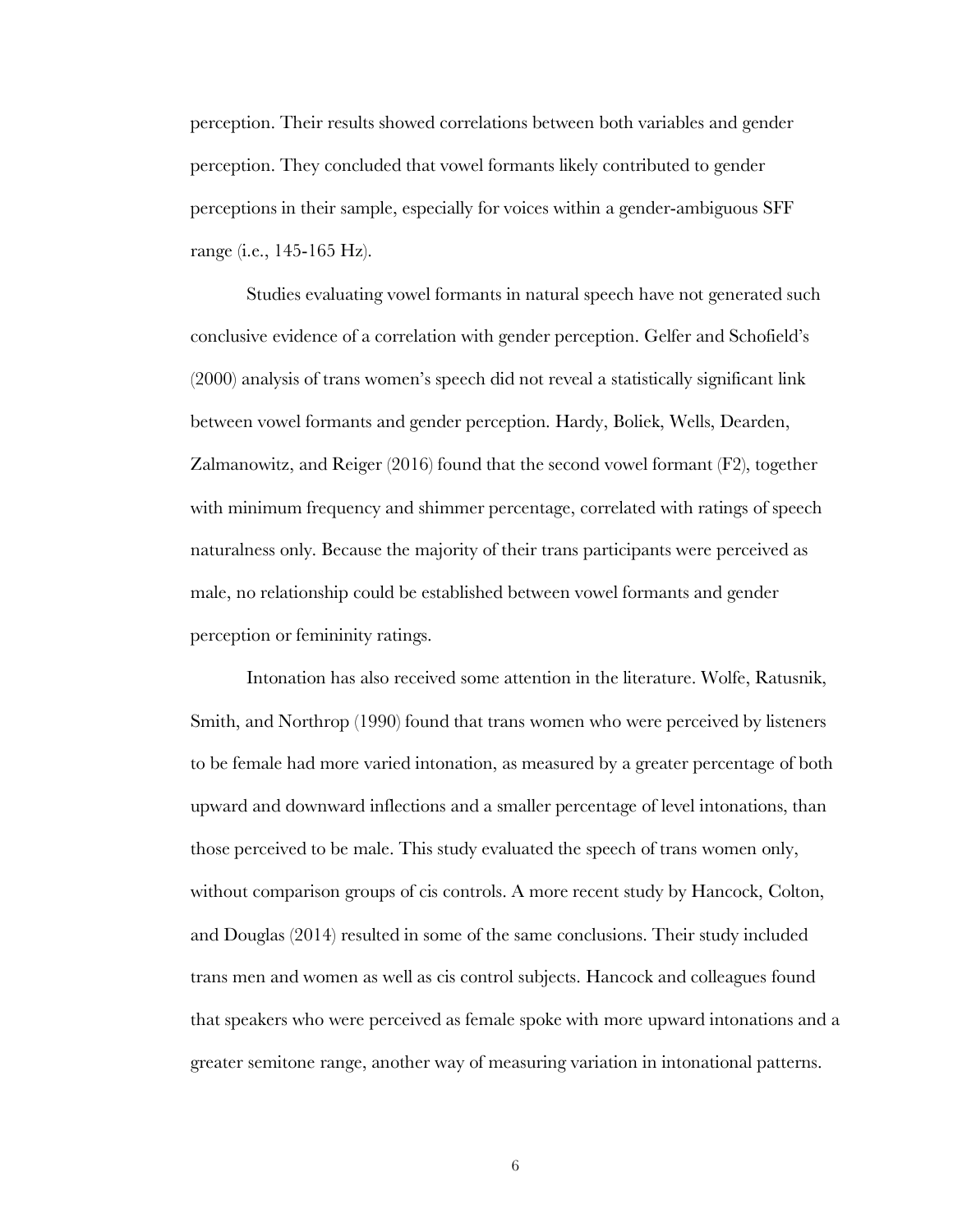Other voice features considered in the literature include breathiness, intensity, and glottal fry. Research on these variables suggests that increased breathiness (Gorham-Rowan & Morris, 2006), reduced intensity (Holmberg et al., 2010), and reduced use of glottal fry (ibid.) may be salient in the perception of speakers as female or as more feminine. Literature on these measures, however, is relatively sparse.

#### *2.3 Self-evaluation of speech and voice*

The conclusions derived from the research reviewed above rely exclusively on the perceptions of listeners. The speakers' beliefs about their own speech are largely unconsidered. Yet, the impact of these beliefs can be significant. For example, Kasama and Brasolotto (2007) found that, for individuals with voice disorders, self-evaluation of speech and voice correlated with the individual's quality-of-life rating. In this study, a correlation did not exist between listener evaluations and the speaker's quality-of-life rating.

The communication challenges facing trans women are complex, and while much attention has been paid to listener perceptions, self-evaluations of speech and voice are also important. In fact, trans women's responses to self-perception questionnaires reveal voice satisfaction to be an issue of primary concern (Pasricha et al., 2008). In another study, trans women ranked voice and non-verbal communication (e.g., gestures, laughter) as the second and third most important factors in successful gender presentation, just behind physical appearance (Kayajian, 2005). Hancock, Krissinger, and Owen (2010) found quality-of-life ratings to be more strongly tied to trans women's self-rating of their voice femininity and likability than to listener ratings on these scales.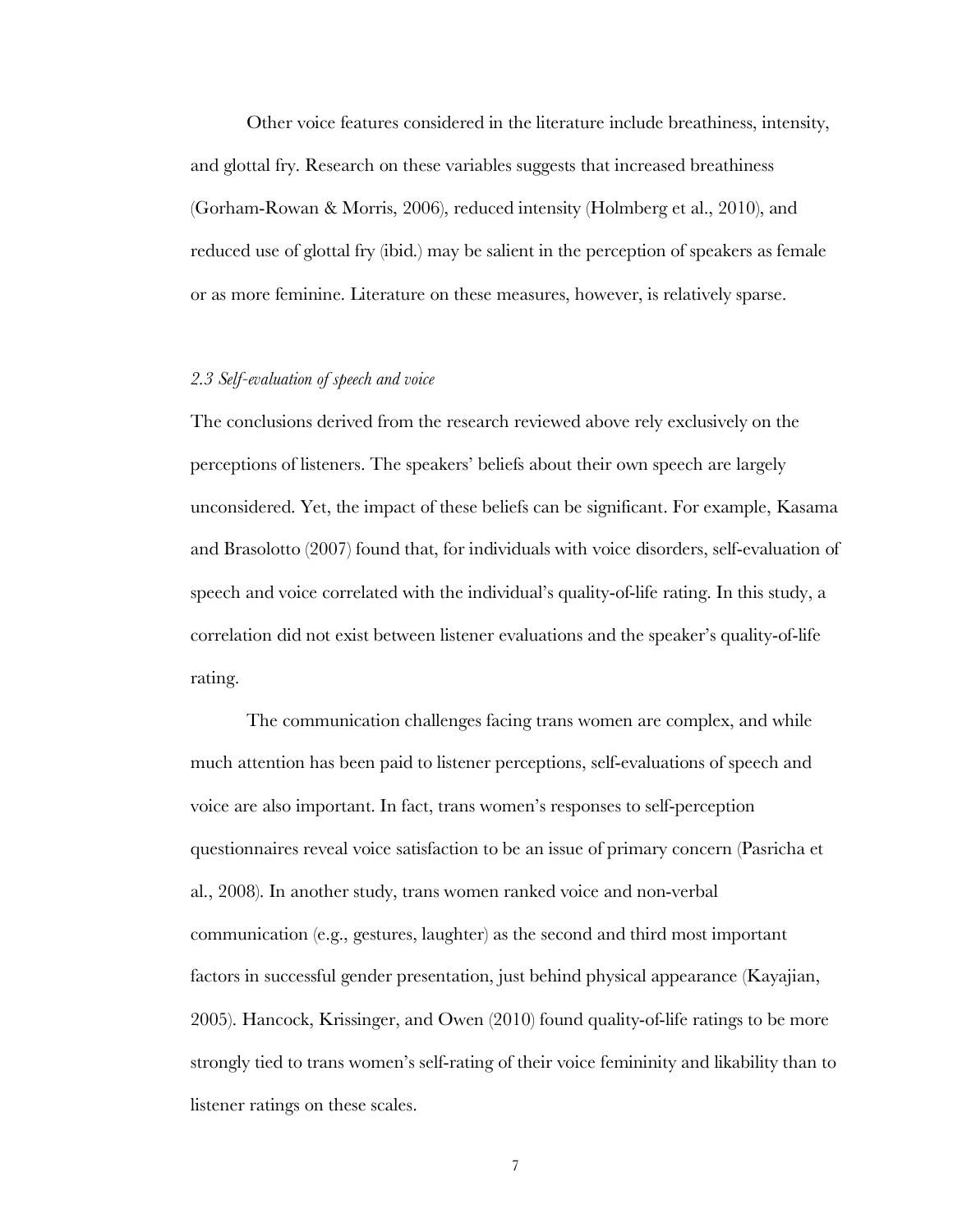Few published studies have explored the relationship between acoustic speech and voice features and trans women's self-evaluation of their voices. Owen and Hancock (2010) and McNeill, Wilson, Clark and Deakin (2008) found self-ratings of voice femininity to be strongly correlated with SFF. Owen and Hancock (2010) also found a strong correlation with semitone range. Others have noted conflicts between client satisfaction with voice and acoustic measures of voice (Dacakis, 2000). That is, trans women whose voices remained within male ranges of SFF reported high levels of voice satisfaction. These studies suggest that self-evaluation of voice has the potential to greatly impact the perceived success of any voice training for trans women.

The present study reflects the importance of self-evaluation by including both speaker and listener ratings of speech and voice in the analysis. Though researchers have found self-evaluation of voice to correlate with something as deeply significant as quality of life (see Kasama & Brasolotto, 2007; Hancock et al., 2010), few studies have incorporated the speaker's own ratings into investigations of trans speech and voice. This study thus seeks to fill this gap in the literature and inform clinical decisions that affect the success of a voice treatment program.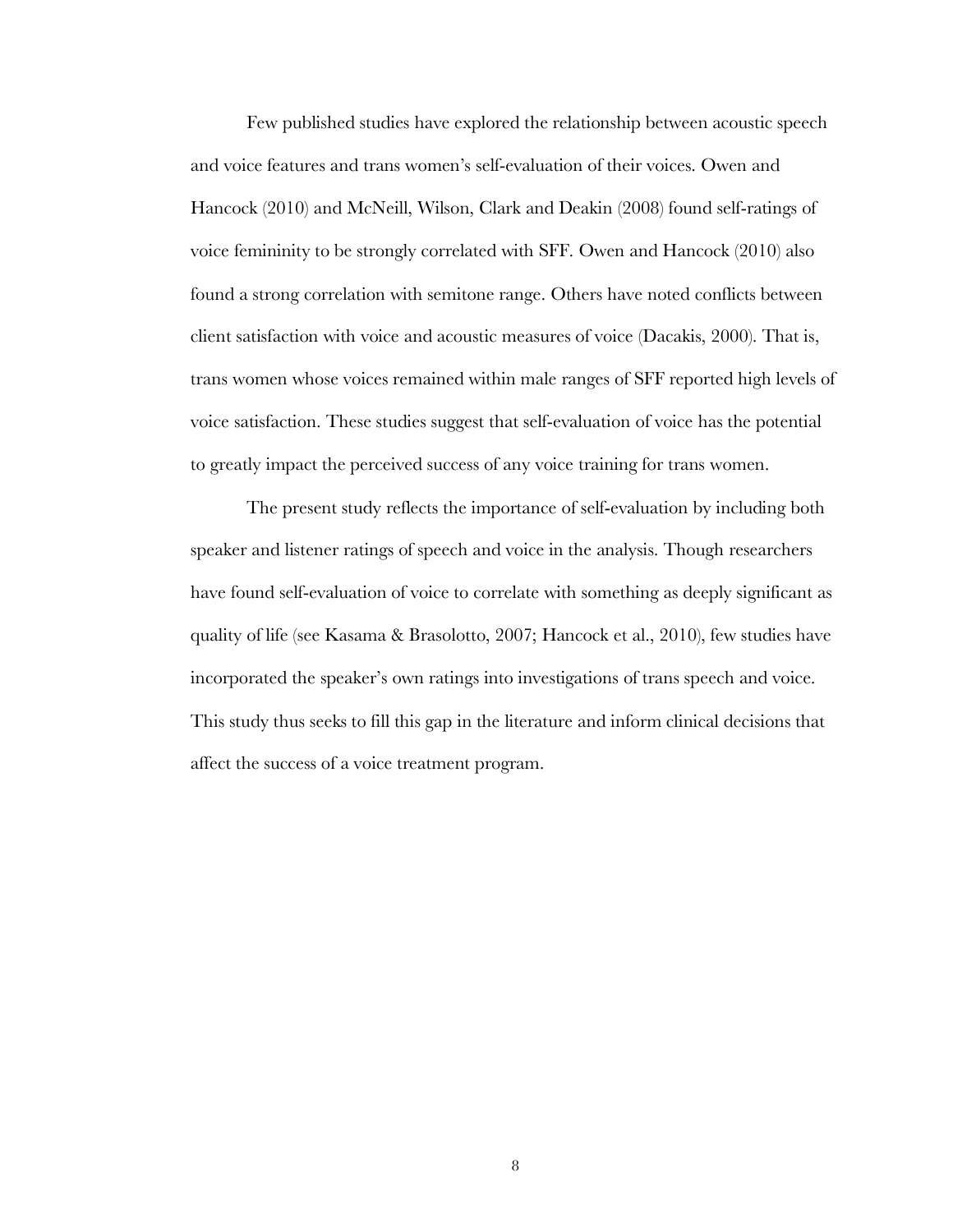#### **CHAPTER 3**

#### **METHODOLOGY**

#### *3.1 Research design*

This study used a correlational research design incorporating quantitative acoustic and perceptual analyses. The research protocol was approved by the University of Rhode Island Institutional Review Board, HU1718-002 and HU0809-139. The study was carried out in three phases: (1) the collection of speech samples, self-ratings, and personal data from speaker participants, (2) the evaluation of these speech samples by blind listeners, and (3) the statistical analysis of the data collected. A detailed description of each phase of the study is provided in the sections that follow.

The independent variables of this study included the following acoustic variables: speaking fundamental frequency (SFF), SFF variation, vowel formant frequencies, vocal intensity, soft phonation index (SPI), pitch period perturbation quotient (PPQ), and relative average perturbation (RAP). Previous research suggests that each of these measures may be relevant to perceptions of gender.

Fundamental frequency (F0) has been described as "the single most important acoustic variable for voice classification" (Titze, 1994, p. 169). It measures the number of vibratory cycles that the vocal folds complete in one second and is perceived by the listener as pitch. Of interest to the present study was the speaking fundamental frequency (SFF), a measure of vocal fold vibrations in connected speech. Included in the analysis were the mean, minimum, and maximum SFF, which quantify the speaker's habitual speaking pitch as well as pitch range. SFF variation was defined here by the standard deviation of SFF. It was included as a means of measuring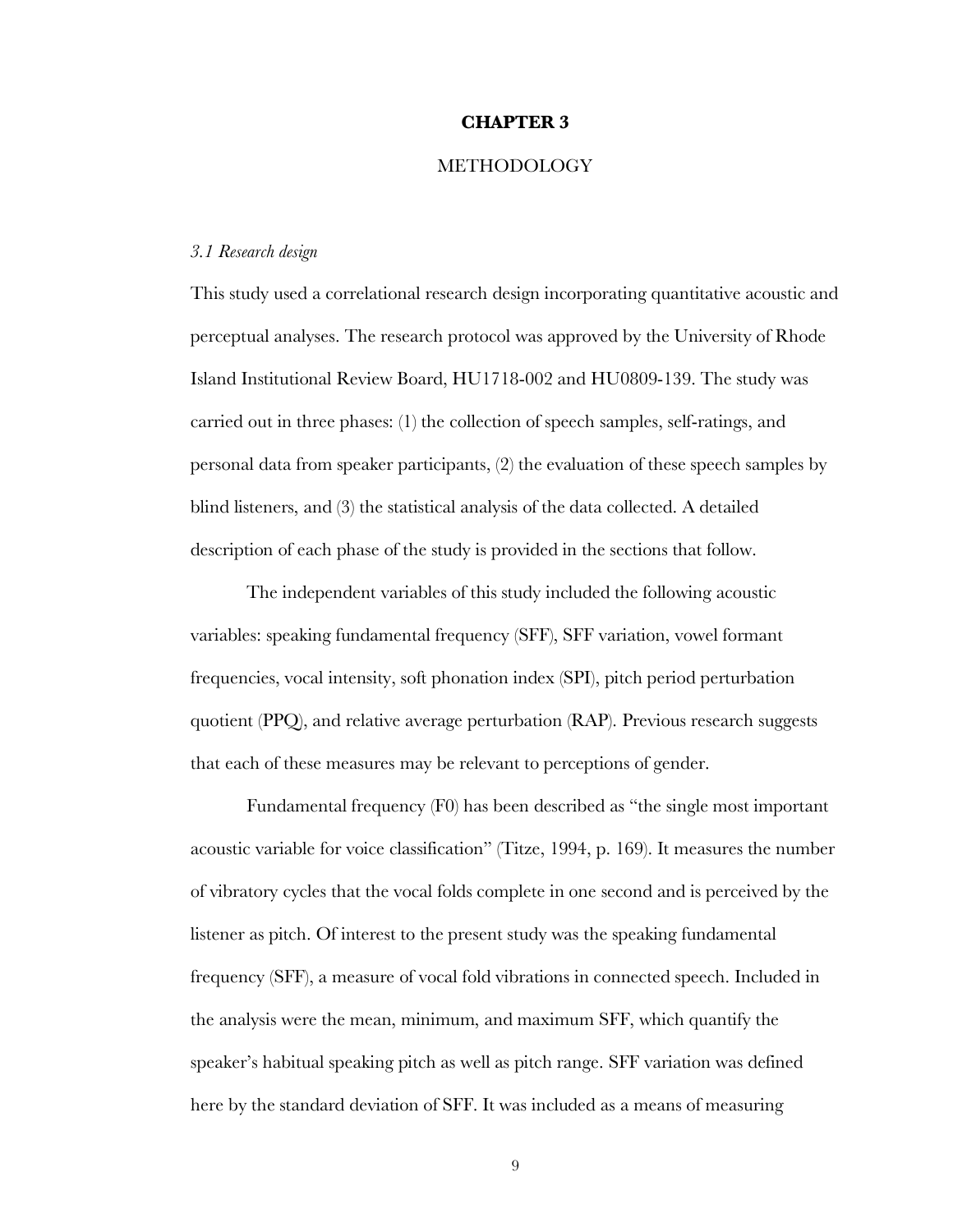intonation, or the degree to which a speaker varies pitch during connected speech. All SFF measures were collected using Praat, an open-resource acoustic software program.

Formants are "the resonating frequencies of the vocal tract" (Owen & Hancock, 2010, p. 274). They are bands of acoustic energy concentrated at a particular frequency that reflect the shape of the vocal tract when producing a given sound. The vowel has many formants, but F1 and F2 are of greatest interest and were the formants included in this study. F1 correlates with tongue height, and F2 with tongue retraction. They are thus the formants that most clearly distinguish one vowel from another. For this study, F1 and F2 were measured in Praat during the production of /a, i, u/ in connected speech.

Vocal intensity is the physical correlate of loudness and varies as a function of subglottal pressure and vocal fold vibratory amplitude. It is measured in decibels of sound pressure level (dB SPL), and, in this study, was collected from connected speech samples using Praat.

SPI, PPQ, and RAP are all acoustic measures that reflect the degree to which a voice is perceived as breathy. SPI is a measure of vocal fold approximation, or the degree to which the vocal folds achieve full closure. A high SPI is suggestive of increased breathiness. PPQ and RAP assess jitter, or the variability of frequency from period to period. Jitter is commonly used to assess breathiness (Owen & Hancock, 2010). Mean SPI, PPQ, and RAP were collected from samples of sustained /a/ using the Kay Pentax Computerized Speech Lab (CSL).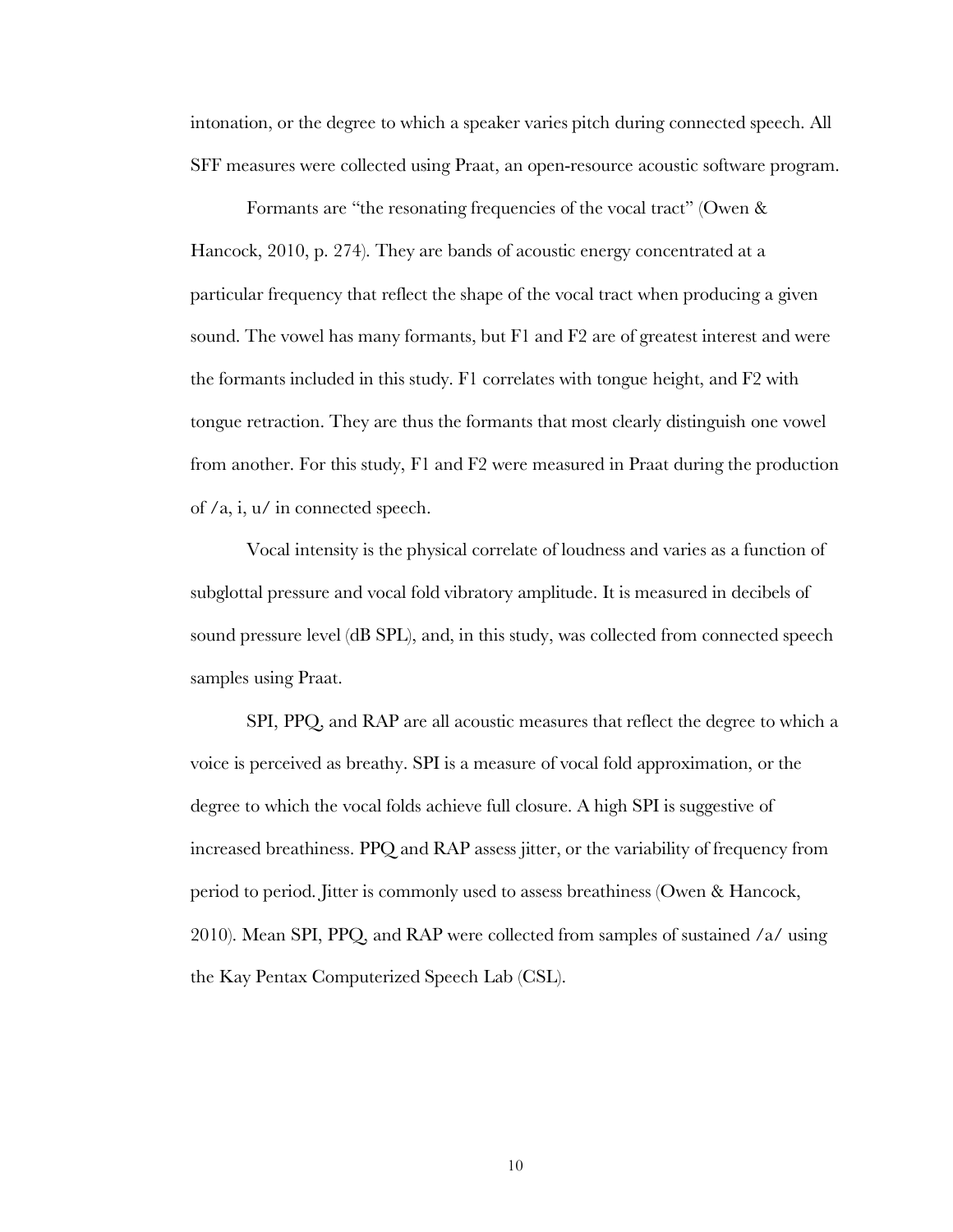| Variable       | Unit        | <b>Measures</b>   | Perceptual<br>correlate | Software | Source                                   |
|----------------|-------------|-------------------|-------------------------|----------|------------------------------------------|
| <b>SFF</b>     | Hz          | Mean,<br>min, max | Pitch                   | Praat    | Connected speech                         |
| SFF variation  | Hz.         | SD.               | Intonation              | Praat    | Connected speech                         |
| Vowel formants | Hz.         | F1, F2            | Resonance               | Praat    | Vowels isolated from<br>connected speech |
| Intensity      | dB SPL      | Mean              | Loudness                | Praat    | Connected speech                         |
| SPI, PPQ, RAP  | $^{0}/_{0}$ | Mean              | <b>Breathiness</b>      | CSL.     | Sustained /a/                            |

Table 3.1 Independent variables

SFF=speaking fundamental frequency, SD=standard deviation, SPI=soft phonation index, PPQ=pitch period perturbation quotient, RAP=relative average perturbation, CSL=Computerized Speech Lab

The dependent variables in this study included trans women's self-ratings of their voice femininity, listener ratings of the speaker's voice femininity, and listener perceptions of the speaker's gender. Self-ratings were collected during phase one of this study using the Transsexual Voice Questionnaire for Male-to-Female Transsexuals (TVQMtF; Dacakis & Davies, 2013). Listener ratings and perceptions of gender were collected during phase two. The procedures for the listener component of this study are described in section 3.6.

| Table 3.2 Dependent variables |  |  |
|-------------------------------|--|--|
|-------------------------------|--|--|

| Variable                      | Scale                                                                                                       | Source                 |
|-------------------------------|-------------------------------------------------------------------------------------------------------------|------------------------|
| Self-rating of voice          | 5: Very female<br>4: Somewhat female<br>3: Gender neutral<br>2: Somewhat male<br>1: Very male               | <b>TVQMtF</b>          |
| Listener rating of voice      | 5: Very feminine<br>4: Somewhat feminine<br>3: Gender neutral<br>2: Somewhat masculine<br>1: Very masculine | Listener response form |
| Listener perception of gender | 1: Male<br>2: Female                                                                                        | Listener response form |

TVQMtF=Transsexual Voice Questionnaire for Male-to-Female Transsexuals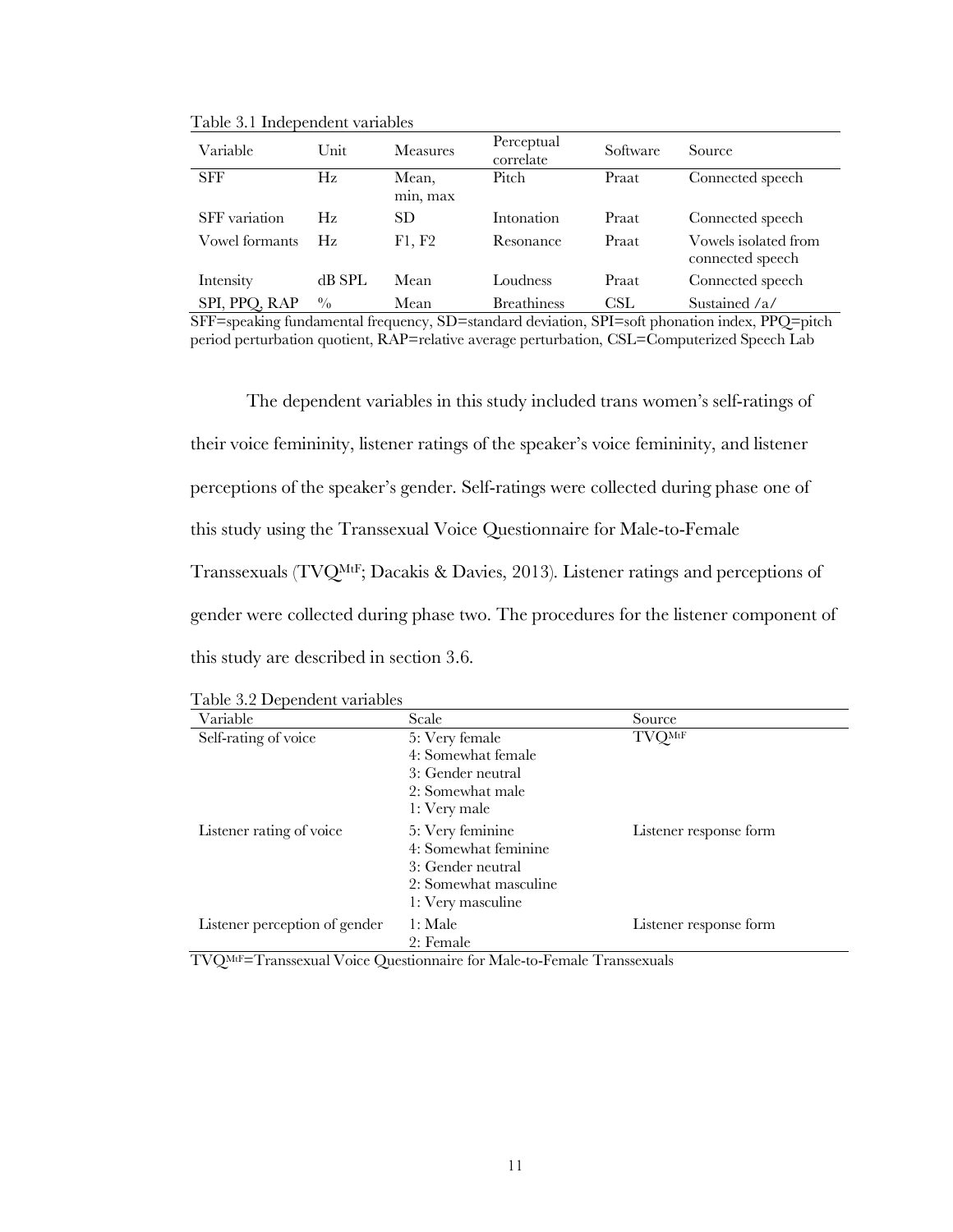#### *3.2 Study sample: speakers*

The study sample included 12 trans women and a control group of five cis women and five cis men. Participants were recruited by email announcement, recruitment flyer, and word of mouth. Trans participants had a mean age of  $36.3$  years (SD=10.6, range=25–56). Cis participants were age-matched to trans participants within seven years (mean=35.3, SD=13.3, range=21–61).

Exclusionary criteria for participants included: (1) younger than 18 or older than 78; (2) gender identity other than trans woman, cis woman, or cis man; and (3) past history of laryngeal surgery or trauma. Participant eligibility was determined by self-disclosure of age, gender identity, and relevant medical history. The gender criterion was included to ensure that results were not confounded by outlier voice characteristics associated with gender identities other than trans or cis. Similarly, agerelated voice changes in the elderly and past laryngeal surgery or trauma could impact acoustic measures of voice and voice satisfaction ratings, thereby confounding the results of the study. Thus, eligibility was constrained by age and past medical history.

Trans participants covered a broad spectrum of experiences with gender presentation and gender transition. The study sample included participants who presented full-time as a woman, those who presented as male during at least part of most days (e.g., professionally), those whose personal and family relationships dictated their gender presentation, and those who presented as a woman only in their own homes. Time in transition ranged from two months to seven years (in months, mean=17.5,  $SD=20.8$ ). All but one participant was taking female hormones at the time of participation. Seven participants had attempted voice modification strategies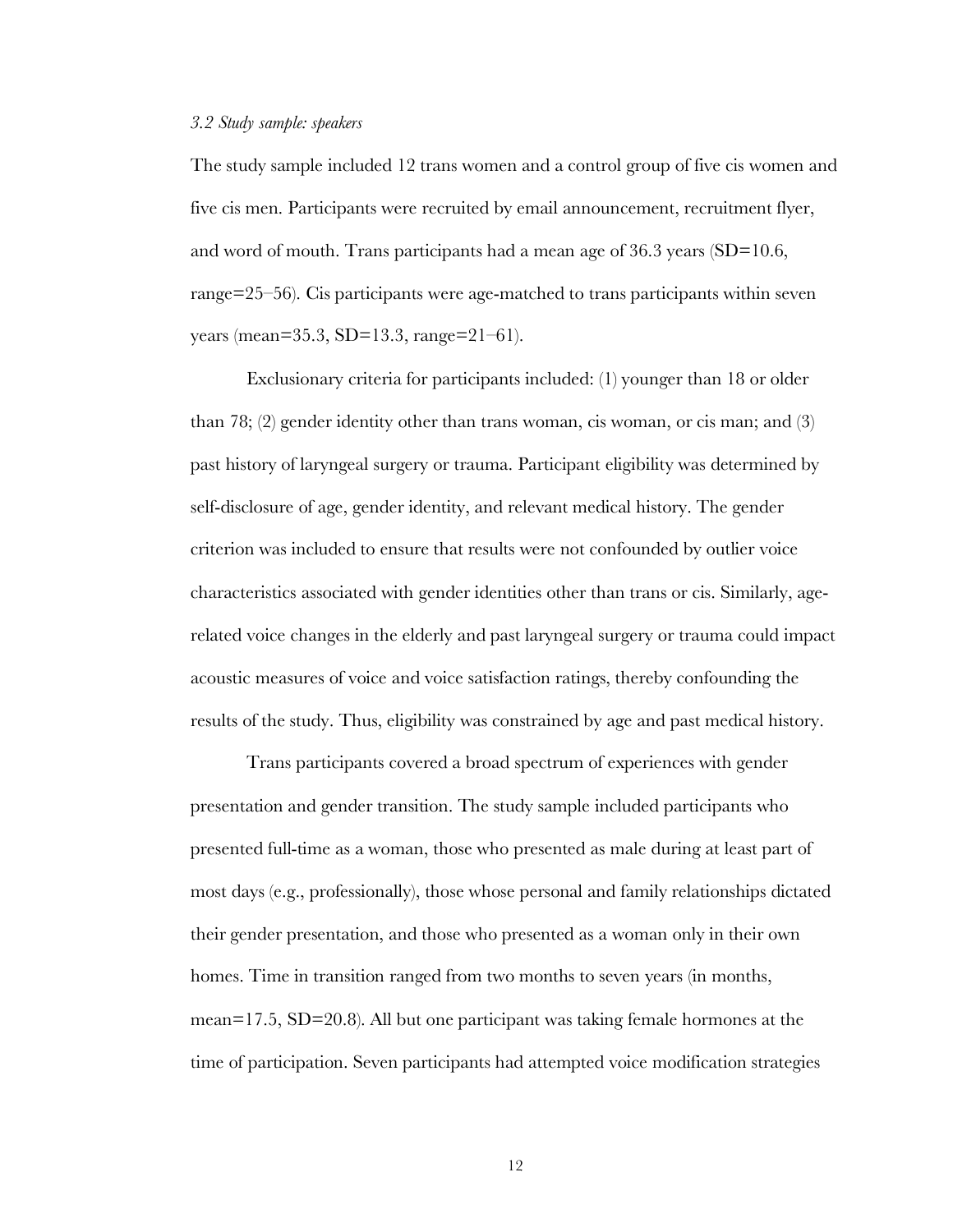on their own, and four with a speech-language pathologist. Table 3.3 summarizes the characteristics of study participants.

| Group                   | Age (years)          |                       | Time in<br>transition<br>(months) |                    | Current use<br>of hormones | Self-<br>modification<br>of voice | <b>SLP</b><br>modification<br>of voice |
|-------------------------|----------------------|-----------------------|-----------------------------------|--------------------|----------------------------|-----------------------------------|----------------------------------------|
| Trans women<br>$(n=12)$ | Mean<br>SD.<br>Range | 36.3<br>10.6<br>25-56 | Mean<br><b>SD</b><br>Range        | 17.5<br>20<br>2-84 | 0.92<br>$(n=11)$           | 0.58<br>$(n=7)$                   | 0.33<br>$(n=4)$                        |
| Cis women<br>$(n=5)$    | Mean<br>SD<br>Range  | 35.2<br>12.5<br>24-52 |                                   |                    |                            |                                   |                                        |
| Cis men<br>$(n=5)$      | Mean<br>SD<br>Range  | 35.4<br>15.5<br>21-61 |                                   |                    |                            |                                   |                                        |

Table 3.3 Demographic data of study participants

SD=standard deviation; SLP=speech-language pathologist

#### *3.3 Study sample: listeners*

 $\overline{a}$ 

Twenty listeners participated in the listener evaluation phase of the study. Participants were recruited by email announcement, visits to university classes, and word of mouth. Listeners had a mean age of 25.7 (SD=10.1, range=19-54). All listeners identified as female. 3

Exclusionary criteria for the listener group included: (1) under 18 years old, (2) non-native speaker of English, and (3) hearing loss greater than 30 dB at 500, 1000, and 2000 Hz. Age and English-speaking status were self-disclosed by study participants. All participants were given a hearing screening before any voice recordings were presented. The exclusionary criterion regarding language status was chosen to avoid confounding factors such as cultural differences in gender-based communication norms. It was assumed for the purposes of this study that a native

<sup>3</sup> Listeners' gender identity was collected via an open-ended question on a listener data form. All participants responded simply with "F."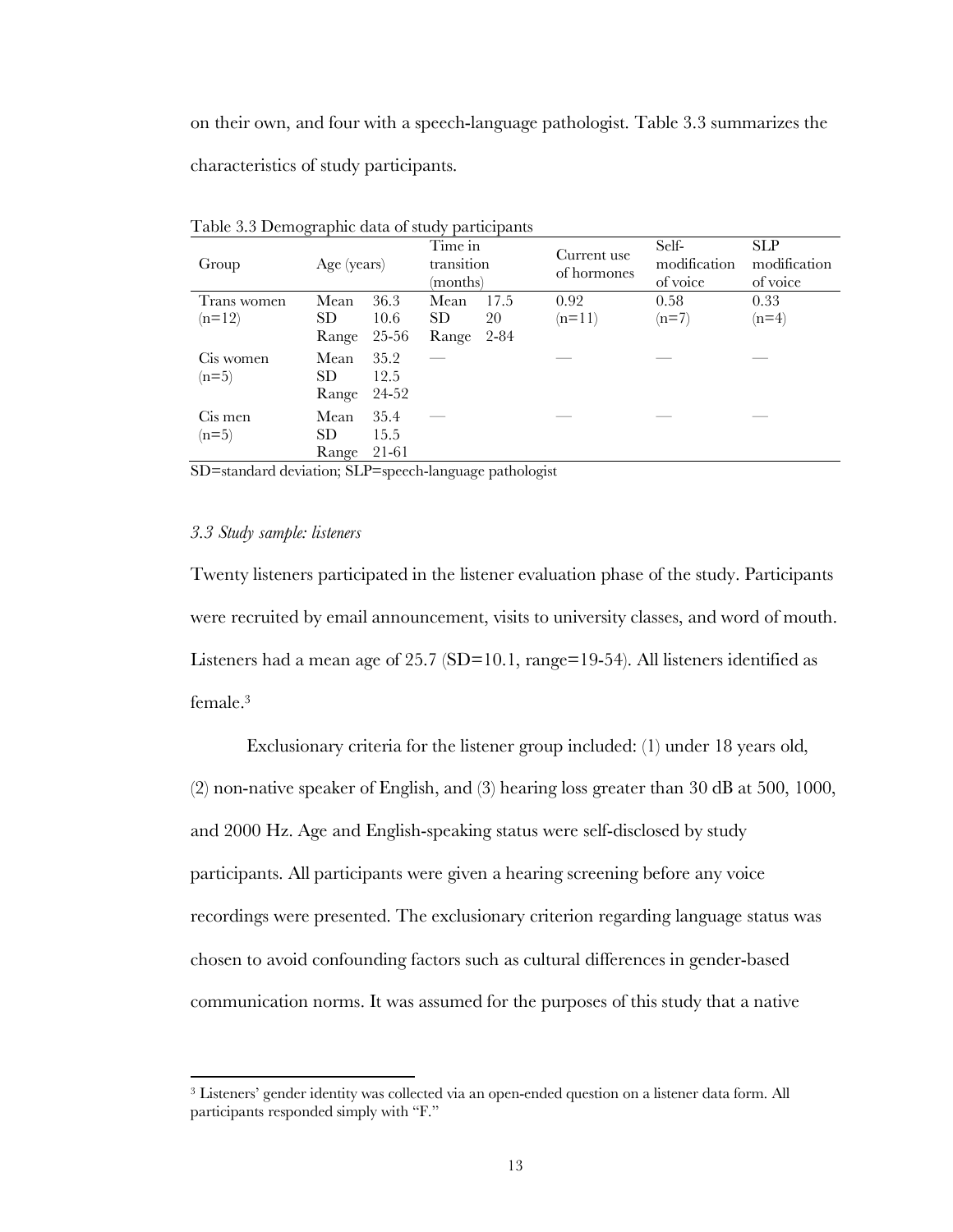speaker of English living near the study site was fluent in the dominant culture of the area (i.e., mainstream American culture). The restriction on hearing status was applied to ensure reliable transmission of the auditory stimulus (i.e., the speaker's voice) to the listener, whose responses would be based on this stimulus.

#### *3.4 Speech tasks and related acoustic variables*

 $\overline{a}$ 

Speech samples were recorded over two 30-minute sessions at the University of Rhode Island Speech and Hearing Center. In each session, participants completed a series of tasks in a sound isolation booth, including:

- 1. Five-second prolongation of the vowel  $\alpha$  (3 repetitions)
- 2. Reading of a short sentence containing the vowels  $\alpha$ , i,  $u/(\beta)$  repetitions)
- 3. Reading of an excerpt of The Rainbow Passage
- 4. Description of an illustrated scene (e.g., Western Aphasia Battery picnic scene)
- 5. Oral monologue in response to a prompt (e.g., What is your proudest moment?)

These tasks were completed twice, once in each of two evaluation sessions, <sup>4</sup> to account for the day-to-day variability in an individual's voice caused by differences in hydration, diet, sleep, mood, room temperature, and other potential factors (Bough et al., 1996). The two sessions were completed within a 17-day period (mean=5.75, SD=4.32). Participants wore a Countryman omnidirectional, head-mounted microphone at a standard distance of 8 cm from the center of the lips. Speech samples

<sup>4</sup> The dataset includes three exceptions. A technical failure during the first session with a trans participant led to the erasure of this sample. Some of this data was reproduced in the second session, so that her sample consisted of six /a/s, six sentences, and one each of The Rainbow Passage excerpt, picture description, and oral monologue. The other two exceptions were a cis woman and cis man who could not return for the second session during the time period of this study. Each of their samples was thus exactly half of the standard.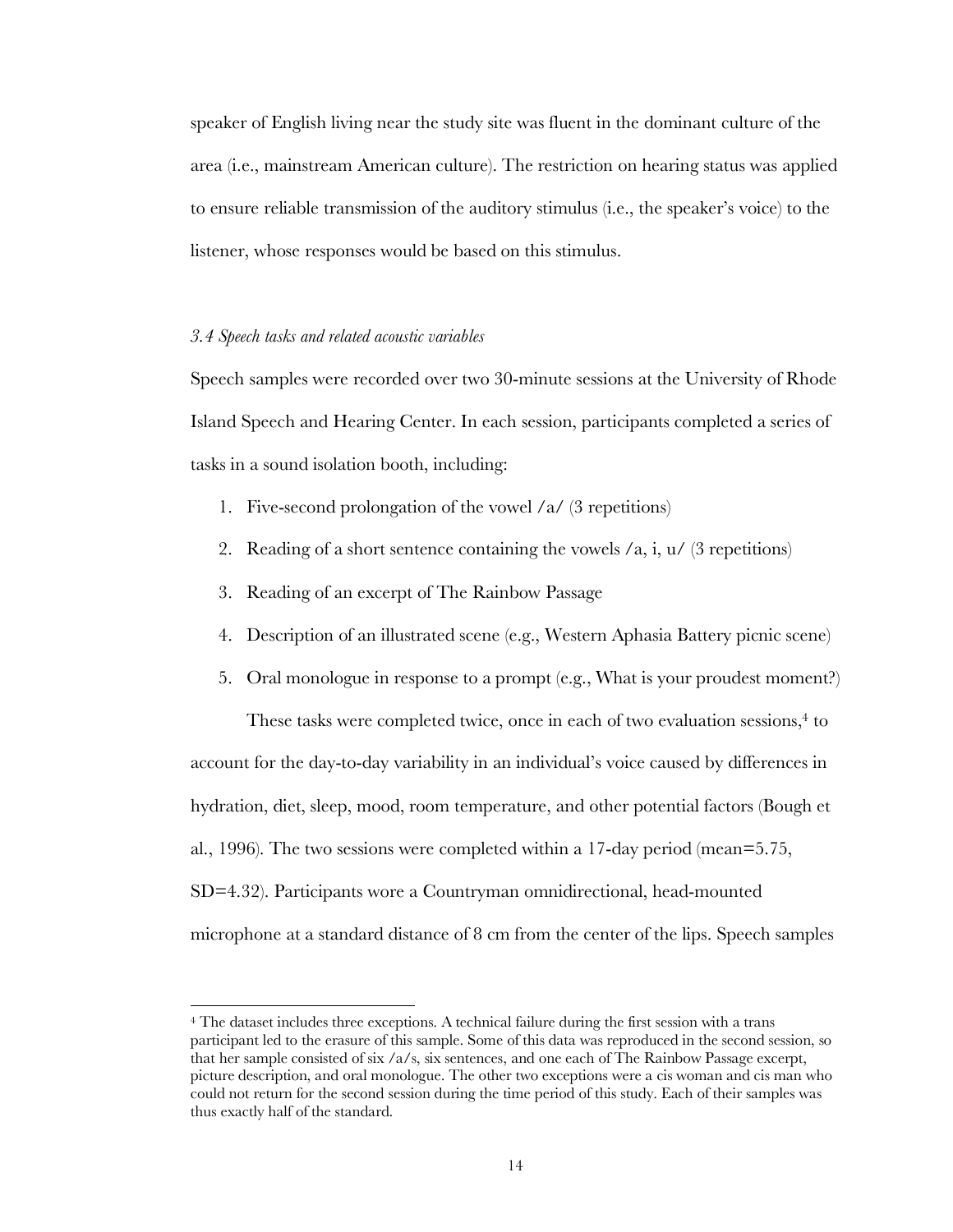were recorded with GoldWave v6.21 software using a Universal Audio 4-710D preamplifier and an RME Fireface UC audio interface. Table 3.4 summarizes the speech tasks and the acoustic variables elicited from each for use in the subsequent statistical analyses.

Table 3.4 Speech tasks and related acoustic variables

| Task                   | Task detail                                     | Variables                                                |
|------------------------|-------------------------------------------------|----------------------------------------------------------|
| 1. Sustained $/a/$     | 5 seconds, 3 repetitions                        | SPI, PPQ, RAP $\left(\%\right)$ ; mean)                  |
| 2. Sentence reading    | "Their mood was odd indeed,"<br>3 repetitions   | F1 and F2 of $/a$ , i, $u/$ (Hz; mean)                   |
| 3. Rainbow Passage     | Sentences 1-6                                   | SFF (Hz; mean, min, max, SD)<br>Intensity (dB SPL; mean) |
| 4. Picture description | 1: Picnic scene<br>2: Cookie theft              | SFF (Hz; mean, min, max, SD)<br>Intensity (dB SPL; mean) |
| 5. Oral monologue      | 1: Your happiest day<br>2: Your proudest moment | SFF (Hz; mean, min, max, SD)<br>Intensity (dB SPL; mean) |

SD=standard deviation, SPI=soft phonation index, PPQ=pitch period perturbation quotient, RAP=relative average perturbation, SFF=speaking fundamental frequency

Speech samples were edited to isolate the phonemes or speech of interest from each task. From Task 1 (vowel prolongation), six productions of /a/ were extracted for analysis of breathiness measures (i.e., SPI, PPQ, and RAP) in the Computerized Speech Lab. Each /a/ was analyzed independently, and the mean of the six productions was calculated for use in the subsequent statistical analysis.

From Task 2 (sentence reading), six productions each of /a, i, u/ were extracted separately. From each of these productions, F1 and F2 were measured in Praat. These frequencies were averaged so that the statistical analysis included a mean F1 and a mean F2 for each corner vowel.

Task 3 (Rainbow Passage) provided the excerpt that was presented to listeners during the second phase of the study. Along with Tasks 4 (picture description) and 5 (oral monologue), it also provided connected speech samples from which SFF, SFF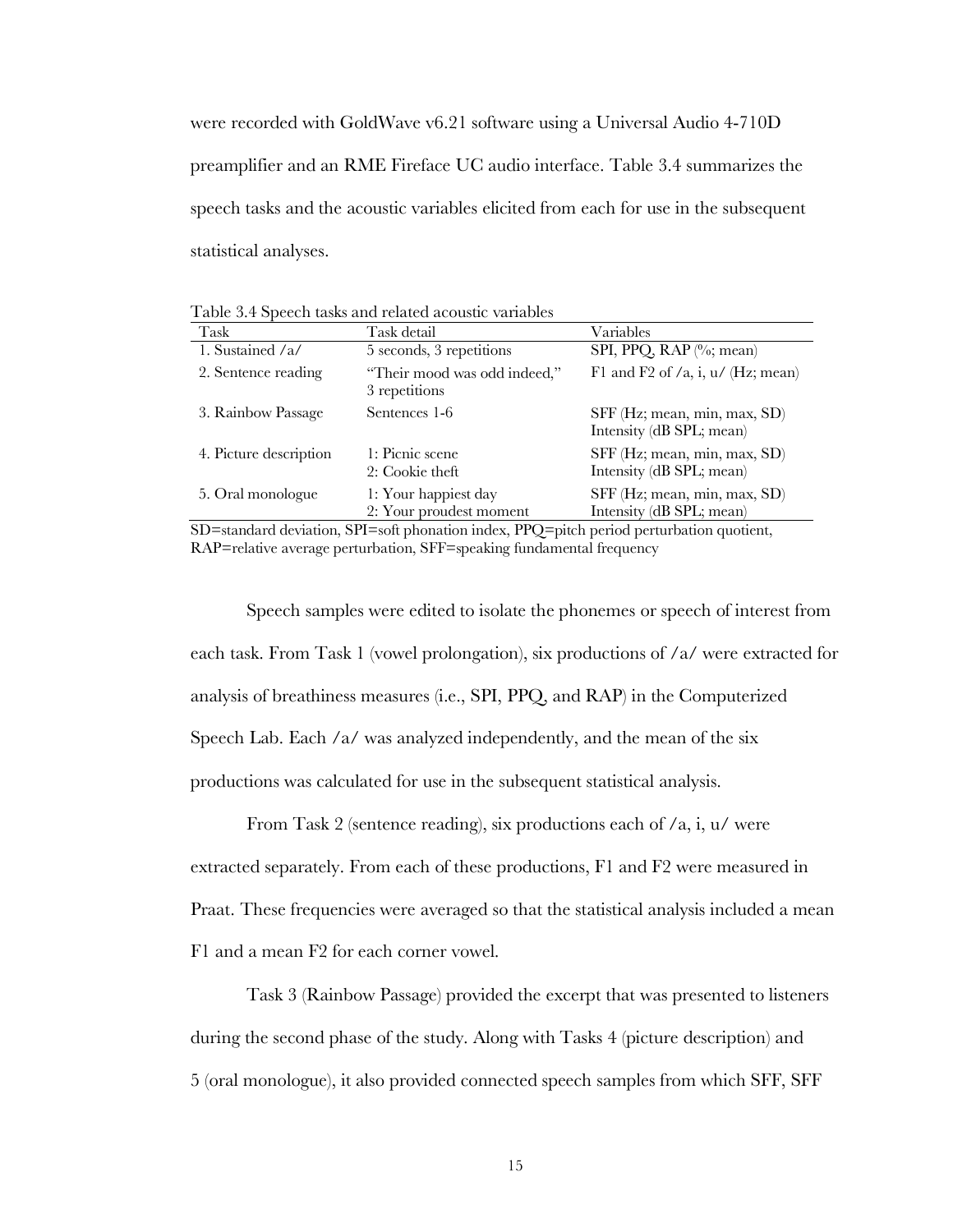variation, and intensity were calculated. All samples of connected speech were grouped together in a single audio file to measure these variables.

Note that Task 3 was a reading task, whereas Tasks 4 and 5 produced samples of spontaneous, connected speech. Research suggests that reading tasks and spontaneous speech may elicit different results on some measures of speech and voice (Hollien et al., 1997; Van Lancker et al., 2012). For most people, reading is a less cognitively demanding task than spontaneous speech, which requires the speaker to simultaneously speak while planning what to say. Without this additional cognitive load, reading allows speakers to attend more to their speech. This heightened attention can impact speech and voice characteristics. However, the literature provides no evidence that these differences are statistically significant for the measures of interest in this study. Furthermore, a pilot study of the present project produced no statistically significant differences between acoustic measures taken from spontaneous speech only and those taken from connected speech that included both reading and spontaneous speech tasks.

Of particular importance here is that the reading task in this study provided the speech sample that was presented to listeners. It was therefore deemed important that this excerpt be included in the larger connected speech sample that generated the measures used in the statistical analysis. Furthermore, the use of speech from a standard reading task allowed continuity of content across speech samples, with the goal of eliminating any influence semantic content might have had on listener perceptions.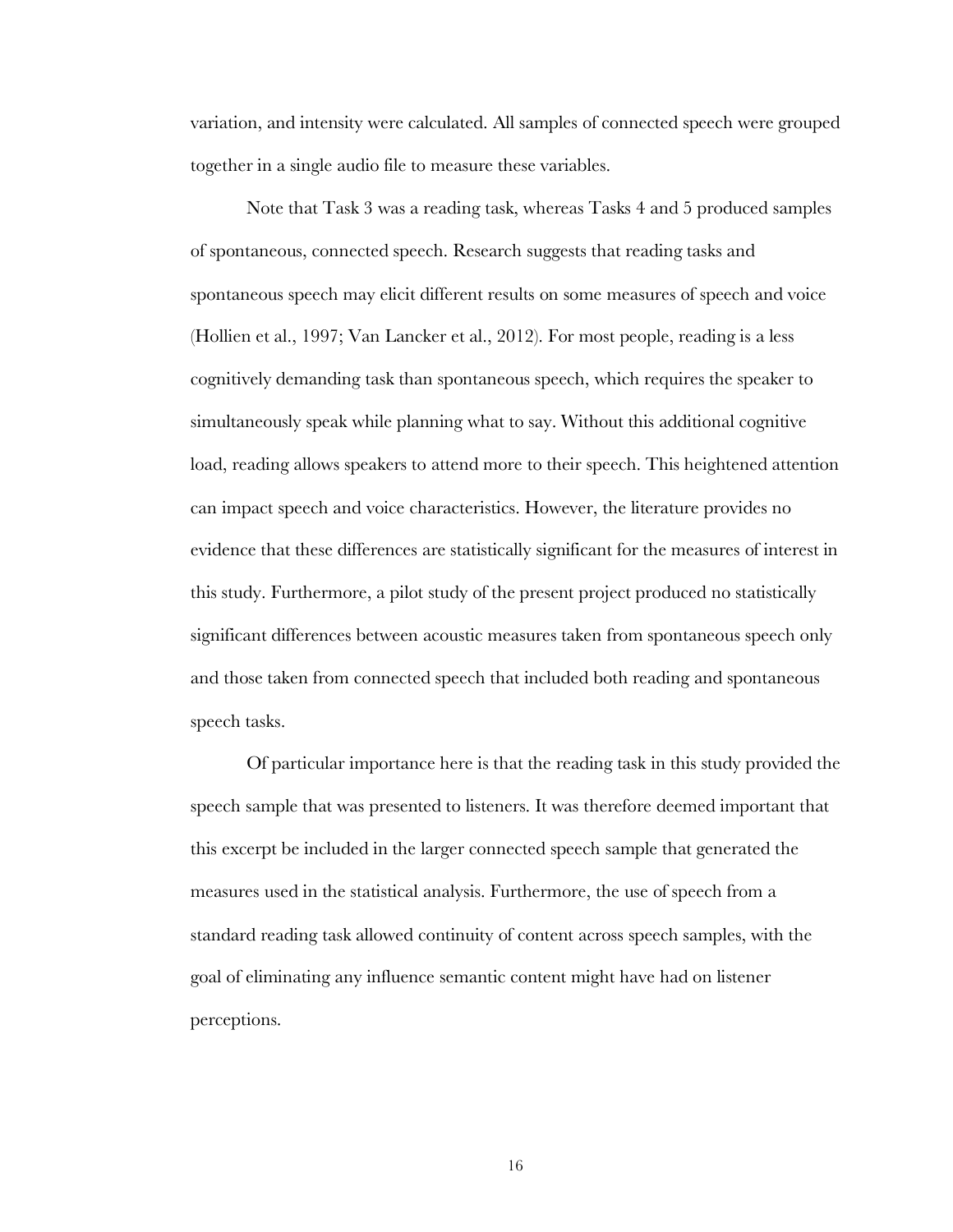#### *3.5 Self-ratings*

Participants completed the TVQ<sup>MtF</sup> during the first evaluation session. The TVQ<sup>MtF</sup> is the only self-report instrument that specifically addresses the voice-related concerns of trans individuals and that has been subject to psychometric evaluations. The authors of the TVQMtF have demonstrated high reliability by assessing internal consistency (Cronbach's  $\alpha = 0.97$ ) and test-retest reliability (intraclass correlation coefficient = 0.97) (Dacakis et al., 2013). They have also presented evidence of content and construct validity (see Davies, 2015; Dacakis et al., 2017).

The questionnaire consists of 30 items describing perceptions and experiences related to voice (e.g., My voice doesn't match my physical appearance.). Respondents indicate how frequently these perceptions or experiences occur on a four-point scale. An additional two items at the end of the form ask respondents to provide a general rating of their voice on a five-point scale ranging from "very female" to "very male." The penultimate rating applies to the respondent's voice at present, and the last to the respondent's ideal voice.

Trans participants completed the questionnaire in its entirety, while cis participants were asked only to answer the last two items. The wording of the 30 items is often inappropriate for assessing the voice-related perceptions and experiences of cis men because the questionnaire is written specifically for trans women (e.g., My voice makes me feel less feminine than I would like.). Furthermore, based on participant interviews and observations, there were no indications that any of the cis participants had a voice disorder that would lead to voice-related concerns such as those suggested by the questionnaire. Of primary interest to this study was simply each participant's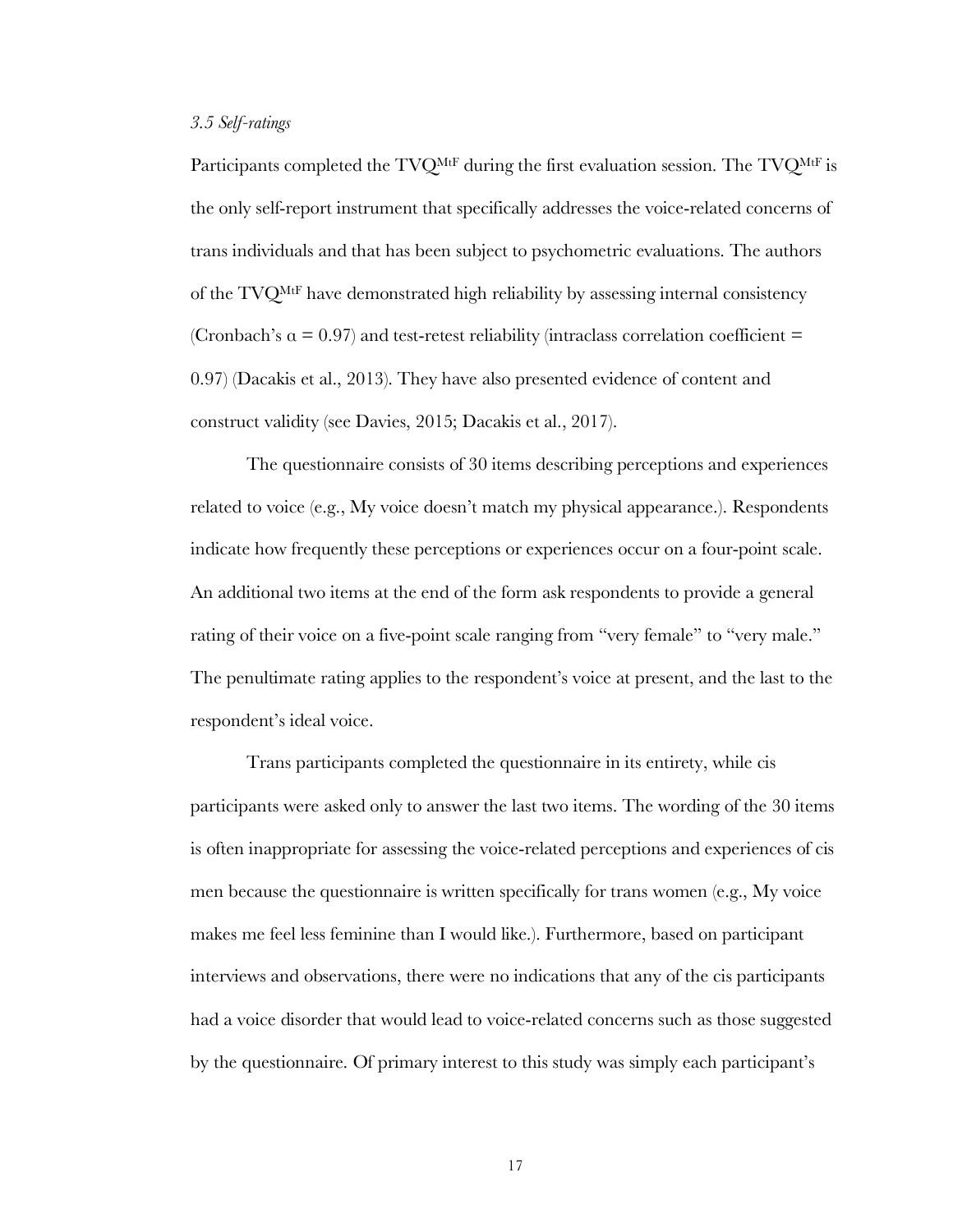self-rating of voice femininity, and thus these two items were the only ones administered across participant groups.

#### *3.6 Listener ratings*

The listener evaluation component of this study was conducted in a quiet room in the URI Speech and Hearing Center. Short audio-recordings of each participant reading the second through fourth sentences of The Rainbow Passage were played via closed headphones (Sennheiser HD280 Professional) to listeners who were blind to the identity of the speakers. This excerpt was chosen so that the influence of the sample content was controlled and so that each recording was a minimum of 15 seconds (range=17-30). The order of the recordings was randomized for each listener to control for order effects. Listeners were told that the purpose of this study was to evaluate the influence of certain voice features on listeners' judgments of the speaker, without any specific mention of sex or gender. Each listener heard and evaluated all speaker participants, and each recording was played only once.

The listener was asked to classify or rate the speaker on the following measures: age, gender, vocal quality, overall health, and femininity/masculinity. Gender classification and the femininity/masculinity rating were the only responses used in the statistical analysis; all other measures were included to prevent the listener from overly scrutinizing gender-based features of speech. Gender options included only "male" and "female." The femininity/masculinity scale was altered slightly from the TVQMtF scale, which ranged from "very female" to "very male." Because listeners had already classified the speaker within a binary gender system, this rating had the potential to seem redundant to the listener and possibly confusing. Thus, listeners rated the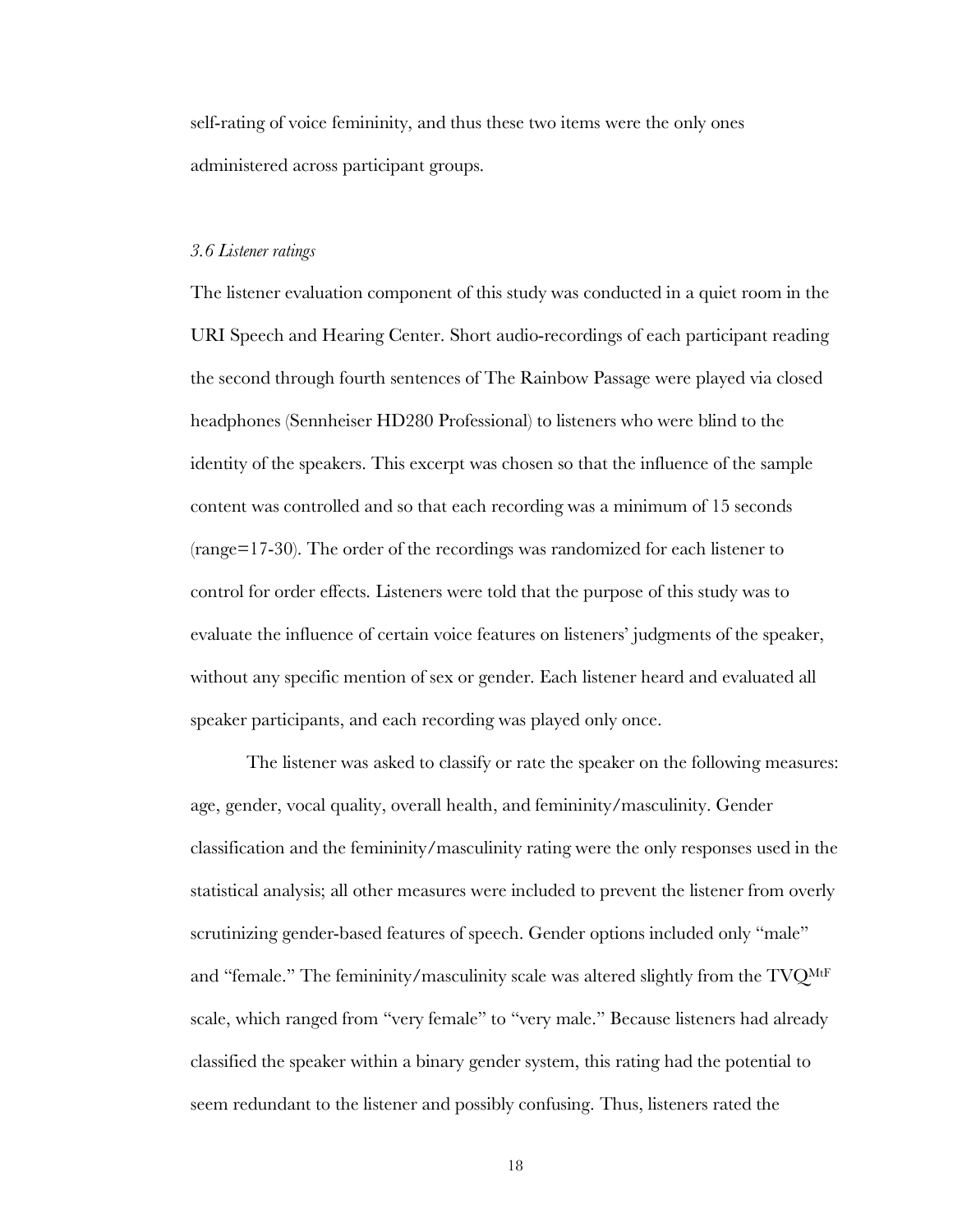speaker on an analogous five-point scale, which ranged from "very feminine" to "very masculine."

Five recordings were randomly selected for repetition and incorporated in the randomized order of voice samples to determine intra-rater reliability. Reliability was based on both listener perception of gender and rating of voice femininity. Adapting the listener reliability method employed by Owen and Hancock (2010), a listener was deemed reliable if, for at least four of the five repeated recordings, the gender classification was identical, and the femininity rating had a difference of no more than one point on the five-point scale of voice femininity.

#### *3.7 Statistical analyses*

Research questions 1-3 of this study examined the associations between the dependent and independent variables. These associations suggested whether and to what degree the acoustic measures of interest correlated with self-ratings of voice femininity, listener ratings of voice femininity, and listener perceptions of gender. Correlations between these variables were calculated using Spearman's rank-order correlation coefficient, a non-parametric test of association applicable to data that is not known to be normally distributed.

Differences between trans and cis voices were measured using independent sample *t*-tests to address research question 4. Participants were first divided into four groups: (1) trans women predominantly identified as female, (2) cis women predominantly identified as female, (3) trans women predominantly identified as male, and (4) cis men predominantly identified as male. Predominance was defined as occurring at least 75% of the time. Independent sample *t-*tests were conducted to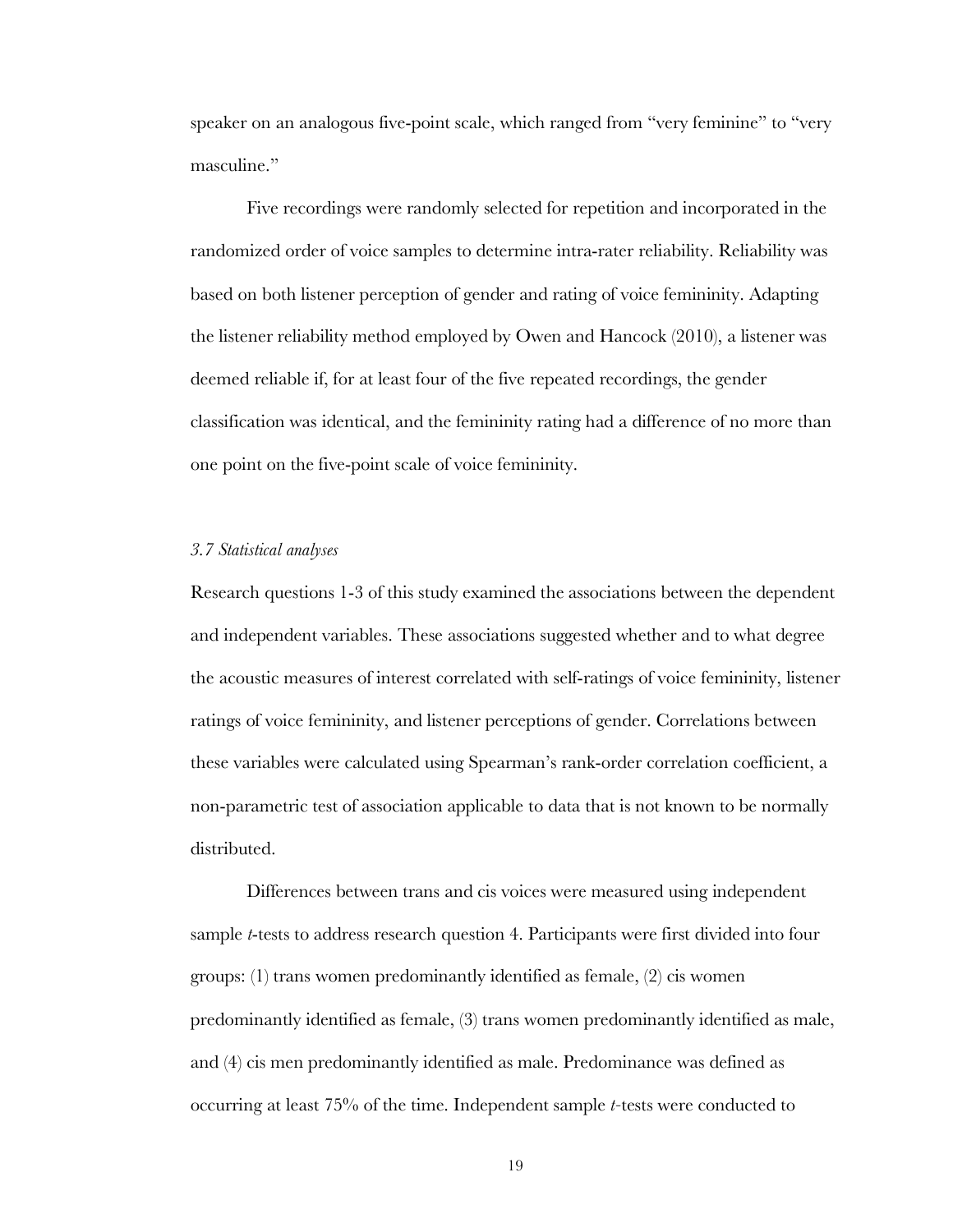compare differences between groups 1 and 2 and between groups 3 and 4 on the variables of SFF, SFF variation, vowel formants (F1 and F2), intensity, and breathiness measures (i.e., SPI, PPQ, and RAP).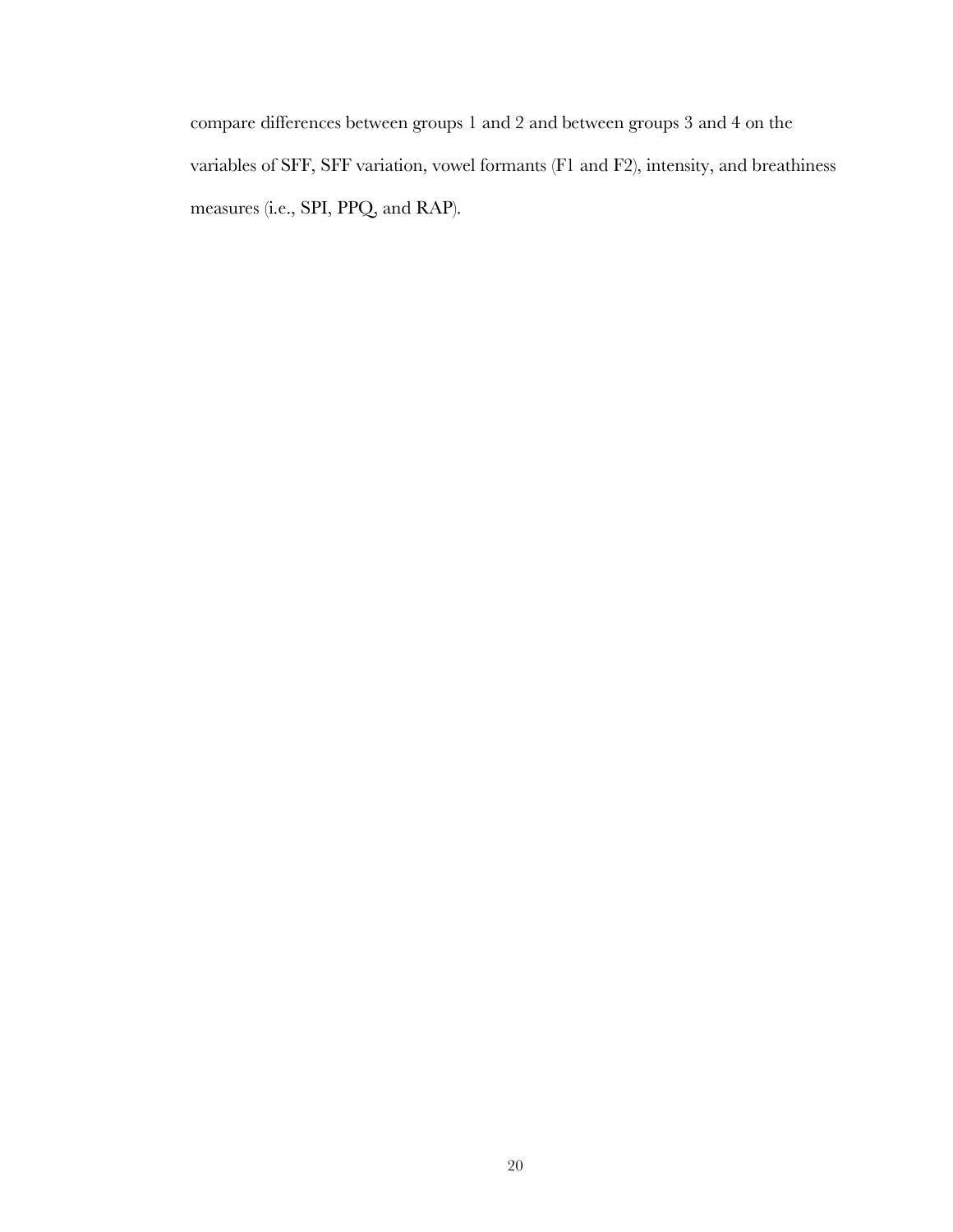#### **CHAPTER 4**

#### **RESULTS**

This chapter presents the results generated in each phase of this study. First, the data collected across these phases are summarized. These data include: (1) acoustic measures collected from speech samples of trans women, cis women, and cis men, (2) self- and listener ratings of voice femininity, and (3) listener perceptions of gender. This data summary is followed by the results of the listener reliability procedures. Finally, the results related to each research question of this study are presented.

#### *4.1 Summary of data*

This study generated acoustic variables of voice, self-ratings of voice femininity, and listener ratings of voice femininity and gender for each participant. In the tables that follow, these data are summarized by participant group—trans women, cis women, and cis men.

Table 4.1 summarizes SFF and intensity for each group. The values of these acoustic measures for cis women and cis men in the research sample were consistent with gender norms in the adult population. Trans women in this study tended to exhibit SFF values between those of cis women and men, while mean vocal intensity among the trans participants was the lowest of all groups. There was, however, very little variation across groups on minimum SFF.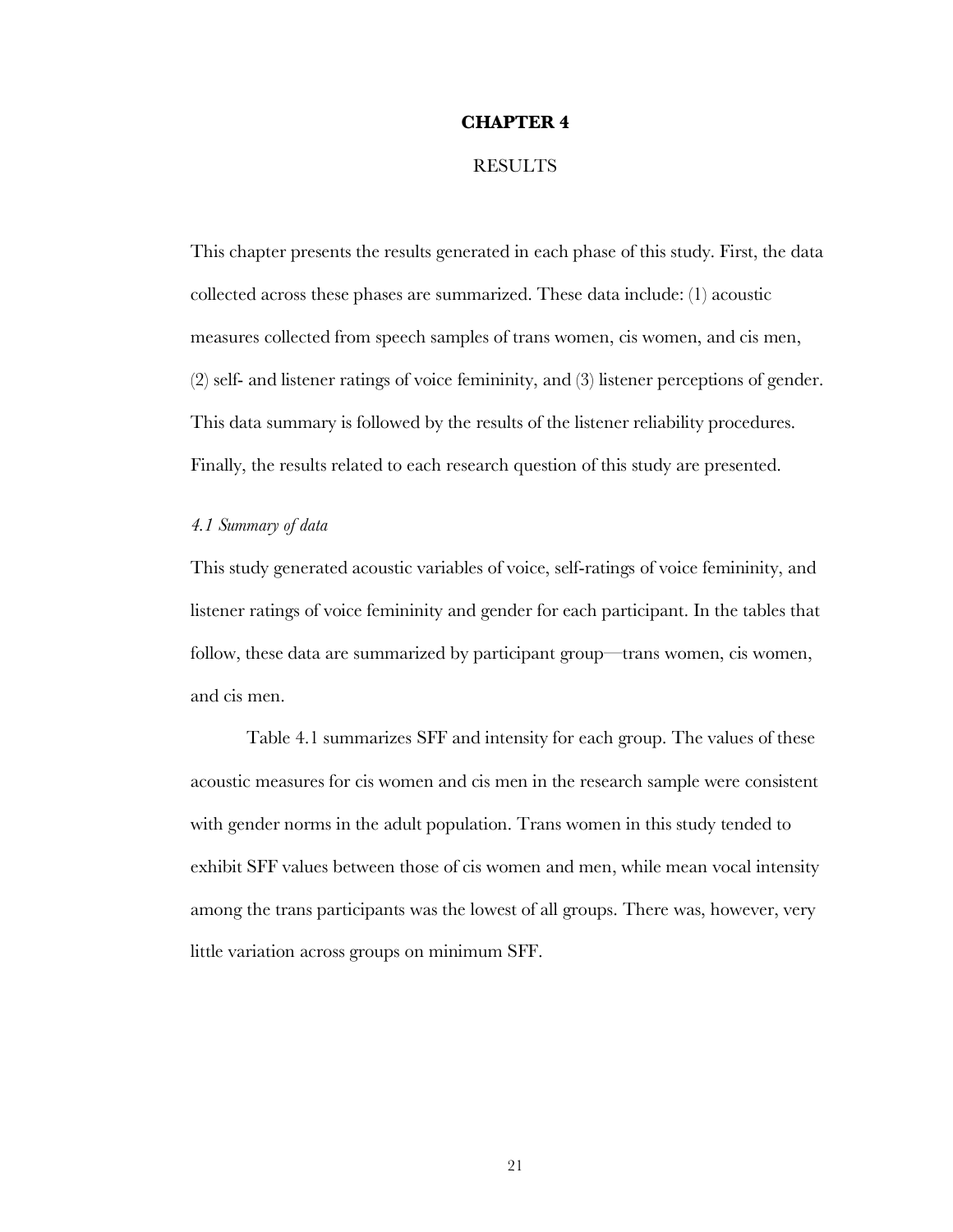| Group       | SFF mean<br>(Hz) | SFF min<br>$(\mathrm{Hz})$ | SFF max<br>(Hz) | <b>SFF SD</b><br>(Hz) | Intensity<br>$mean$ (dB)<br>SPL) |
|-------------|------------------|----------------------------|-----------------|-----------------------|----------------------------------|
| Trans women | 136.87           | 75.19                      | 262.59          | 24.31                 | 64.81                            |
| $(n=12)$    |                  |                            |                 |                       |                                  |
| Cis women   | 185.71           | 75.58                      | 326.52          | 37.58                 | 65.45                            |
| $(n=5)$     |                  |                            |                 |                       |                                  |
| Cis men     | 107.48           | 75.13                      | 215.41          | 17.88                 | 66.57                            |
| $(n=5)$     |                  |                            |                 |                       |                                  |
| All         | 141.29           | 75.27                      | 266.40          | 25.87                 | 65.40                            |
| $(n=22)$    |                  |                            |                 |                       |                                  |

Table 4.1 Speaking fundamental frequency and intensity by participant group

SFF=speaking fundamental frequency, SD=standard deviation

Table 4.2 summarizes each participant group's vowel formant frequencies (F1 and F2) for  $\alpha$ , i,  $\alpha$  in connected speech. The mean values of these measures for cis participants were consistent with gender norms; vowel formants for cis women were higher than those of cis men. As with SFF, the mean value of vowel formants of trans women fell between the values of the two cis groups.

Table 4.2 Mean vowel formants by participant group

| $1.0010$ $1.4$ $1.10001$ $1.0111001$<br>paracipane group |           |           |            |           |             |           |  |  |
|----------------------------------------------------------|-----------|-----------|------------|-----------|-------------|-----------|--|--|
|                                                          |           | /a/       | /i/<br>/u/ |           |             |           |  |  |
| Group                                                    | $F1$ (Hz) | $F2$ (Hz) | $F1$ (Hz)  | $F2$ (Hz) | $F1$ $(Hz)$ | $F2$ (Hz) |  |  |
| Trans women<br>$(n=12)$                                  | 762.59    | 1249.52   | 325.34     | 2346.46   | 398.31      | 1250.81   |  |  |
| Cis women<br>$(n=5)$                                     | 814.15    | 1364.07   | 351.31     | 2483.77   | 431.87      | 1421.36   |  |  |
| Cis men<br>$(n=5)$                                       | 721.88    | 1198.02   | 299.51     | 2202.09   | 358.82      | 1229.69   |  |  |
| All<br>$(n=22)$                                          | 765.06    | 1263.85   | 325.37     | 2344.86   | 396.96      | 1284.77   |  |  |

F1=first formant, F2=second formant

In Table 4.3, mean values for acoustic correlates of breathiness are reported.

Trans women had the highest values of all groups for each acoustic correlate, suggesting a greater degree of breathiness than both cis women and cis men. Cis women had higher PPQ and RAP values than cis men, but a lower SPI. In this way, cis controls differed from the norms of the Multi-Dimensional Voice Program (MDVP)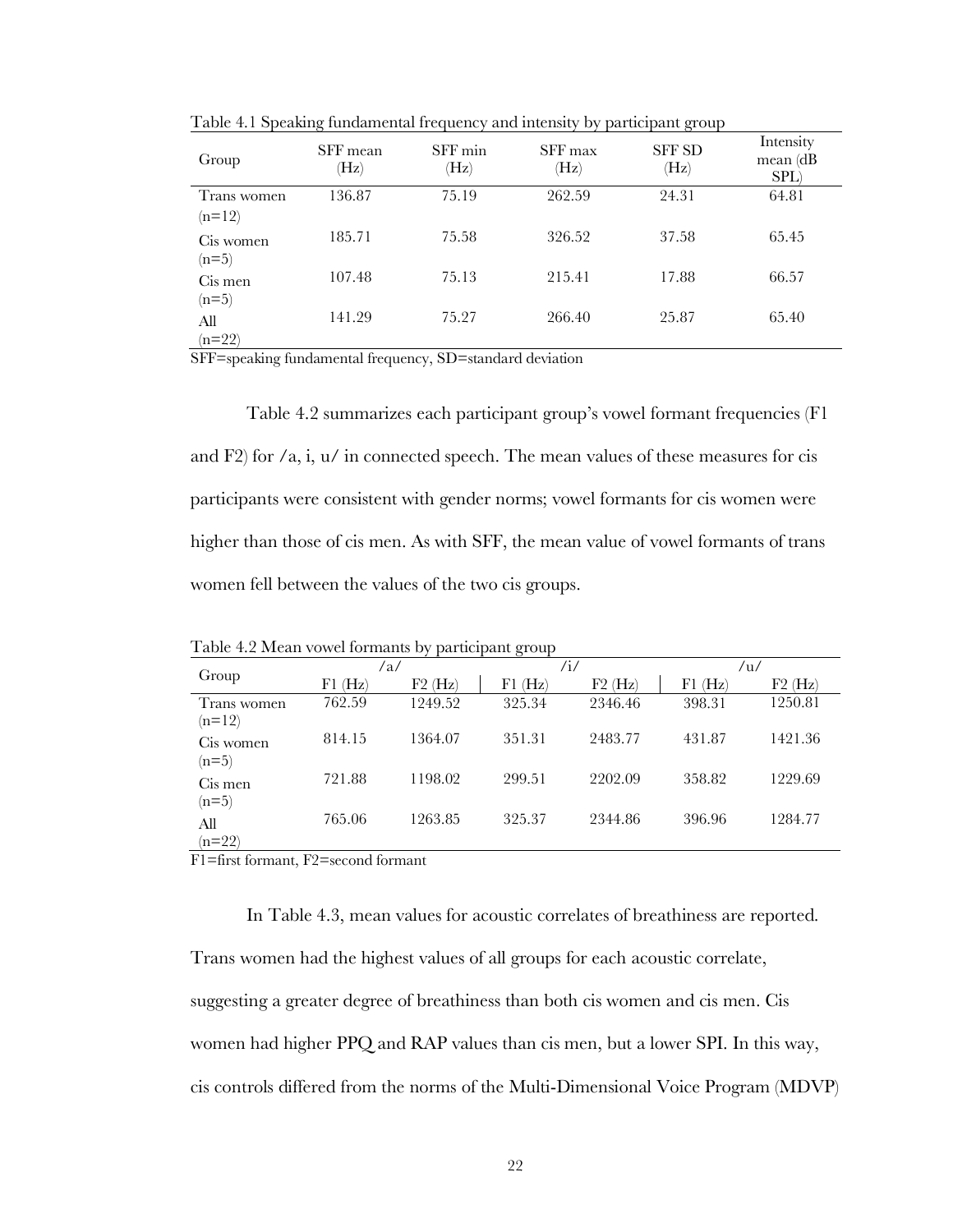of the Kay Pentax Computerized Speech Lab (CSL), which suggest that SPI is

typically higher in women than men.

| Group       | <b>SPI</b> | PPC  | RAP  |
|-------------|------------|------|------|
| Trans women | 18.53      | 0.55 | 0.55 |
| $(n=12)$    |            |      |      |
| Cis women   | 14.46      | 0.44 | 0.49 |
| $(n=5)$     |            |      |      |
| Cis men     | 17.55      | 0.36 | 0.34 |
| $(n=5)$     |            |      |      |
| All         | 17.38      | 0.48 | 0.49 |
| $(n=22)$    |            |      |      |

Table 4.3 Mean breathiness correlates by participant group

SPI=soft phonation index, PPQ=pitch period perturbation quotient, RAP=relative average perturbation

Table 4.4 summarizes the self- and listener ratings of voice femininity for each group along a five-point scale. All cis participants rated their voice as matching their respective gender; every cis woman rated her voice as very or somewhat female, and every cis man rated his voice as very or somewhat male. Trans women tended to rate their own voices as masculine. Only 25 percent of trans women described their voices as somewhat female, while 67 percent rated their voices as somewhat or very male.

Compared to these self-ratings, listener ratings were more widely distributed across the femininity scale for each participant group. One cis woman received at least one listener rating of a somewhat masculine voice, and three received at least one listener rating of a gender-neutral voice. Two cis men received at least one listener rating of a somewhat feminine voice, and three received at least one listener rating of a gender-neutral voice.

Listeners also tended to rate the voices of trans women as more feminine. Only 17 percent of listener ratings characterized the voice of a trans participant as very masculine, while half of all trans participants rated their own voice as very masculine.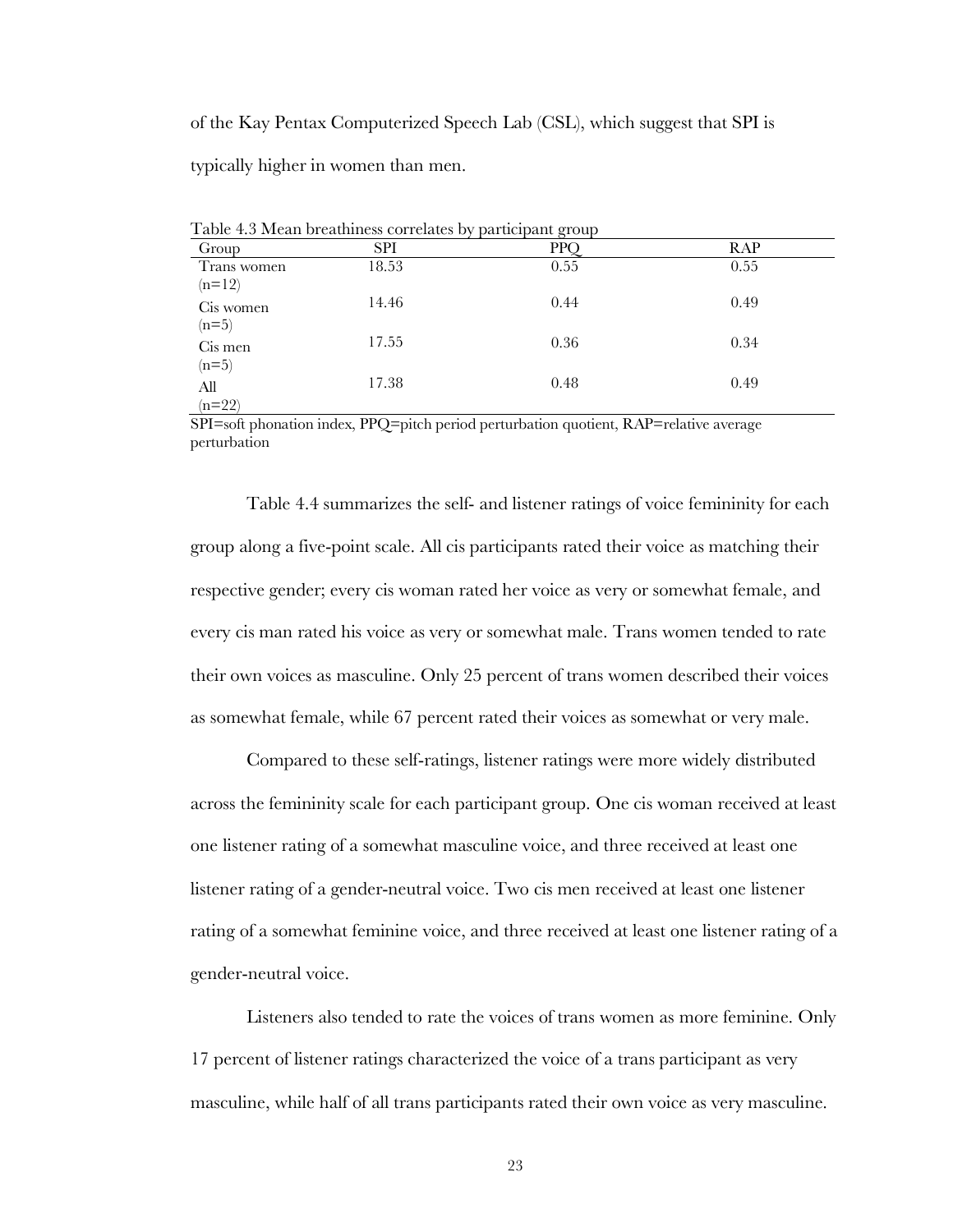Meanwhile, seven percent of listener ratings assigned the voice of a trans participant as very feminine, while none of the trans participants themselves did so.

|             |             | $\epsilon$ |                          |                | $\cdot$ $\cdot$ |           |
|-------------|-------------|------------|--------------------------|----------------|-----------------|-----------|
|             |             | Very       | Somewhat                 | Gender         | Somewhat        | Very      |
| Group       |             | female/    | female/                  | neutral        | male/           | male/     |
|             |             | feminine   | feminine                 |                | masculine       | masculine |
| Trans women | <b>Self</b> |            | 0.25                     | 0.08           | 0.17            | 0.50      |
| $(n=12)$    | Listener    | 0.07       | 0.19                     | 0.18           | 0.39            | 0.17      |
| Cis women   | Self        | 0.80       | 0.20                     | $\blacksquare$ |                 |           |
| $(n=5)$     | Listener    | 0.53       | 0.42                     | 0.04           | 0.01            |           |
| Cis men     | Self        |            | $\overline{\phantom{a}}$ |                | 0.40            | 0.60      |
| $(n=5)$     | Listener    |            | 0.08                     | 0.07           | 0.43            | 0.43      |
| All         | Self        | 0.18       | 0.18                     | 0.05           | 0.18            | 0.41      |
| $(n=22)$    | Listener    | 0.16       | 0.22                     | 0.12           | 0.31            | 0.19      |
|             |             |            |                          |                |                 |           |

Table 4.4 Self- and listener<sup>1</sup> ratings of voice femininity by participant group

<sup>1</sup> Based on 20 listeners.

Finally, Table 4.5 summarizes listener perceptions of gender for each participant group. Both cis women and cis men were largely identified as female and male, respectively, with very few outliers. As a group, trans participants were predominantly identified as male; three individual trans women accounted for all occasions in which a trans speaker was identified as female.

| Group       | Identified as female | Identified as male |
|-------------|----------------------|--------------------|
| Trans women | 0.17                 | 0.83               |
| Cis women   | 0.98                 | 0.02               |
| Cis men     | 0.03                 | 0.97               |
| All         | 0.32                 | 0.68               |

Table 4.5 Listener perceptions of gender by participant group

#### *4.2 Listener reliability*

A listener was deemed reliable if, for at least four of five repeated speech samples, the listener selected the same gender and rated the speaker's voice femininity with no more than a one-point difference on a five-point scale. Fourteen listeners submitted identical responses on both measures—gender classification and voice femininity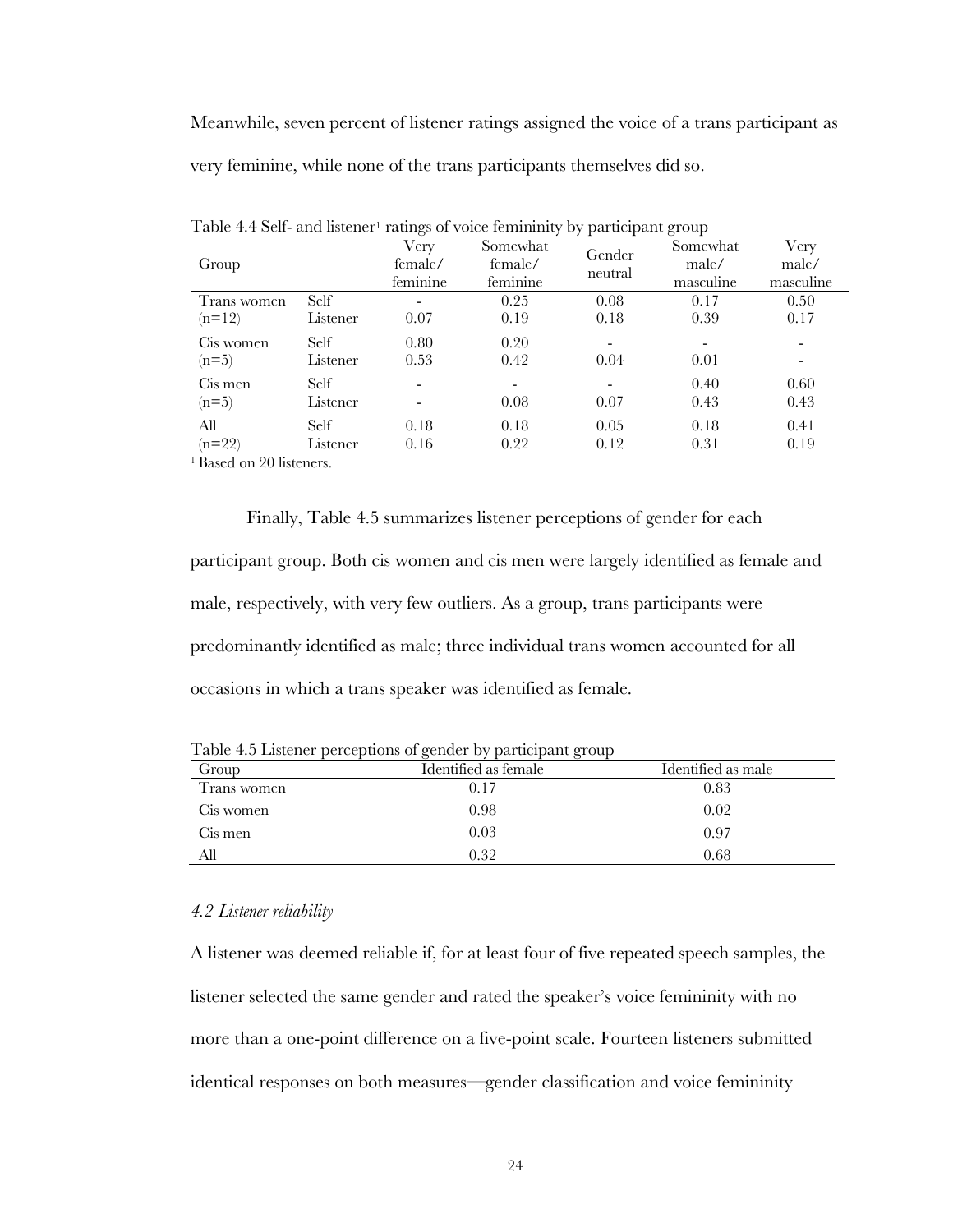rating—for all five of the repeated samples. Six listeners submitted identical responses on both measures for four of the five repeated samples. Thus, all listeners met the standard for reliability for this study.

#### *4.3 Research question 1: Acoustic variables and self-ratings*

The first research question of this study asked whether the acoustic measures of SFF (mean, minimum, and maximum), SFF variation, vowel formants, vocal intensity, SPI, PPQ, or RAP correlate with trans women's self-ratings of voice femininity. To answer this question, a Spearman's rank-order correlation coefficient was constructed to measure the association between each acoustic variable and trans women's self-ratings of voice femininity along the five-point scale of the TVQMtF. Correlation strength was assessed following Sheskin (2003). Thus, for this and all subsequent analyses, correlation coefficients (*r*) of 0.70 to 1.00 were considered strong, 0.30 to 0.69 moderate, and under 0.30 weak. Statistical significance for all analyses was set at *p*<0.05.

This analysis revealed a strong positive correlation between trans women's selfratings of voice femininity and mean SFF (*r* = 0.712). The higher the mean SFF, the more feminine the speaker rated her voice. Moderate positive correlations were found between trans women's self-ratings of voice femininity and maximum SFF  $(r = 0.611)$ , vocal intensity  $(r = 0.584)$ , and F1 of the vowel /u/  $(r = 0.626)$ . Again, the higher each of these measures were, the more feminine the speaker rated her voice. No other measures showed a statistically significant correlation with self-ratings of voice femininity.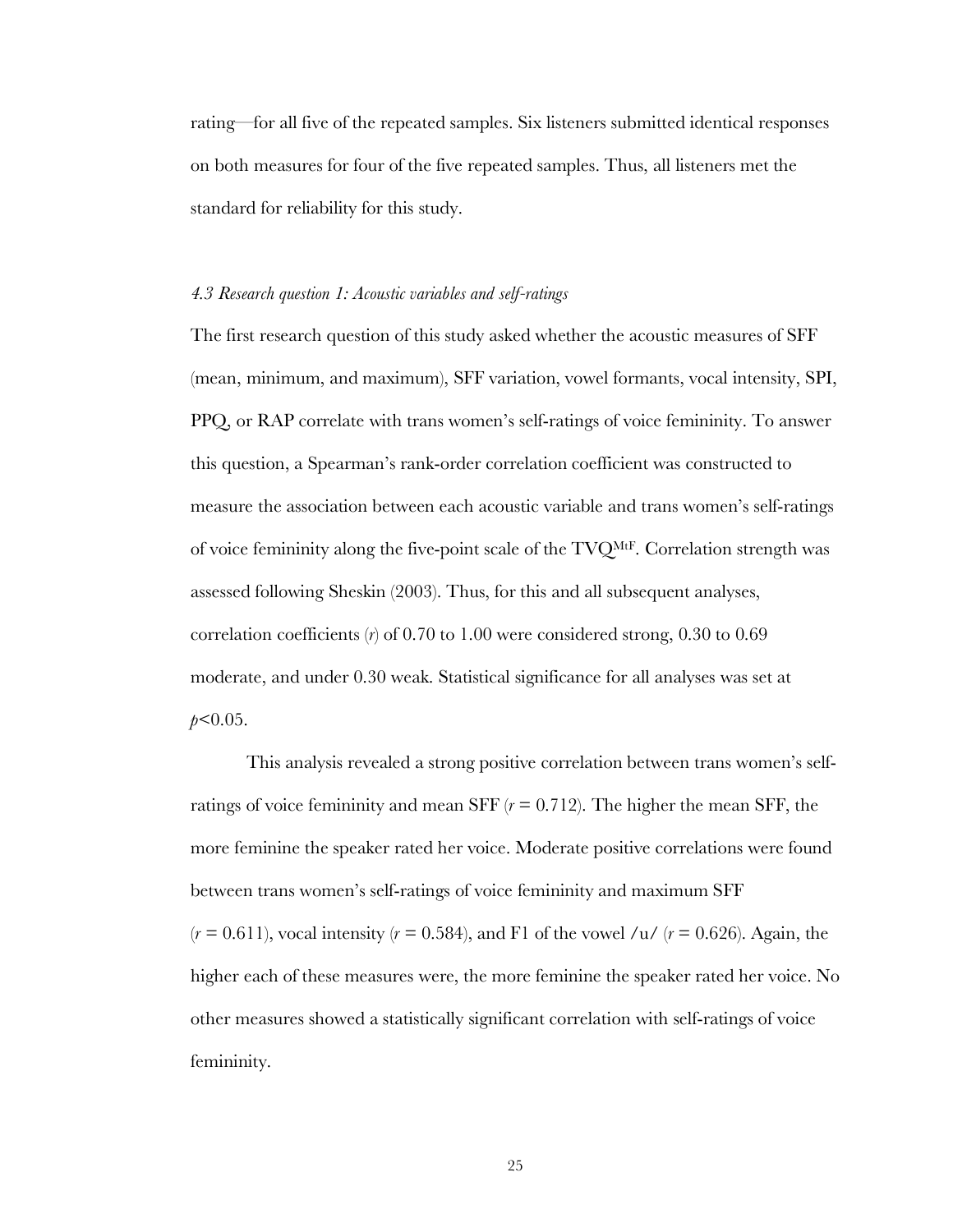For comparison, a Spearman's rank-order correlation coefficient was also constructed for the group of cis participants. As with trans women, mean SFF was strongly positively correlated with self-ratings of voice femininity  $(r = 0.731)$ , and maximum SFF was moderately positively correlated with voice femininity  $(r = 0.699)$ . Beyond these similarities, correlations within the cis sample diverged from those of the trans sample. For example, SFF variation, a measure of intonation, showed a strong positive correlation with self-rating of voice femininity  $(r = 0.731)$  within the cis sample. And all vowel formants except F1 of /a/ were strongly positively correlated with self-ratings of voice femininity. In summary, a higher mean SFF, higher maximum SFF, greater SFF variation, and higher vowel formant frequencies all correlated with a more feminine self-rating of voice for cis participants. In this group, there were no statistically significant correlations between self-ratings of voice femininity and vocal intensity or breathiness correlates.

| Acoustic variable        | Trans women $(n=12)$<br>Self-rating of voice $(r)$ | Cis women and men $(n=10)$<br>Self-rating of voice $(r)$ |
|--------------------------|----------------------------------------------------|----------------------------------------------------------|
| SFF mean                 | $0.712*$                                           | $0.731*$                                                 |
| SFF min                  | $-0.324$                                           | $-0.083$                                                 |
| SFF max                  | $0.611*$                                           | $0.699*$                                                 |
| <b>SFF SD</b>            | 0.498                                              | $0.731*$                                                 |
| Intensity                | $0.584*$                                           | $-0.496$                                                 |
| $/a$ Fl                  | 0.166                                              | 0.553                                                    |
| $/a$ / $F2$              | 0.181                                              | $0.865*$                                                 |
| /i / F1                  | 0.370                                              | $0.769*$                                                 |
| /i/ $F2$                 | 0.370                                              | $0.839*$                                                 |
| / $u$ / F1               | $0.626*$                                           | $0.795*$                                                 |
| / $\mu$ / F <sub>2</sub> | 0.309                                              | $0.718*$                                                 |
| SPI                      | $-0.456$                                           | $-0.210$                                                 |
| PPQ                      | $-0.365$                                           | $-0.013$                                                 |
| <b>RAP</b>               | $-0.237$                                           | 0.156                                                    |

Table 4.6 Spearman's rank-order correlation coefficients for acoustic variables and self-rating of voice femininity

\* Significant at the 0.05 level

SFF=speaking fundamental frequency, SD=standard deviation, F1=first formant, F2=second formant, SPI=soft phonation index, PPQ=pitch period perturbation quotient, RAP=relative average perturbation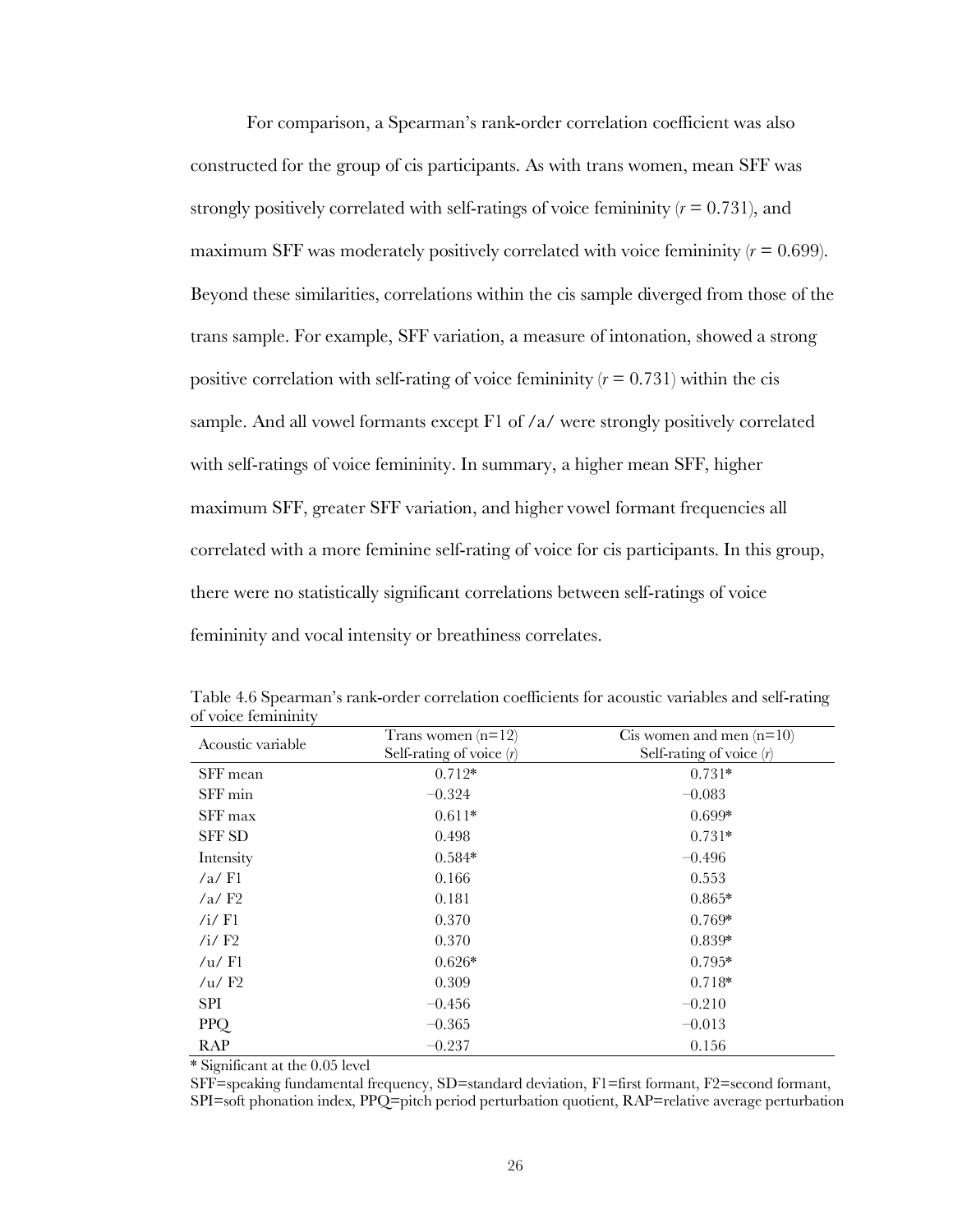#### *4.4 Research question 2: Acoustic variables and listener ratings*

The second research question of this study asked whether any of the acoustic variables considered above correlate with listener ratings of trans women's voice femininity. Again, Spearman's rank-order correlation coefficient was done to measure associations between each acoustic variable and listener ratings of voice femininity, with significance set at a level of 0.05.

Moderate positive correlations were found between listener ratings of trans women's voice femininity and mean SFF  $(r = 0.513)$ , maximum SFF  $(r = 0.442)$ , SFF variation ( $r = 0.431$ ), and mean intensity ( $r = 0.455$ ). F2 of /i/ and F1 of /u/ were also moderately positively correlated with listener ratings  $(r = 0.410; r = 0.431)$ , as was SPI  $(r = 0.319)$ . Thus, as the value of each of these variables increased, the speaker was rated as having a more feminine voice. Weak correlations were found between listener ratings and minimum SFF  $(r = -0.277)$ , F1 of  $/a / (r = 0.148)$ , F1 of  $/i / (r = 0.288)$ , F2 of /u/  $(r = 0.128)$ , PPQ  $(r = -0.234)$ , and RAP  $(r = -0.164)$ . As these vowel formant frequencies increased, trans speakers' voices were rated as more feminine. As minimum SFF, PPQ, and RAP increased, trans speakers were rated as less feminine. Only F2 of /a/ showed no statistically significant correlation with listener ratings of trans women's voice femininity.

An analysis of correlations within the cis sample again revealed some differences between participant groups. For cis participants, strong positive correlations were identified between listener ratings of voice femininity and mean SFF (*r* = 0.752), maximum SFF (*r* = 0.737), SFF variation (*r* = 0.706), F2 of /i/  $(r = 0.781)$ , and F1 of /u/  $(r = 0.745)$  with listener voice femininity ratings. All other vowel formants (F1 of /a, i/, and F2 of /a,  $u$ /) were moderately positively correlated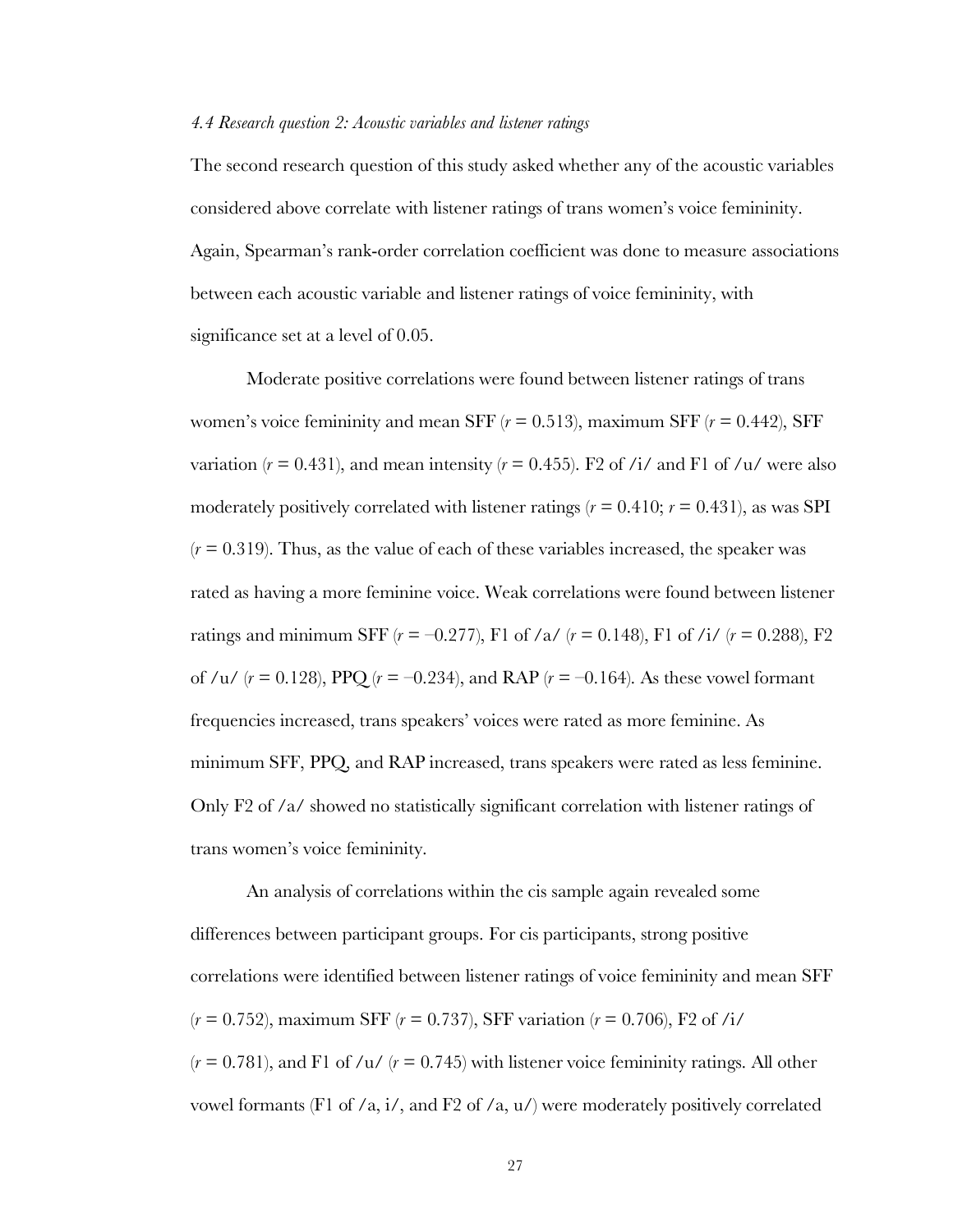with listener ratings (see Table 4.7 for *r* values). So, as the value each of these variables increased, cis speakers' voices were rated as more feminine. For the cis group, minimum SFF  $(r = 0.199)$ , mean intensity  $(r = -0.268)$ , SPI  $(r = -0.222)$ , and PPQ  $(r = 0.179)$  were all weakly correlated with listener ratings of voice femininity. As minimum SFF and PPQ increased, listeners rated the speaker's voice as more feminine. With mean intensity and SPI, the relationship was reversed; as the value of these variables increased, speakers' voices were rated as more masculine. PPQ showed no statistically significant correlation with listener ratings of voice femininity.

| Acoustic variable        | Trans women $(n=12)$<br>Listener rating of voice $(r)$ | C is women and men $(n=10)$<br>Listener rating of voice $(r)$ |  |  |
|--------------------------|--------------------------------------------------------|---------------------------------------------------------------|--|--|
| SFF mean                 | $0.513*$                                               | $0.752*$                                                      |  |  |
| SFF min                  | $-0.277*$                                              | $-0.199*$                                                     |  |  |
| SFF max                  | $0.442*$                                               | $0.737*$                                                      |  |  |
| <b>SFF SD</b>            | $0.431*$                                               | $0.706*$                                                      |  |  |
| Intensity                | $0.455*$                                               | $-0.268*$                                                     |  |  |
| $/a$ Fl                  | $0.148*$                                               | $0.466*$                                                      |  |  |
| $/a$ /F <sub>2</sub>     | 0.100                                                  | $0.661*$                                                      |  |  |
| /i/ $F1$                 | $0.288*$                                               | $0.658*$                                                      |  |  |
| / $i$ / $F2$             | $0.410*$                                               | $0.781*$                                                      |  |  |
| / $u$ / Fl               | $0.431*$                                               | $0.745*$                                                      |  |  |
| / $\mu$ / F <sub>2</sub> | $0.128*$                                               | $0.604*$                                                      |  |  |
| <b>SPI</b>               | $-0.319*$                                              | $-0.222*$                                                     |  |  |
| PPQ                      | $-0.234*$                                              | $-0.017$                                                      |  |  |
| RAP                      | $-0.164*$                                              | $0.179*$                                                      |  |  |

Table 4.7 Spearman's rank-order correlation coefficients for acoustic variables and listener<sup>1</sup> ratings of voice femininity

<sup>1</sup> Based on 20 listeners \* Significant at the 0.05 level

SFF=speaking fundamental frequency, SD=standard deviation, F1=first formant, F2=second formant, SPI=soft phonation index, PPQ=pitch period perturbation quotient, RAP=relative average perturbation

#### *4.5 Research question 3: Acoustic variables and gender perception*

The third research question of this study asked whether any of the acoustic variables considered above were correlated with listener perceptions of the gender identity of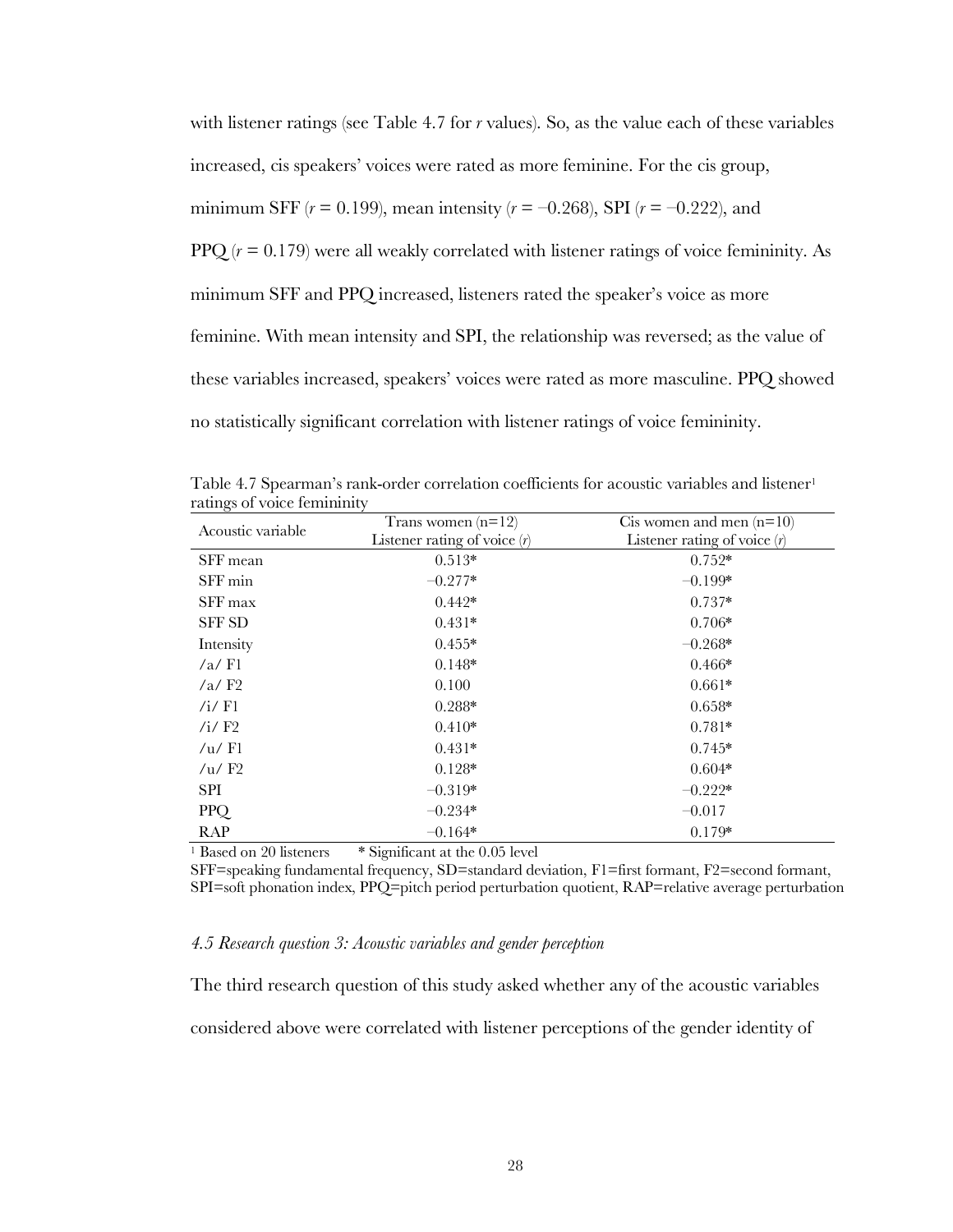trans women. These associations were again measured with a Spearman's rank-order correlation coefficient at a significance level of 0.05.

Mean SFF (*r* = 0.408), maximum SFF (*r* = 0.393), SFF variation (*r* = 0.330), mean intensity  $(r = 0.429)$ , and F1 of /u/  $(r = 0.448)$  were all moderately positively correlated with listener perceptions of trans women's gender. As each of these values increased, the listener was more likely to identify the speaker as female. Minimum SFF  $(r = 0.117)$ , F1 of /a/  $(r = 0.198)$ , F1 and 2 of /i/  $(r = 0.257; r = 0.297)$ , SPI  $(r = -0.131)$ , PPQ  $(r = -0.202)$ , and RAP  $(r = -0.129)$  were all weakly correlated with listener perceptions of gender. Increases in minimum SFF and the listed vowel formants correlated with a greater likelihood of being identified as female. Increases in SPI, PPQ, and RAP, however, correlated with a greater likelihood of the speaker being identified as male. There was no statistically significant correlation between F2 of /a, u/ and listener perceptions of gender.

| porceptions or general | Trans women $(n=12)$                          | C is women and men $(n=10)$                   |  |  |
|------------------------|-----------------------------------------------|-----------------------------------------------|--|--|
| Acoustic variable      | Listener <sup>1</sup> gender perception $(r)$ | Listener <sup>1</sup> gender perception $(r)$ |  |  |
| SFF mean               | $0.408*$                                      | $0.834*$                                      |  |  |
| SFF min                | $-0.117*$                                     | $-0.259*$                                     |  |  |
| SFF max                | $0.393*$                                      | $0.835*$                                      |  |  |
| <b>SFF SD</b>          | $0.330*$                                      | $0.844*$                                      |  |  |
| Intensity              | $0.429*$                                      | $-0.208*$                                     |  |  |
| $/a$ Fl                | $0.198*$                                      | $0.424*$                                      |  |  |
| $/a$ /F <sub>2</sub>   | 0.033                                         | $0.612*$                                      |  |  |
| /i/ $F1$               | $0.257*$                                      | $0.604*$                                      |  |  |
| /i/ $F2$               | $0.297*$                                      | $0.737*$                                      |  |  |
| /u/F1                  | $0.448*$                                      | $0.833*$                                      |  |  |
| /u/F2                  | 0.095                                         | $0.582*$                                      |  |  |
| SPI                    | $-0.131*$                                     | $-0.198*$                                     |  |  |
| PPQ                    | $-0.202*$                                     | 0.045                                         |  |  |
| RAP                    | $-0.129*$                                     | $0.247*$                                      |  |  |

Table 4.8 Spearman's rank-order correlation coefficients for acoustic variables and listener perceptions of gender

<sup>1</sup> Based on 20 listeners \* Significant at the 0.05 level

SFF=speaking fundamental frequency, SD=standard deviation, F1=first formant, F2=second formant, SPI=soft phonation index, PPQ=pitch period perturbation quotient, RAP=relative average perturbation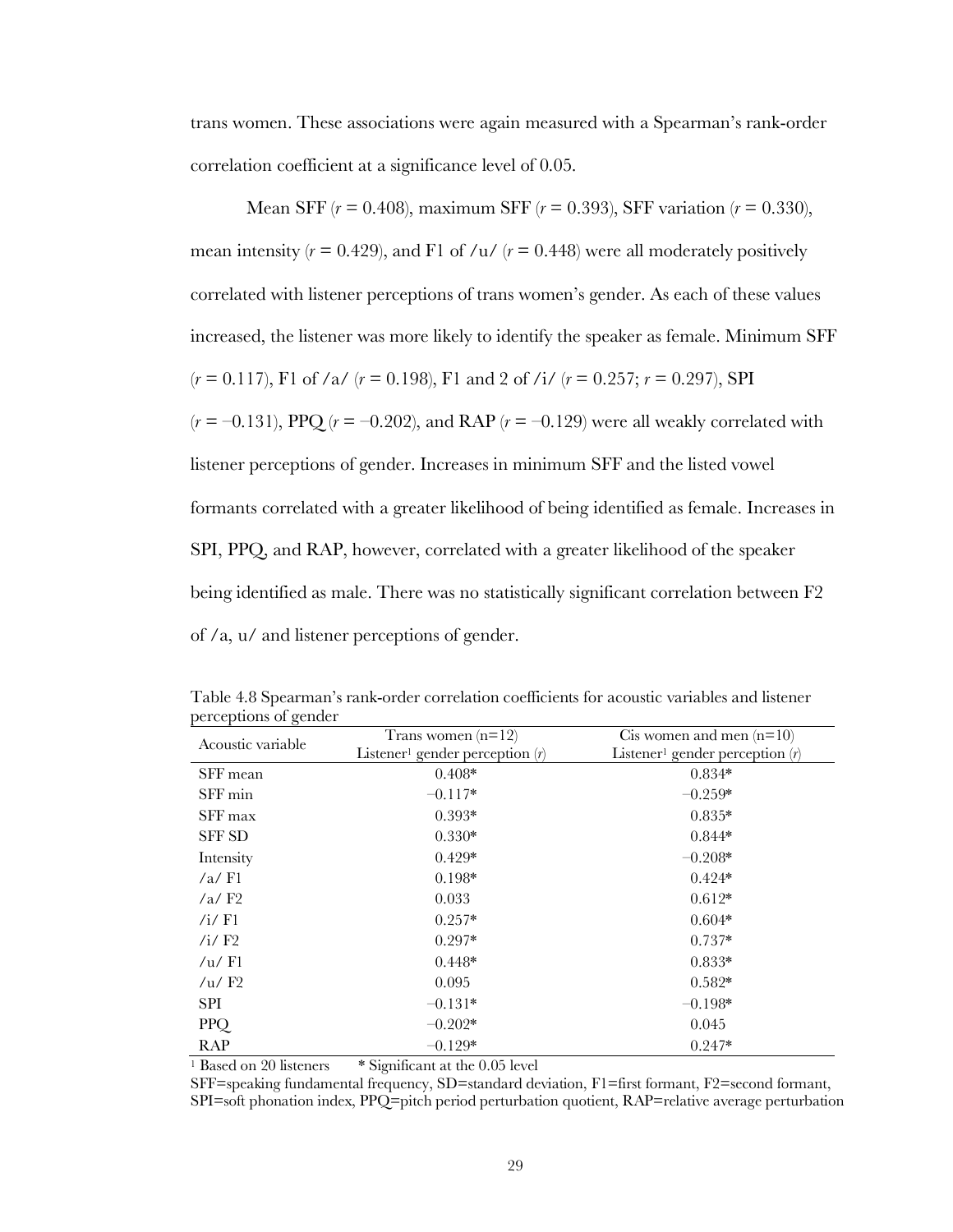For cis controls, mean SFF  $(r = 0.834)$ , maximum SFF  $(r = 0.835)$ , SFF variation ( $r = 0.844$ ), F2 of /i/ ( $r = 0.737$ ), and F1 of /u/ ( $r = 0.833$ ) were strongly positively correlated with listener perceptions of gender. Moderate positive correlations were detected between all other vowel formants and listener perceptions of gender (see Table 4.8 for *r* values). As the value of these variables increased, speakers were more likely to be identified as female. Minimum SFF  $(r = -0.259)$ , mean intensity  $(r = -0.208)$ , SPI  $(r = -0.198)$ , and RAP  $(r = 0.247)$  were all weakly correlated with listener perceptions of gender. As minimum SFF and RAP increased, the speaker was more likely to be identified as female. As intensity and SPI increased, however, the speaker was more likely to be identified as male.

#### *4.6 Research question 4: Differences between trans- and cisgender voices*

The fourth and final research question of this study asked whether there were any statistically significant differences between trans women and cis controls on any of the acoustic variables considered above. Participants were first divided into groups based on the predominant gender perceptions recorded by listeners. Thus, trans women identified as female would be compared with cis women, and trans women identified as male would be compared with cis men. The characteristics of the *t*-test groups are summarized in Table 4.9 below.

Only one trans woman was predominantly identified as female. Two other trans women were frequently identified as female but did not meet the criterion for predominance (i.e., at least 75% of the time). The sample size of group 1 was thus too small for any statistical testing. Independent *t*-tests were conducted, however, to compare the voices of trans women identified as male and cis men.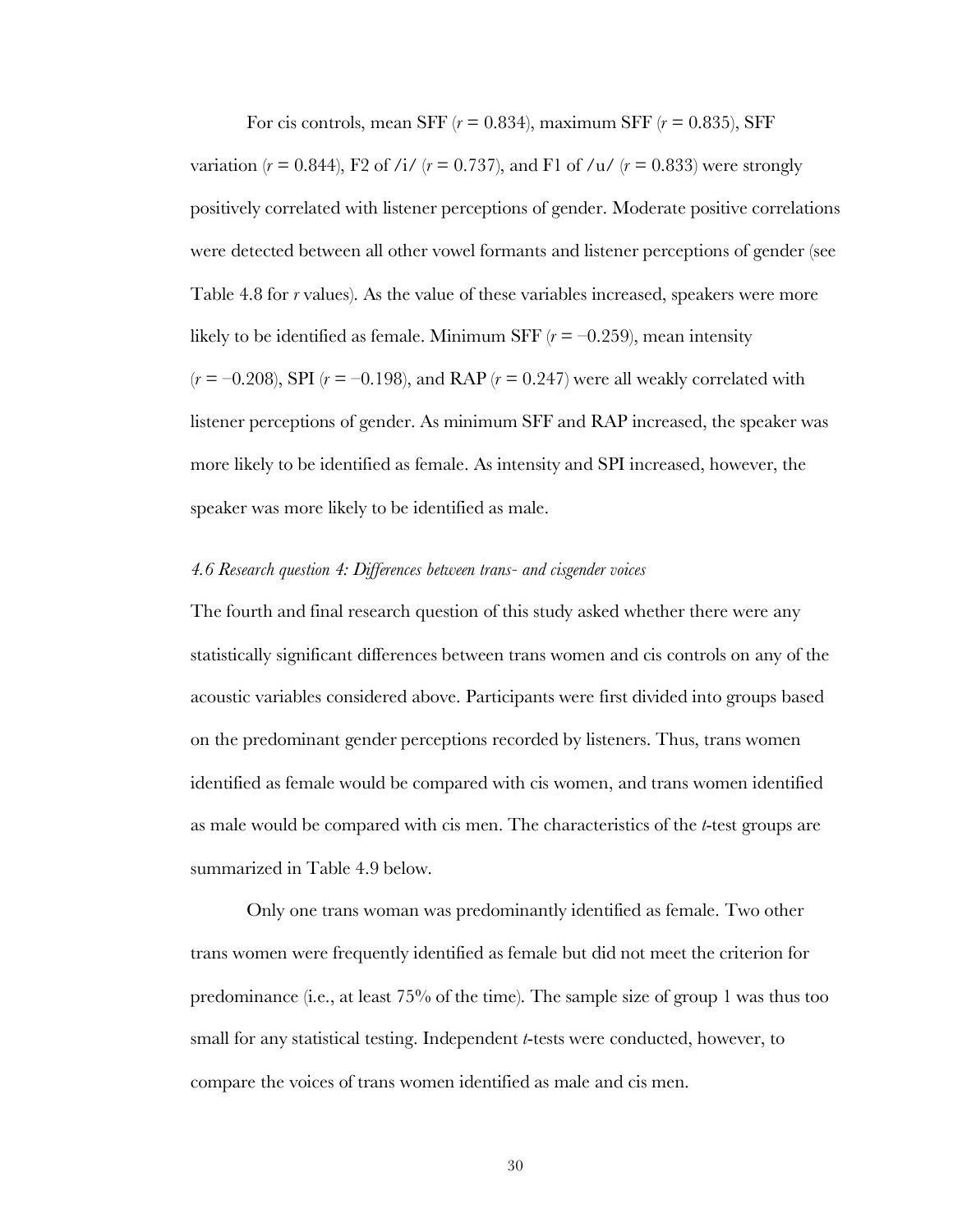| Group                                           | Age (years)                |                       | Time in<br>transition<br>(months) | $\circ$                  | Current use<br>of hormones | Self-<br>modification<br>of voice | <b>SLP</b><br>modification<br>of voice |
|-------------------------------------------------|----------------------------|-----------------------|-----------------------------------|--------------------------|----------------------------|-----------------------------------|----------------------------------------|
| 1. Trans                                        | Mean                       | 33                    | Mean                              | 24                       | 1.00                       | 1.00                              | 1.00                                   |
| women                                           | SD.                        | $\theta$              | <b>SD</b>                         | $\theta$                 | $(n=1)$                    | $(n=1)$                           | $(n=1)$                                |
| identified as<br>female $(n=1)$                 | Range                      | $\overline{a}$        | Range                             | $\overline{\phantom{a}}$ |                            |                                   |                                        |
| 2. Cis women<br>identified as<br>female $(n=5)$ | Mean<br><b>SD</b><br>Range | 35.2<br>12.5<br>24-52 |                                   |                          |                            |                                   |                                        |
| 3. Trans                                        | Mean                       | 37.22                 | Mean                              | 18.9                     | 0.89                       | 0.44                              | 0.33                                   |
| women                                           | SD.                        | 12.04                 | <b>SD</b>                         | 27.14                    | $(n=8)$                    | $(n=4)$                           | $(n=3)$                                |
| identified as<br>male $(n=9)$                   | Range                      | 25-56                 | Range                             | $2 - 84$                 |                            |                                   |                                        |
| 4. Cis men                                      | Mean                       | 35.4                  |                                   |                          |                            |                                   |                                        |
| identified as                                   | <b>SD</b>                  | 15.5                  |                                   |                          |                            |                                   |                                        |
| male $(n=5)$                                    | Range                      | 21-61                 |                                   |                          |                            |                                   |                                        |

Table 4.9 Characteristics of *t*-test comparison groups

SD=standard deviation; SLP=speech-language pathologist

At a significance level of 0.05, these comparisons revealed no statistically significant differences between the voices of trans women and cis men identified as male on the acoustic variables evaluated. At a significance level of 0.10, however, there was a statistically significant difference in mean SFF between the two groups.

| $\cdot$ $\cdot$<br>Acoustic variable | Trans women,<br>$ID'$ d male (mean) | Cis men,<br>ID'd male (mean) | Significance $(p)$ |  |
|--------------------------------------|-------------------------------------|------------------------------|--------------------|--|
| SFF mean                             | 126.96                              | 107.48                       | $0.098\dagger$     |  |
| SFF min                              | 75.24                               | 75.13                        | 0.600              |  |
| SFF max                              | 249.98                              | 215.41                       | 0.299              |  |
| <b>SFF SD</b>                        | 22.12                               | 17.88                        | 0.448              |  |
| Intensity                            | 64.89                               | 66.22                        | 0.418              |  |
| $/a$ F1                              | 751.42                              | 721.89                       | 0.480              |  |
| $/a$ F2                              | 1269.27                             | 1198.02                      | 0.396              |  |
| /i/ $F1$                             | 319.78                              | 299.51                       | 0.213              |  |
| $/i$ F <sub>2</sub>                  | 2318.60                             | 2202.09                      | 0.218              |  |
| /u/F1                                | 386.07                              | 358.02                       | 0.160              |  |
| /u/F2                                | 1258.87                             | 1229.64                      | 0.850              |  |
| <b>SPI</b>                           | 19.64                               | 17.55                        | 0.677              |  |
| <b>PPQ</b>                           | 0.55                                | 0.36                         | 0.336              |  |
| <b>RAP</b>                           | 0.55                                | 0.34                         | 0.291              |  |

Table 4.10 Means and independent sample *t*-tests comparing transgender women identified as male with cisgender men

† Significant at the 0.10 level

SFF=speaking fundamental frequency, SD=standard deviation, F1=first formant, F2=second formant,

SPI=soft phonation index, PPQ=pitch period perturbation quotient, RAP=relative average perturbation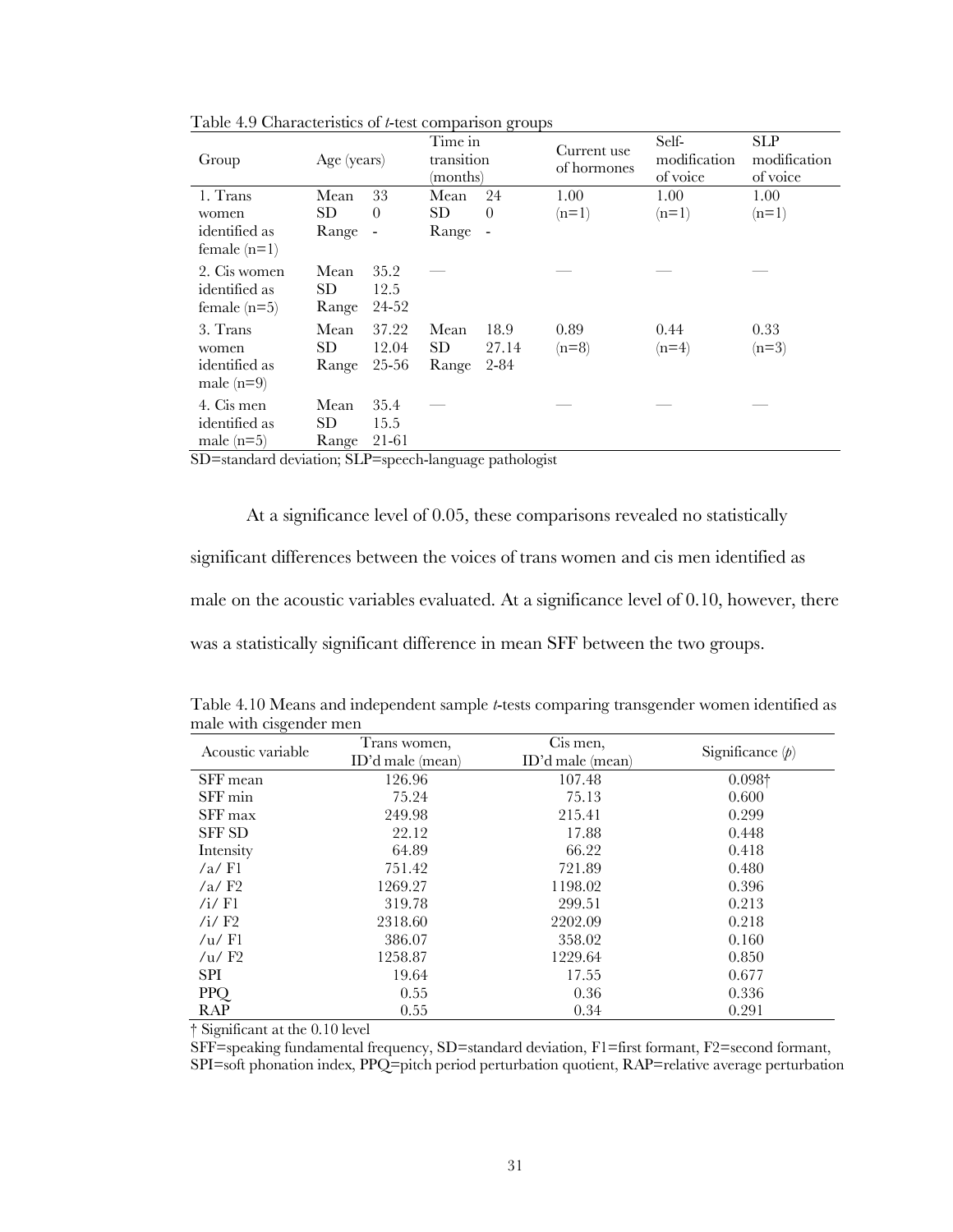#### *4.7 Summary of results*

These results show that, for trans women, mean SFF, maximum SFF, and mean intensity had moderate-to-strong correlations with self- and listener ratings of voice femininity as well as with listener perceptions of gender. These were the only acoustic variables to show a statistically significant correlation across all dependent variables self-rating of voice femininity, listener rating of voice femininity, and listener perceptions of gender. Other acoustic variables, such as SFF variation, vowel formants, and breathiness correlates, showed associations that were with some but not all dependent variables.

These results also show different correlations between acoustic measures and dependent variables for cis controls. That is, in some cases, an acoustic measure that was not correlated with a dependent variable for trans speakers, was so for cis controls. And while independent *t*-tests could not be done to compare trans women identified as female with cis women, *t*-tests did show a statistically significant difference (at  $\alpha$ =0.10) between trans women and cis men identified as male on the measure of mean SFF.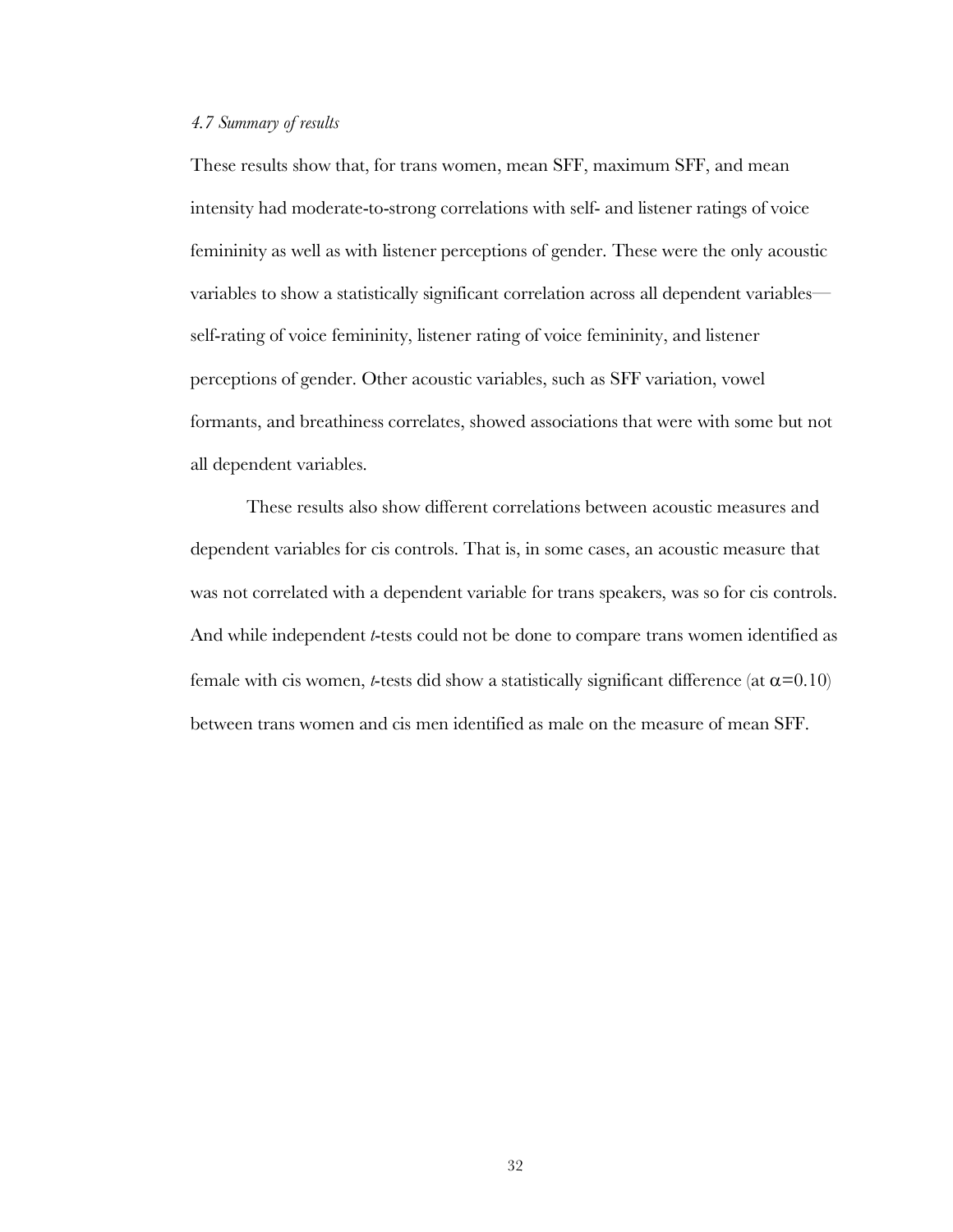#### **CHAPTER 5**

#### **DISCUSSION**

The primary purpose of this study was to investigate the relationships between acoustic variables of speech and voice, self- and listener ratings of trans women's voice femininity, and listener perceptions of gender. It also sought evidence of statistically significant differences between the voices of trans women and cis individuals in an effort to identify potential targets for treatment. The results presented in Chapter 4 show that the voices of the cis women and cis men in this study were consistent with gender norms, while greater variation was observed among trans participants. These results provide support for the findings of past studies that identified acoustic correlates of pitch and loudness as salient markers of gender. They also include novel findings such as the correlation of maximum SFF with self-ratings of voice femininity. These results are discussed within the context of past research, future directions, and clinical decision-making in the sections that follow.

#### *5.1 Acoustic variables and voice femininity*

This study found that voices of trans women that were rated as feminine tended to be those voices also perceived to be quieter and higher-pitched. This finding is based on the moderate-to-strong correlations  $(0.442 \le r \ge 0.712)$  that were identified between self- and listener ratings of voice femininity of trans women and mean SFF, maximum SFF, and vocal intensity. Several past studies have demonstrated relationships between voice femininity ratings and SFF (McNeill et al., 2008; Owen & Hancock, 2010; Wolfe et al., 1990). The present findings thus provide further evidence that speakers and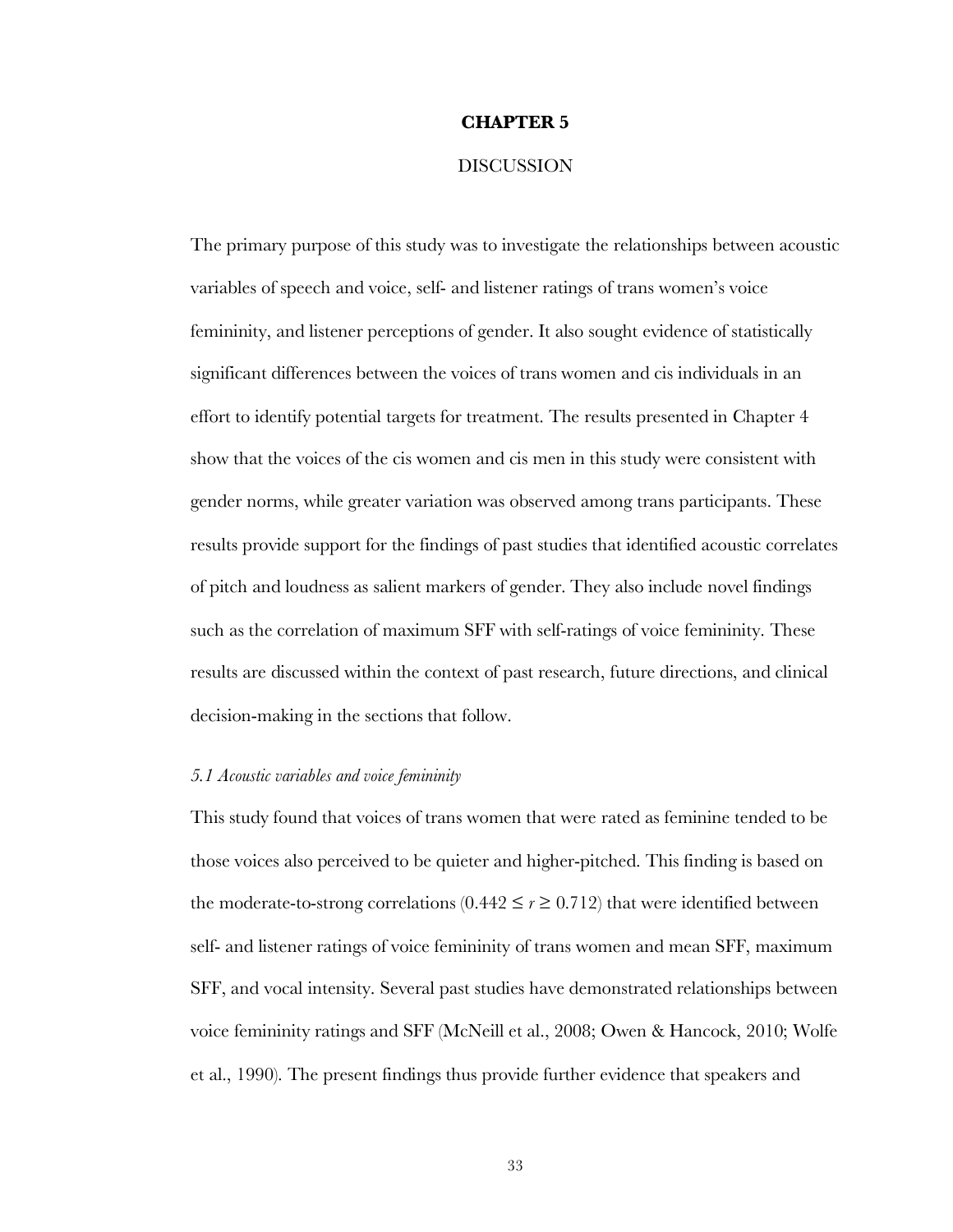listeners define feminine voices in part by a relatively high SFF. Speech-language pathologists are cautioned, however, not to draw the conclusion that increasing SFF is the ultimate goal of treatment of transfeminine voices. While SFF appears to correlate with ratings of voice femininity, an SFF within a feminine range may be insufficient to achieve consistent identification as female (Coleman, 1983; Gelfer & Schofield, 2000). Furthermore, achieving a feminine SFF does not necessarily lead to voice satisfaction, which is also an important goal of treatment (Dacakis, 2000; McNeill et al, 2008).

The correlation between maximum SFF and voice femininity ratings was also demonstrated by Gelfer and Schofield (2000). Their study, however, established a relationship with listener ratings only, while the current study found a correlation with self-ratings as well. This correlation between maximum SFF and speakers' selfassessment of voice femininity is therefore a new finding. It suggests that an SFF range that reaches higher frequencies may contribute to the perception of a feminine voice.

Interestingly, the correlations between voice femininity ratings and vocal intensity in this study differed depending on who rated the voice. Listeners rated voices with *lower* intensity as more feminine, whereas trans women with *higher* vocal intensity tended to rate their own voices as more feminine. The listener results support the findings of Holmberg and colleagues (2010), who concluded that reduced intensity may help trans women achieve a successful female presentation. This suggestion, however, was based on their observation of mean intensity in the speech of specific individuals in their study, rather than on a quantitative analysis. The findings of this study thus provide statistical support for their original conclusion that lower vocal intensity is associated with feminine speech.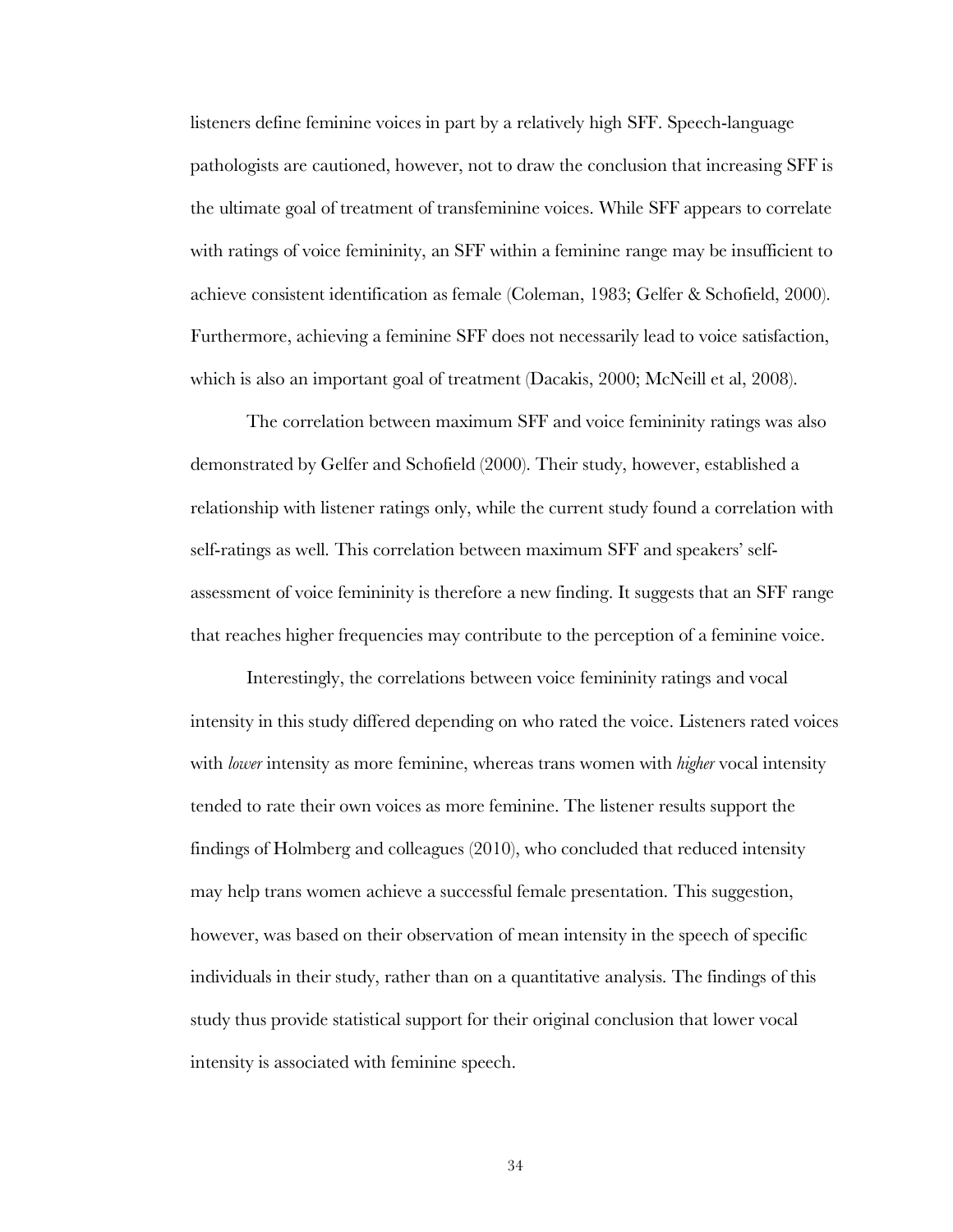Self-ratings of voice femininity in this study, on the other hand, contradict the notion that lower vocal intensity is a feature of a feminine voice. This unexpected finding may be a factor of speaker confidence. Confident speakers tend to speak with greater intensity (Kimble & Seidel, 1991). So, it may be that, in this sample, trans women who rated their voices as more feminine had more confidence in their vocal presentation and thus spoke with greater intensity.

An unexpected moderate correlation between F1 of /u/ and voice femininity ratings was also identified (self:  $r = 0.626$ ; listener:  $r = 0.431$ ). There is no evidence to suggest that this particular formant may have a special relationship with perceptions of voice femininity. Vowel formants in general often stand as an indirect measure of resonance, with women noted to use a "forward focus resonance" (Hirsch & Gelfer, 2012; p. 221). The typically higher vowel formants of female voices are partially explained by a more anterior tongue position (Carew et al., 2007). Because F2 correlates with tongue retraction, it is more closely associated with anterior resonance than F1. A correlation with only F1 of a given vowel is thus inconsistent with evidencebased assumptions about vowel formants, resonance, and gender norms. This correlation is likely a result of the inherent variability, and thus larger margin of error, in measuring F1 and F2 in connected speech.

No statistically significant correlation was found between voice femininity ratings and minimum SFF. While no past studies have considered a relationship between minimum SFF and self-ratings of voice femininity, Gelfer and Schofield (2000) evaluated whether this variable was related to listener ratings. They found no statistically significant correlation, and thus the results of the present study are consistent with their findings. Furthermore, minimum SFF within this study's sample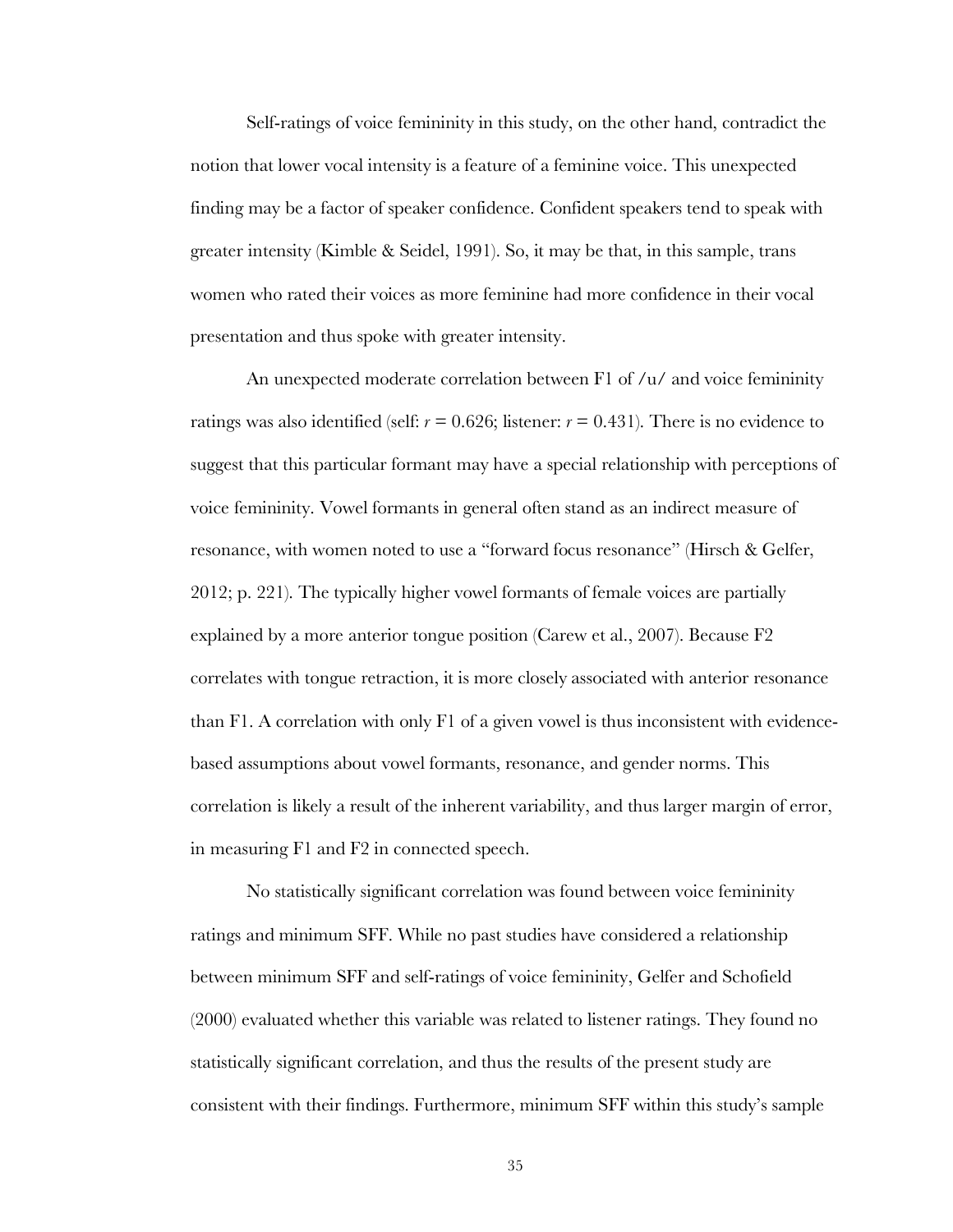and within participant groups was quite homogenous, so the probability of finding a correlation with this variable was low.

Additional moderate correlations were found between listener ratings and SFF variation  $(r = -0.431)$ , F2 of /i/  $(r = -0.410)$ , and SPI  $(r = 0.319)$ . These variables did not correlate with self-ratings of voice femininity. This suggests that trans women may be more sensitive to a different set of speech and voice features when assessing their own voices than do unfamiliar listeners. They may also apply a more rigid definition of voice femininity. This is an important consideration for speech-language pathologists seeking to help a client achieve a voice that meets the client's own voice goals while also being perceived as gender-congruent by others outside of the treatment environment.

The correlation found between listener ratings of voice femininity and SFF variation supports the results of past studies. (Owen & Hancock, 2010; Wolfe et al., 1990). These studies also demonstrated that feminine voices are characterized by more varied intonation. The present study used standard deviation of SFF as a measure of intonation, which is a common convention (Oates & Dacakis, 1997). Other studies have assessed intonation using semitone range (Owen & Hancock, 2010) and frequency of specific inflectional patterns (ibid.; Wolfe et al., 1990). The results presented here confirm that degree of intonational variation is relevant in perceptions of femininity, but they neither suggest nor refute that direction of inflections (i.e., upward or downward) is influential in such perceptions. Thus, targeting more varied intonation without a particular focus on upward inflections may be appropriate in a voice training program.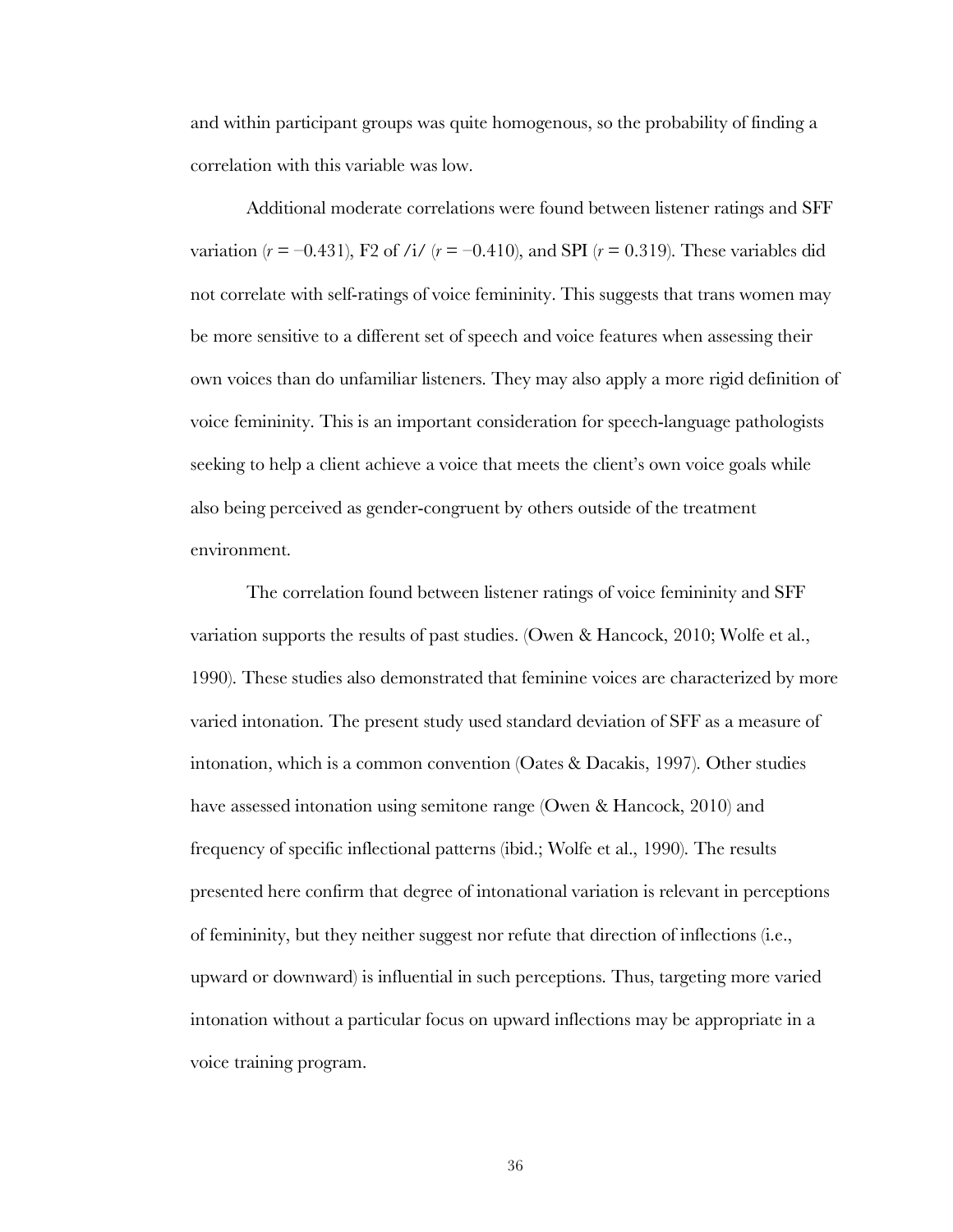In addition to  $F1$  of  $/u/$ , listener ratings of voice femininity were also found to moderately correlate with F2 of /i/. A correlation with F2 of /i/ is less surprising than one with F1 of /u/, given that F2 is related to the degree of tongue retraction. Furthermore,  $\frac{1}{i}$  is a front vowel, meaning it is articulated in the front of the mouth. It may be that this vowel formant, being associated with anterior resonance, is uniquely related to perceptions of voice femininity. Further research is warranted, however, as this finding is limited to the present study, and the only other investigation into a relationship between vowel formants and voice femininity looked solely at the vowel /a/ (Hardy et al., 2016). And again, the inherent variability of measuring vowel formants in connected speech may have been a factor here.

A single variable associated with breathiness—SPI—was moderately correlated with listener ratings of voice femininity. Neither PPQ nor RAP showed such a relationship, and none of these variables were correlated with self-ratings. Breathiness has frequently been held as a characteristic of feminine voices (e.g., Gorham-Rowan & Morris, 2006). Assessing breathiness via objective acoustic measurements is not without its challenges, however. Past studies have taken different approaches to measuring breathiness (see ibid., 2006; Hardy et al., 2016; Owen & Hancock, 2010). And while higher SPI, PPQ, and RAP values tend to correlate with increased breathiness, it is not the case that a high SPI, PPQ, or RAP will *always* correspond to a perceptually breathy voice. It may be that other acoustic variables associated with breathiness, such as the voice turbulence index (VTI) or noise-to-harmonics ratio (NHR), may have been shown to correlate with voice femininity ratings in this study. It may also be beneficial, as suggested by Owen and Hancock (2010), to use perceptual ratings of breathiness (e.g., Likert or visual analog scales) in future correlational studies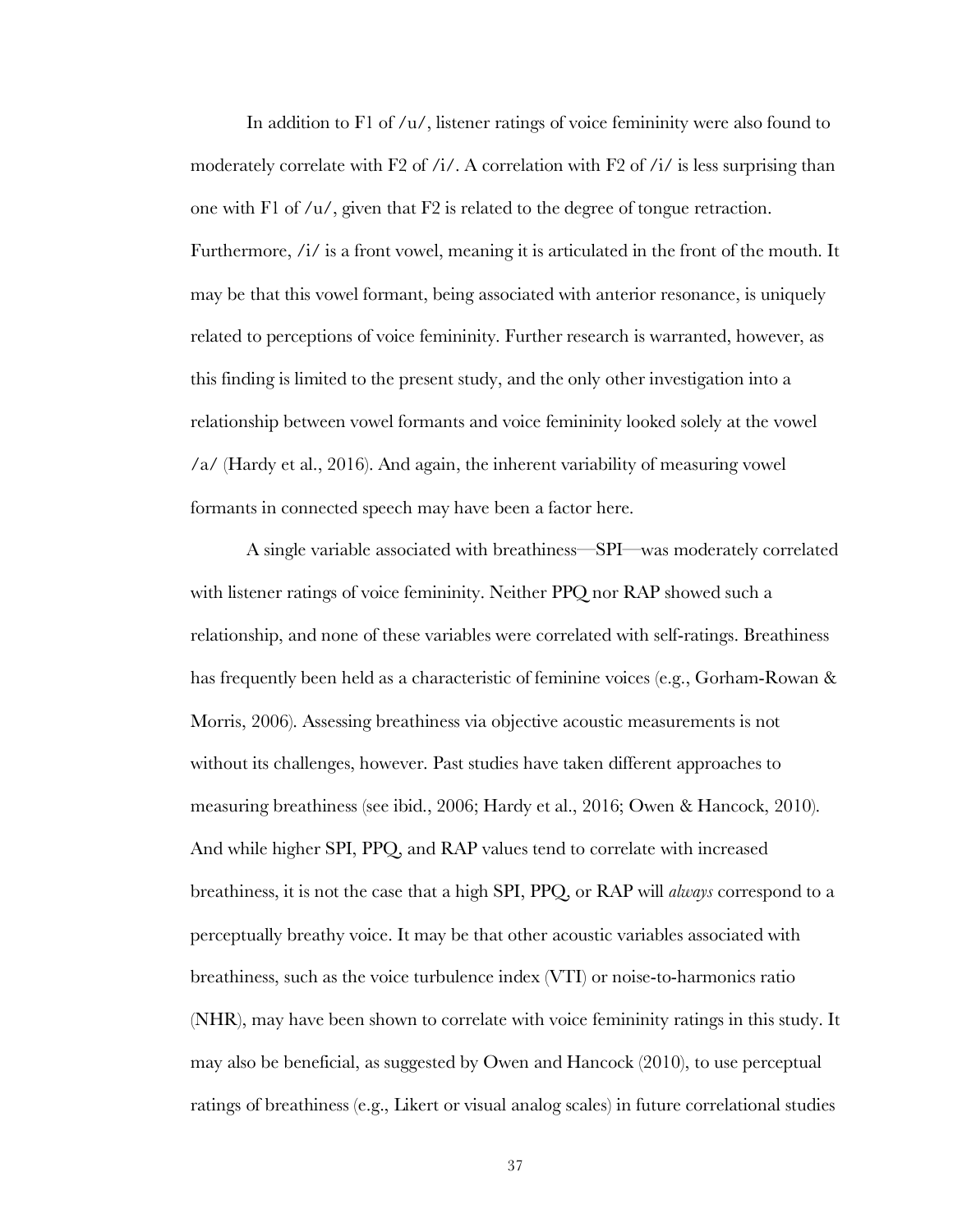to more directly assess the relationship of breathiness and perception of voice femininity.

An interesting finding of this study was the tendency of trans women to rate their voices as more masculine than did listeners. Half of all trans women rated their voice as very masculine, whereas only 17 percent of listener ratings did so. Seven percent of listener ratings characterized the speaker's voice as very feminine, whereas not a single trans woman rated her voice as such. This again suggests that trans women may be sensitive to a different set of voice features than are listeners or may have a more rigid definition of voice femininity. These results may also suggest the presence of vocal dysphoria among the study sample, which may lead to hypercriticism of voice. It should also be noted that most of the trans women in this study were interested in receiving voice services, which would indicate some degree of dissatisfaction with voice that could have contributed to these self-ratings of voice femininity. Finally, these results indicate that achieving voice satisfaction for some trans women may be a more challenging goal than achieving a vocal presentation that others accept as congruent with the speaker's true gender.

#### *5.2 Acoustic variables and gender perception*

This study analyzed both femininity ratings and gender perceptions as a means of capturing the nuance of gender-based communication norms and the identity assumptions made within a binary system of gender. This reflected the complexity of gender identity and recognizes that female gender and femininity are not equivalent concepts. This approach thus allowed listeners to classify a speaker as male while also rating the speaker's voice as feminine, and vice versa. In fact, outcomes in which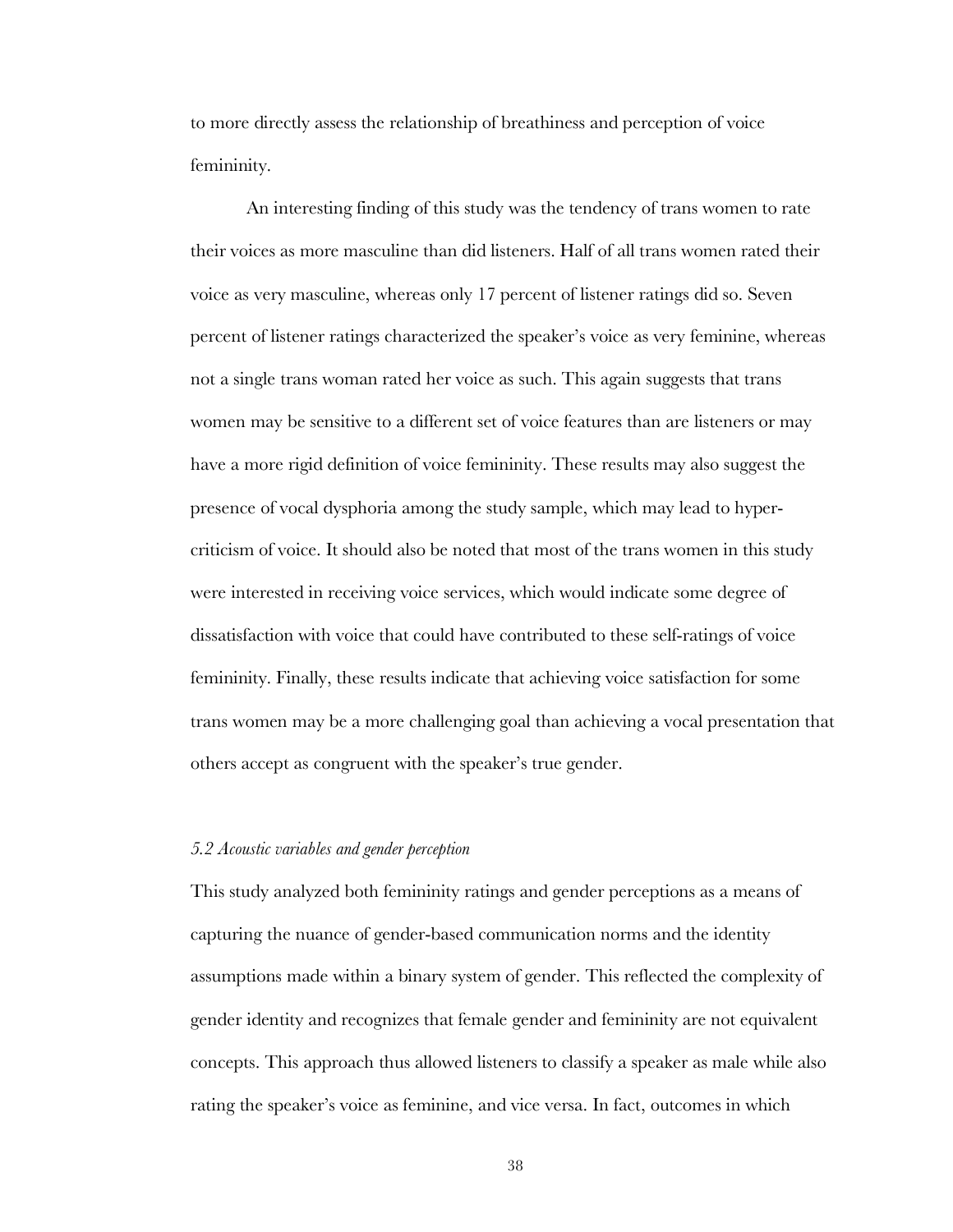gender perception and femininity ratings were in conflict did occur in the data and are discussed in section 5.3.

The results identifying relationships between acoustic variables and gender perceptions were nevertheless very similar to those between acoustic variables and voice femininity. They showed that voices perceived to be quieter and higher-pitched with more varied intonation tended to be identified as voices of female speakers. That is, mean and maximum SFF, SFF variation, and intensity were found to moderately correlate with listener perceptions of gender  $(0.330 \le r \ge 0.429$ . These results support the findings of past research into the importance of mean SFF (Gelfer & Schofield, 2000; Hardy et al., 2016; Holmberg et al., 2010), maximum SFF (Gelfer & Schofield, 2000), and SFF variation (Hancock et al., 2014; Wolfe et al., 1990) in perceptions of gender. They also provide further statistical support for Holmberg and colleagues' (2010) conclusion that intensity may contribute to a feminine vocal presentation.

Only the correlation of F1 of /u/ with gender perception  $(r = -0.448)$ represents a new finding, but there is no evidence in the literature to suggest that this particular vowel formant is uniquely associated with gender, and so this result may be considered anomalous.

The absence of a correlation with SPI (as well as the other breathiness measures) is a departure from the results measuring relationships with voice femininity ratings in this study. While SPI was moderately correlated with listener ratings of voice femininity, it was not correlated with listener perceptions of gender nor with selfratings of voice. The discussion above regarding the challenges of using objective acoustic measures to quantify breathiness applies here and may explain this discrepancy.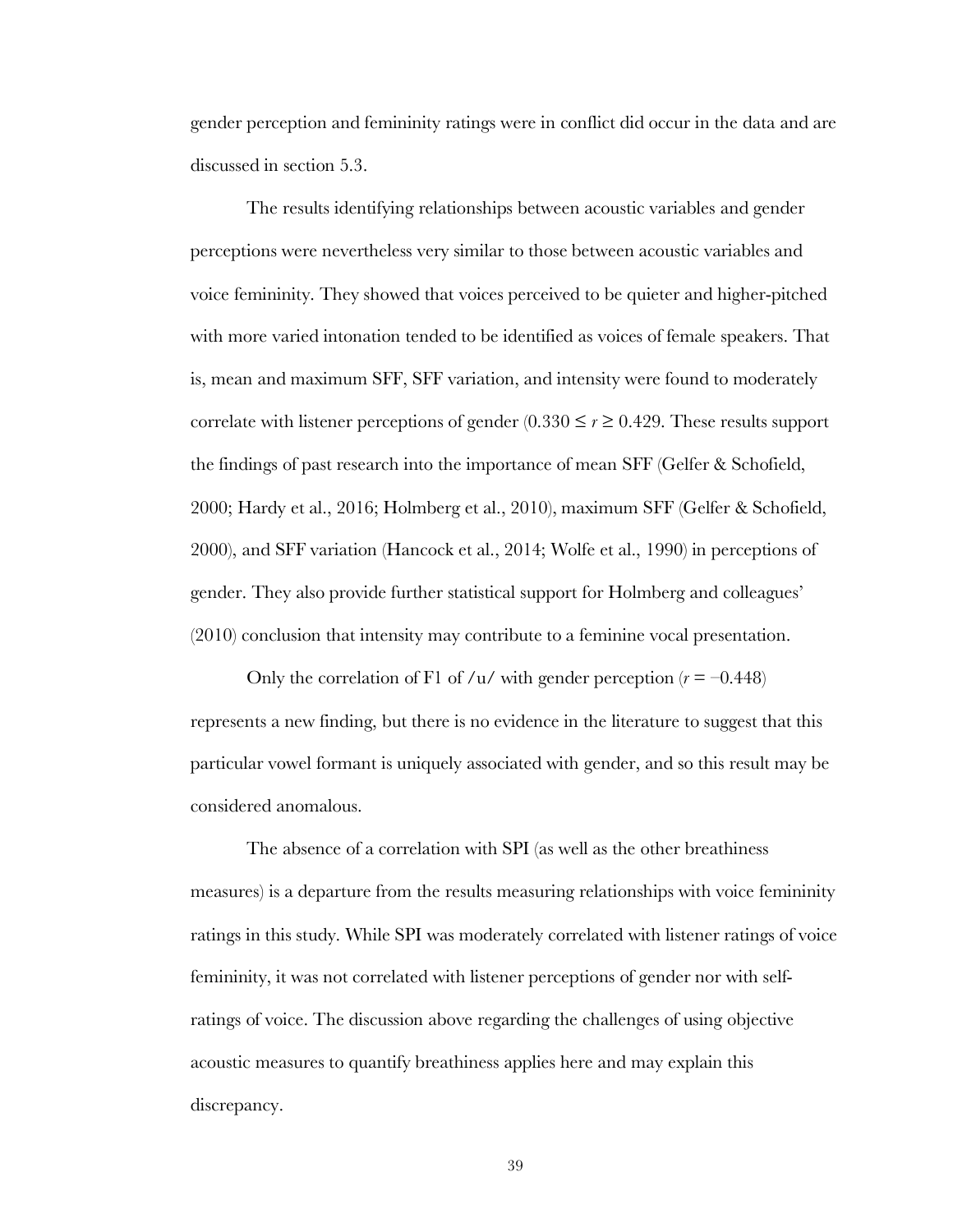#### *5.3 Gender–femininity discrepancies*

There were several instances in which a speaker was identified as male but rated as having a feminine voice. Two of these speakers were cis men, and four were trans women. The data for these speakers are summarized in Table 5.1, and a qualitative analysis of these results is provided below.

|                    | Speaker 1 | Speaker 2 | Speaker 3 | Speaker 4 | Speaker 5 | Speaker 6 |
|--------------------|-----------|-----------|-----------|-----------|-----------|-----------|
| Gender (actual)    | Cis M     | Cis M     | Trans F   | Trans F   | Trans F   | Trans F   |
| Rated feminine     | 0.24      | 0.19      | 0.63      | 0.36      | 0.31      | 0.12      |
| SFF mean (Hz)      | 101.47    | 103.57    | 160.20    | 168.96    | 107.62    | 126.80    |
| $SFF$ min $(Hz)$   | 74.95     | 75.09     | 74.97     | 75.01     | 75.22     | 75.14     |
| $SFF$ max $(Hz)$   | 166.10    | 189.9     | 276.32    | 356.56    | 164.99    | 245.77    |
| SFF SD (Hz)        | 14.27     | 15.52     | 25.25     | 44.72     | 10.12     | 30.02     |
| Intensity (dB SPL) | 66.74     | 68.35     | 70.56     | 63.81     | 65.25     | 63.47     |
| $/a$ Fl $(Hz)$     | 719.88    | 769.45    | 845.95    | 655.98    | 699.40    | 772.09    |
| $/a$ F2 (Hz)       | 1252.71   | 1298.81   | 1341.84   | 1115.24   | 1500.76   | 1407.14   |
| /i/ $F1$ (Hz)      | 350.63    | 283.44    | 355.88    | 298.34    | 321.53    | 314.47    |
| /i/ $F2$ (Hz)      | 2197.24   | 2452.66   | 2307.48   | 2353.02   | 2530.69   | 2523.64   |
| /u/ Fl $(Hz)$      | 351.33    | 353.33    | 474.32    | 346.39    | 378.02    | 380.96    |
| / $u$ / F2 (Hz)    | 1307.69   | 1405.04   | 1534.42   | 1243.17   | 1462.88   | 885.15    |
| SPI                | 16.26     | 16.21     | 2.56      | 26.34     | 16.33     | 25.84     |
| PPQ                | 0.27      | 0.33      | 0.26      | 0.52      | 0.28      | 0.99      |
| RAP                | 0.25      | 0.30      | 0.27      | 0.55      | 0.28      | 0.98      |

Table 5.1 Data for speakers perceived as male with a feminine voice

The voice features of the cis men (Speakers 1 and 2) were consistent with the rest of the study sample and with gender norms. The mean SFF of these two participants fell below the expected mean of men in the general population (i.e., 120 Hz), suggesting that these participants had a perceptually deep voice. The perceived femininity of their voices may be related to some other speech characteristic not assessed in this study, perhaps rate or articulation.

The voices of the trans women in this subgroup were more varied. This subgroup included Speaker 5, whose acoustic measures were comparable to the two cis

Cis M=cis male, Trans F=trans woman, SFF=speaking fundamental frequency, SD=standard deviation, F1=first formant, F2=second formant, SPI=soft phonation index, PPQ=pitch period perturbation quotient, RAP=relative average perturbation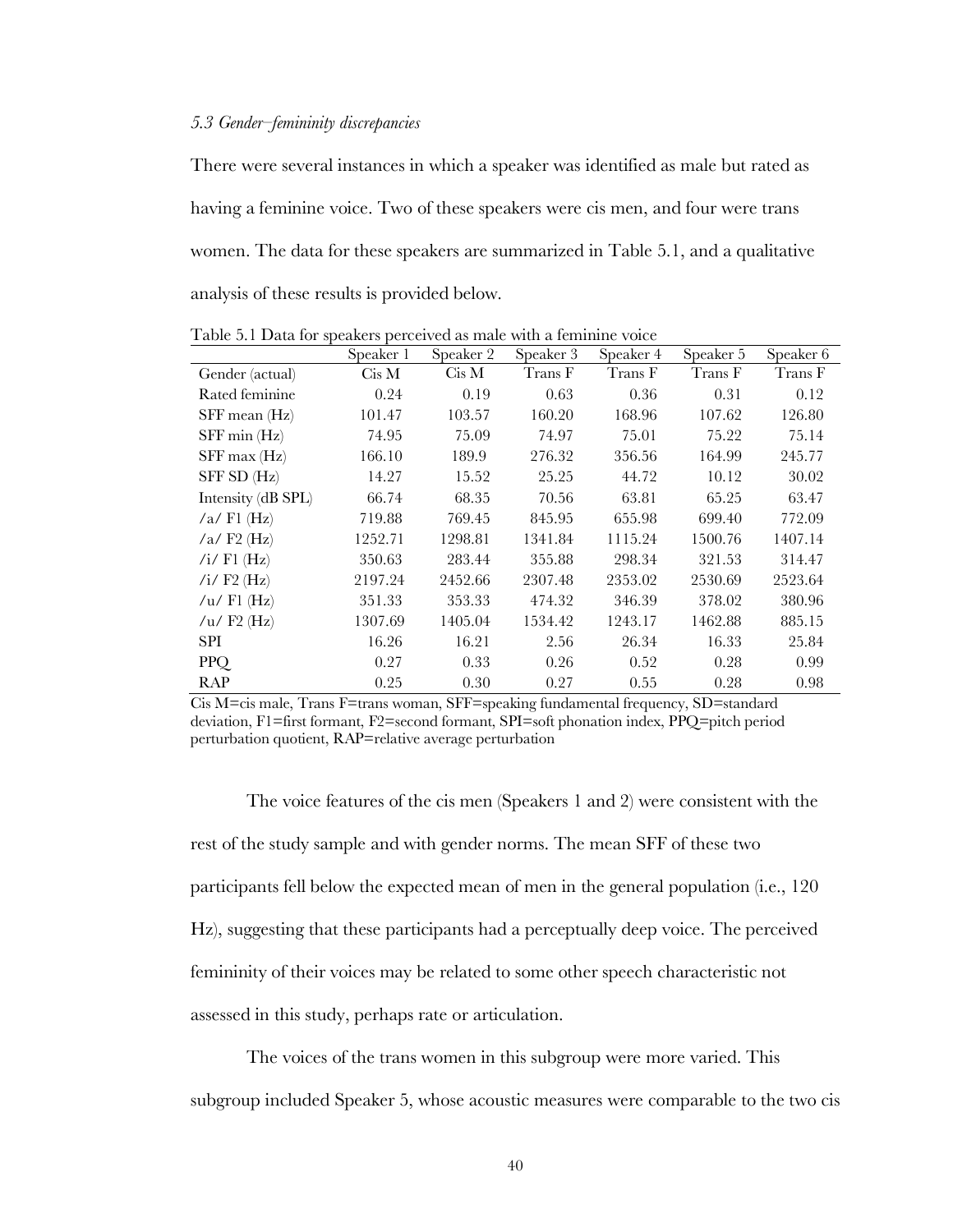men. It also included Speaker 6, for whom the mean, maximum, and standard deviation of SFF were higher than these same values for the cis male group in this study, but still within norms for male speakers in general. The standard deviation of SFF for Speaker 6 came close to the mean value of this variable for cis women in this study but still fell within the range for cis male participants. For these speakers, listeners may have been responding to the same unknown features of speech that led them to characterize the cis men—Speakers 1 and 2—as feminine.

Speakers 3 and 4, on the other hand, had higher means, maximums, and standard deviations of SFF than those of the cis male group, those of the two cis men with gender-femininity discrepancies, and those of trans women identified as male. These speakers were also more frequently rated as having a feminine voice than the other individuals listed in Table 5.1. This study found that these same acoustic variables (i.e., mean, maximum, and standard deviation of SFF) correlated with listener ratings of voice femininity. Thus, for Speakers 3 and 4, these voice features may have sent signals of femininity to the listener, but some other—again, undetermined—speech characteristics led the listener to perceive the speaker as male.

Findings such as these demonstrate the complexity of gender perception and gender-based communication norms. It is clearly not the case, as has been previously demonstrated in the literature, that simply achieving an SFF within a feminine range or adopting other feminine speech characteristics is sufficient to be perceived as female. Identifying and quantifying relationships between acoustic voice features and perceptions of gender and femininity are challenging. These findings thus reveal the need for continued research into the identification of those speech characteristics—or combinations thereof—that are most salient to perceptions of gender and femininity.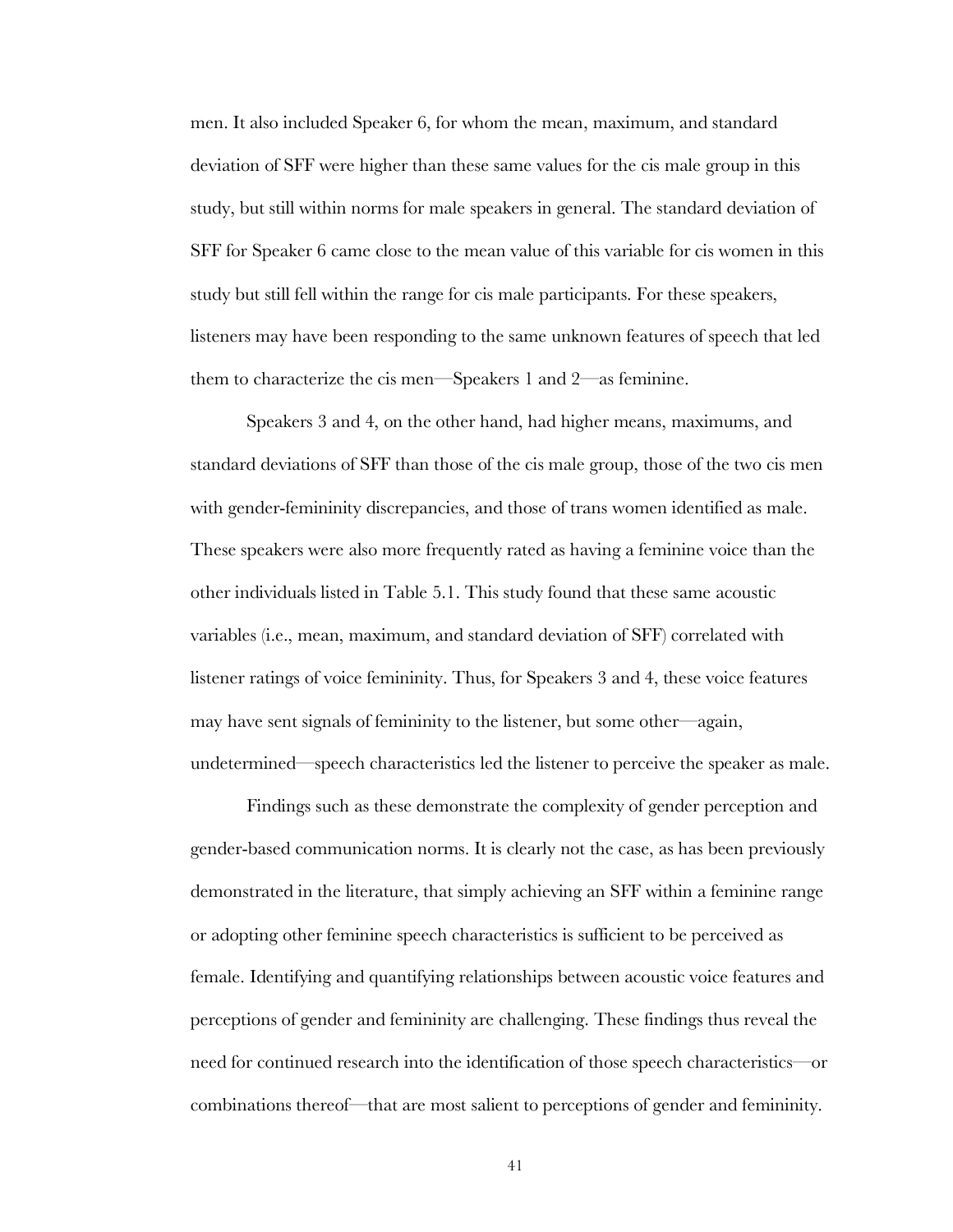As the speech of trans women remains understudied, there is thus insufficient evidence to determine which features of speech and voice contribute to the listener's perception of voice femininity.

#### *5.4 Differences between trans- and cisgender voices*

The identification of statistically significant differences in the speech and voice of trans and cis participants was limited by sample size. No comparisons could be made between cis women and trans women identified as female in this study because the latter group included a single individual. No statistically significant differences between cis men and trans women identified as male were found at the 0.05 significance level.

Some qualitative observations can be made, however, based on participants' self-ratings of voice femininity. All cis participants rated their ideal voice as having the same femininity rating as their current voice. Cis women who felt their voices were only somewhat female, did not mark a very female voice as their ideal. The same pattern was observed among cis men. All but one trans woman, on the other hand, reported that their ideal voice was more feminine than their current voice, with most targeting a very female voice. This difference suggests that trans women may set their voice goals toward a hyper-feminine presentation, while cis women may be more content with a voice anywhere within the range of gender-congruence.

#### *5.5 Limitations*

The results of this study are based on a relatively small sample size. Given the probability of a type I error (i.e., a false positive), this study is therefore most reliable in identifying strong correlations between variables. Furthermore, correlational studies do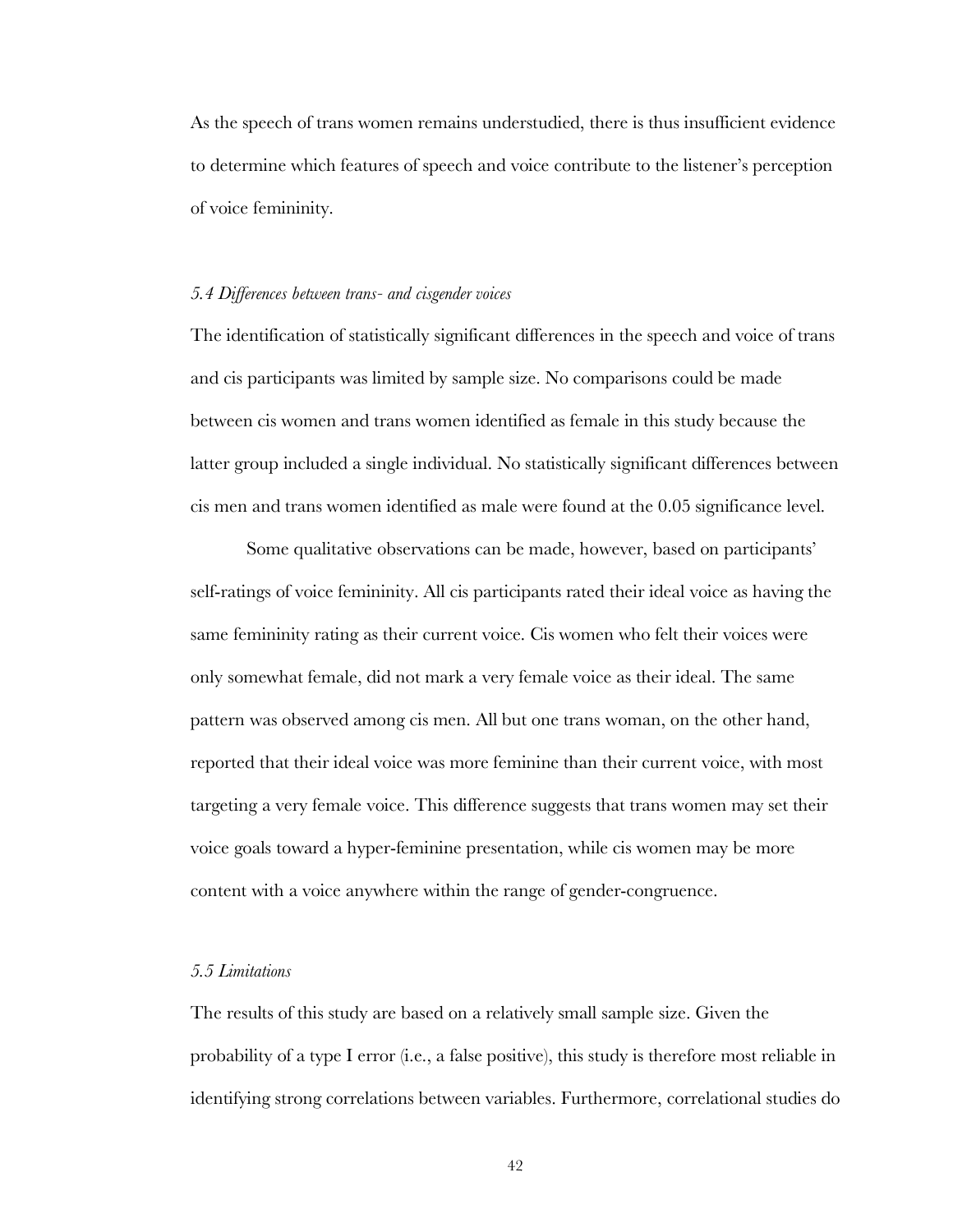not identify causation, so no conclusions can be made regarding what caused study participants to rate or classify voices in the way they did.

This study targeted the voice features and related perceptions of trans women. Cis women and cis men were included in the study as control subjects, thus providing a broad range of voices in terms of femininity/masculinity. Nevertheless, the results may not apply to persons of other gender identities, including trans men.

This study did not assess effects of listener characteristics on gender perceptions or femininity ratings, though there is some evidence that certain characteristics, such as sexual orientation, may be influential (see Hancock & Pool, 2017). Only data on age and gender of listeners was collected. Listeners covered a broad age range, comparable to that of the speaker sample, but all listeners were female. Thus, the effect of listener gender may have been a factor.

The listener responses in this study were based on audio-recordings of speakers reading a passage. This differs from speech in most natural contexts in two ways. First, reading aloud likely accounts for a small percentage of the communication contexts encountered in daily life. It will rarely be the type of speech on which gender assumptions are made. Also, the speech produced while reading aloud has been shown to differ from spontaneous speech (Hollien et al., 1997; Van Lancker et al., 2012). While steps were taken to minimize the effect of speech task on the results (see chapter 3, section 3.4), some caution is warranted in interpreting results based only on speech produced while reading.

Second, the context of listener responses differed from typical communication exchanges in that there was a lack of non-speech cues to gender identity. Such cues as non-verbal communication, physical appearance, and name may signal the speaker's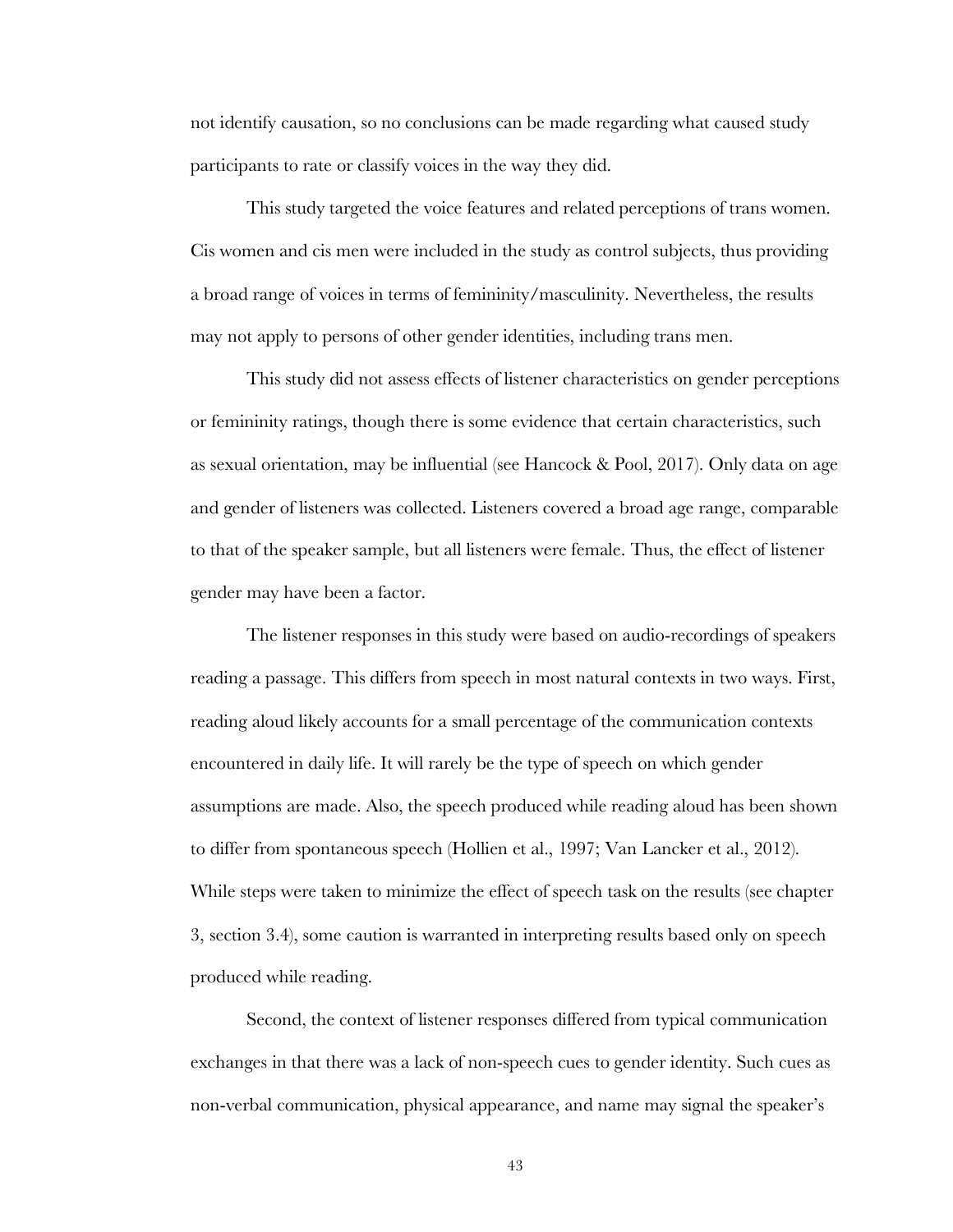gender and are present in many daily interactions. Van Borsel, De Cuypere, and Van den Berghe (2001), in fact, found physical appearance to have a significant effect on gender perceptions when they compared listener/viewer responses to video, audio, and audiovisual recordings of trans women. Anecdotally, one trans woman in this study reported that she is nearly always addressed with female honorifics in phone conversations at work. In this study, she was identified as female 50% of the time, less frequently than in her personal experience. The discrepancy may result from the fact that, in these exchanges, the listener is privy to additional details (e.g., name, position in the company, word choice) that lead them to classify a speaker with a genderambiguous voice as female. In short, the context in which listeners responded to speakers in this study differed in some important ways from the contexts in which daily communication may occur.

Finally, this study was a quantitative analysis of trans women's voices. While the data allowed for some subjective observations, this study did not pursue a deeper qualitative assessment of how the different experiences of the trans women in this study, changing cultural norms, or other sociolinguistic factors may have exerted influence on the speakers and listeners who participated. Further research in this area is warranted.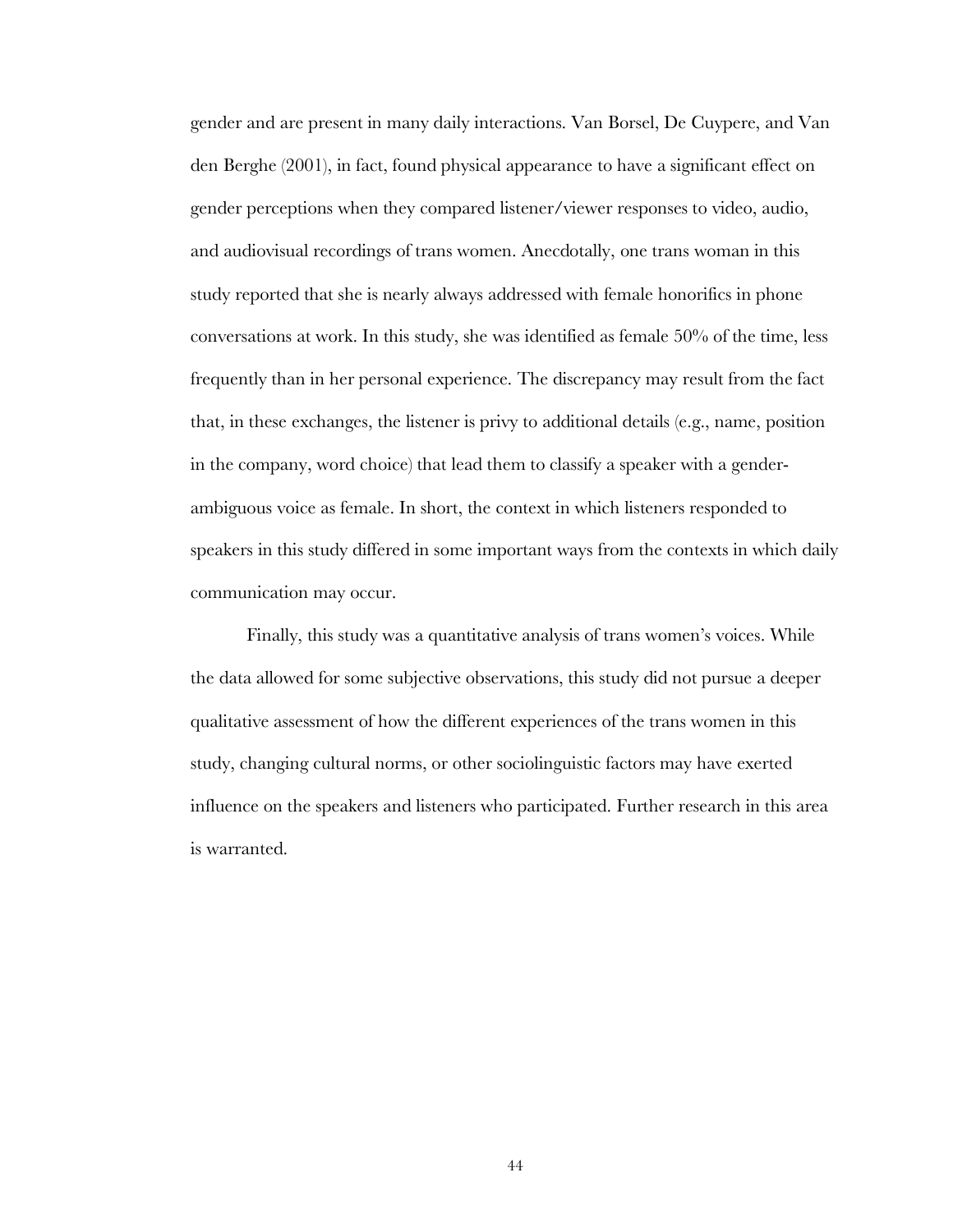#### **CHAPTER 6**

### **CONCLUSIONS**

This study investigated the relationships between acoustic variables of speech and voice, self- and listener ratings of voice femininity, and listener perceptions of gender. The results identified several acoustic variables of speech and voice as salient markers of gender and femininity. Specifically, it showed that achieving a higher mean and maximum SFF and using more varied intonation contributed to the perception of a feminine vocal presentation by unfamiliar listeners. It also presented results consistent with the assumption that lower intensity is a feature of voices perceived as female, though self-ratings of voice did not adhere to this convention. Speaker confidence may have been a confounding factor for this variable. In short, mean and maximum pitch, SFF variation, and intensity were identified as appropriate treatment targets in an evidence-based voice training program for trans women.

This study did not generate conclusive evidence regarding the respective roles of vowel formants or acoustic correlates of breathiness in perceptions of gender and femininity. Unfortunately, the question of whether these features should be included in a treatment plan designed to achieve a feminine voice thus remains unanswered. While many studies have concluded that reaching feminine ranges of important acoustic measures related to pitch are not sufficient for ensuring a gender-congruent voice, it remains unclear which other acoustic measures, if any, are necessary to effect this treatment outcome. Additional research is needed to guide clinical decisionmaking and treatment-planning.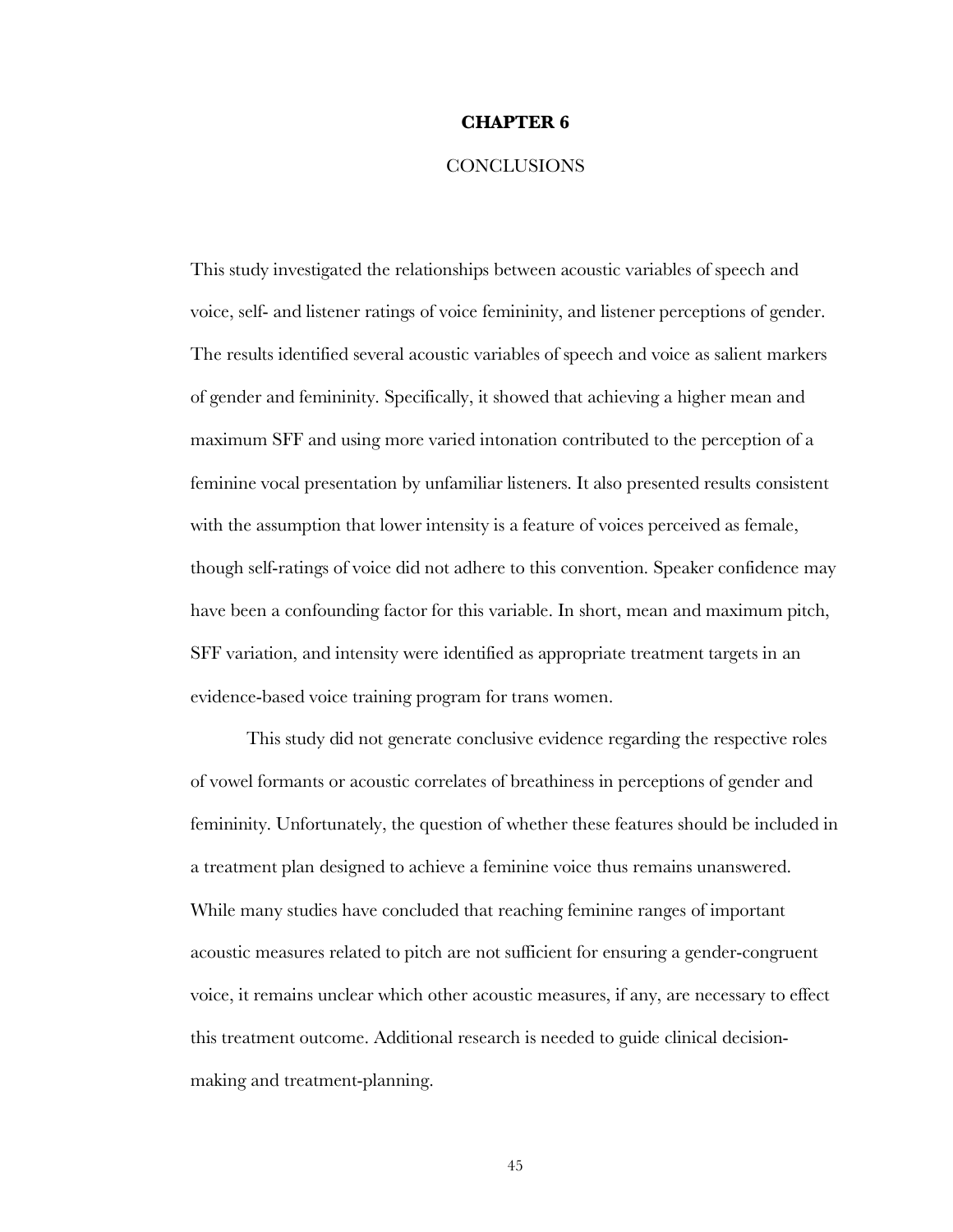The pursuit of knowledge leading to effective treatments for trans clients will, like most scientific pursuits, be a continuing process. It is unlikely that the gender revolution currently underway—that is, the societal challenging of gender constructs and the expectations that arise from them—will soon change how listeners perceive the voices of others and make assumptions based on those perceptions. It is certain, however, that these changing cultural norms will hasten the call for speech-language pathologists to advance their knowledge of the clinical voice needs of clients across the gender spectrum. This study contributed data towards this goal and encourages future research to investigate the most salient features of voice and speech to target in treatment.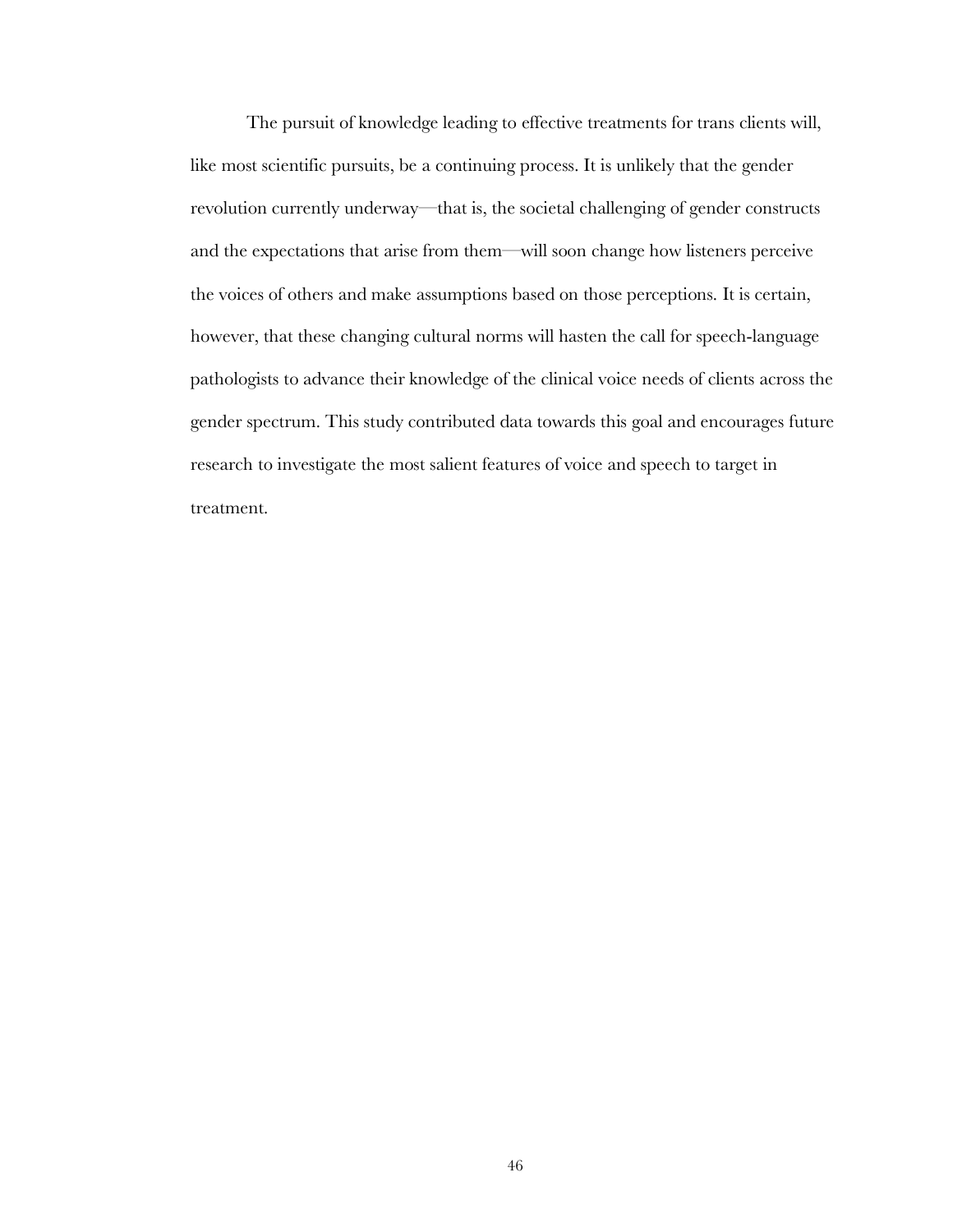#### **BIBLIOGRAPHY**

- Bough, I. D., Heuer, R. J., Sataloff, R. T., Hills, J. R., & Cater, J. R. (1996). Intrasubject variability of objective voice measures. *Journal of Voice*, *10*(2), 166– 174. https://doi.org/10.1016/S0892-1997(96)80044-0
- Brend, R. M. (1975). Male-female intonation patterns in American English. In B. Thorne & N. Henley (Eds.), *Language and sex: Difference and dominance*. Rowley, Mass.: Newbury House.
- Brockmann, M., Drinnan, M. J., Storck, C., & Carding, P. N. (2011). Reliable jitter and shimmer measurements in voice clinics: The relevance of vowel, gender, vocal intensity, and fundamental frequency effects in a typical clinical task. *Journal of Voice*, *25*(1), 44–53. https://doi.org/10.1016/j.jvoice.2009.07.002
- Carew, L., Dacakis, G., & Oates, J. (2007). The effectiveness of oral resonance therapy on the perception of femininity of voice in male-to-female transsexuals. *Journal of Voice*, *21*(5), 591–603. https://doi.org/10.1016/j.jvoice.2006.05.005
- Coleman, E., Bockting, W., Botzer, M., Cohen-Kettenis, P., DeCuypere, G., Feldman, J., ... others. (2012). Standards of care for the health of transsexual, transgender, and gender-nonconforming people, version 7. *International Journal of Transgenderism*, *13*(4), 165–232.
- Coleman, R. O. (1971). Male and female voice quality and its relationship to vowel formant frequencies. *Journal of Speech, Language, and Hearing Research*, *14*(3), 565– 577. https://doi.org/10.1044/jshr.1403.565
- Coleman, R. O. (1983). Acoustic correlates of speaker sex identification: Implications for the transsexual voice. *Journal of Sex Research*, *19*(3), 293–295.
- Dacakis, G. (2000). Long-term maintenance of fundamental frequency increases in male-to-female transsexuals. *Journal of Voice*, *14*(4), 549–556.
- Dacakis, G., & Davies, S. (2013). Transsexual voice questionnaire (Male to female). Retrieved from http://www.shelaghdavies.com/questionnaire/TVQ\_Questionnaire.pdf
- Dacakis, G., Davies, S., Oates, J. M., Douglas, J. M., & Johnston, J. R. (2013). Development and preliminary evaluation of the Transsexual Voice Questionnaire for Male-to-Female Transsexuals. *Journal of Voice*, *27*(3), 312– 320. https://doi.org/10.1016/j.jvoice.2012.11.005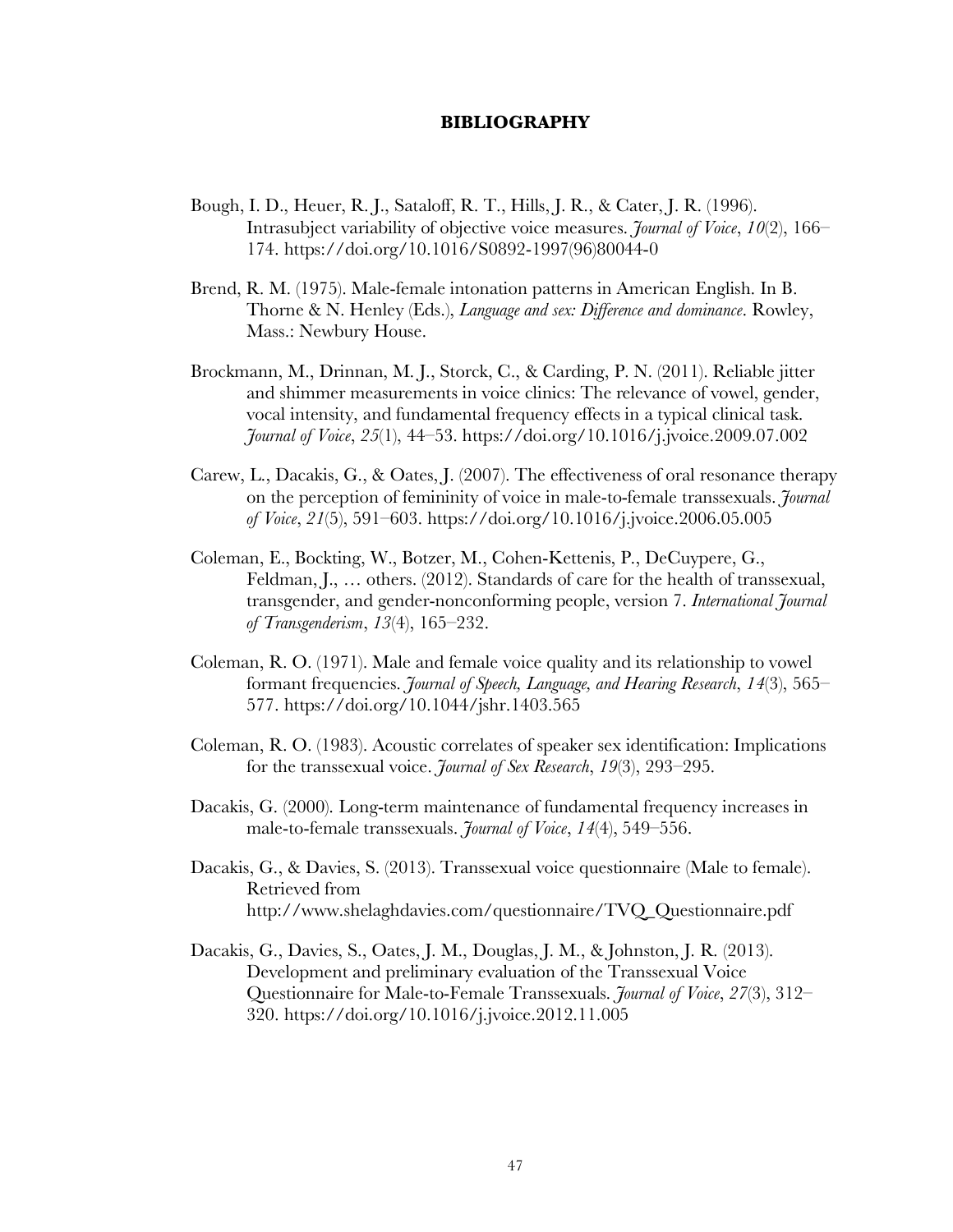- Dacakis, G., Oates, J. M., & Douglas, J. M. (2017). Further evidence of the construct validity of the Transsexual Voice Questionnaire (TVQ MtF) using principal components analysis. *Journal of Voice*, *31*(2), 142–148. https://doi.org/10.1016/j.jvoice.2016.07.001
- Davies, S. M. (2015). Exploring the validity of the Transsexual Voice Questionnaire for Male-to-Female Transsexuals. *Revue Canadienne D'orthophonie et D'audiologie*, *39*(1), 40–51.
- Gelfer, M. P., & Bennett, Q. E. (2013). Speaking fundamental frequency and vowel formant frequencies: Effects on perception of gender. *Journal of Voice*, *27*(5), 556–566. https://doi.org/10.1016/j.jvoice.2012.11.008
- Gelfer, M. P., & Schofield, K. J. (2000). Comparison of acoustic and perceptual measures of voice in male-to-female transsexuals perceived as female versus those perceived as male. *Journal of Voice*, *14*(1), 22–33.
- Gorham-Rowan, M., & Morris, R. (2006). Aerodynamic analysis of male-to-female transgender voice. *Journal of Voice*, *20*(2), 251–262. https://doi.org/10.1016/j.jvoice.2005.03.004
- Hancock, A. B., Krissinger, J., & Owen, K. (2010). Voice Perceptions and Quality of Life of Transgender People. *Journal of Voice*, *25*(5), 553–558. https://doi.org/10.1016/j.jvoice.2010.07.013
- Hancock, A. B., & Pool, S. F. (2017). Influence of listener characteristics on perceptions of sex and gender. *Journal of Language and Social Psychology*, *36*(5), 599–610. https://doi.org/10.1177/0261927X17704460
- Hancock, A., Colton, L., & Douglas, F. (2014). Intonation and gender perception: Applications for transgender speakers. *Journal of Voice*, *28*(2), 203–209. https://doi.org/10.1016/j.jvoice.2013.08.009
- Hardy, T. L. D., Boliek, C. A., Wells, K., Dearden, C., Zalmanowitz, C., & Rieger, J. M. (2016). Pretreatment acoustic predictors of gender, femininity, and naturalness ratings in individuals with male-to-female gender identity. *American Journal of Speech-Language Pathology*, *25*(2), 125–137. https://doi.org/10.1044/2015\_AJSLP-14-0098
- Hillenbrand, J. M., & Clark, M. J. (2009). The role of f 0 and formant frequencies in distinguishing the voices of men and women. *Attention, Perception, & Psychophysics*, *71*(5), 1150–1166. https://doi.org/10.3758/APP.71.5.1150
- Hirsch, S., & Gelfer, M. P. (2012). Resonance. In R. K. Adler, S. Hirsch, & M. Mordaunt (Eds.), *Voice and communication therapy for the transgender/transsexual client: A comprehensive clinical guide* (2nd ed., pp. 225–248). San Diego, CA: Plural.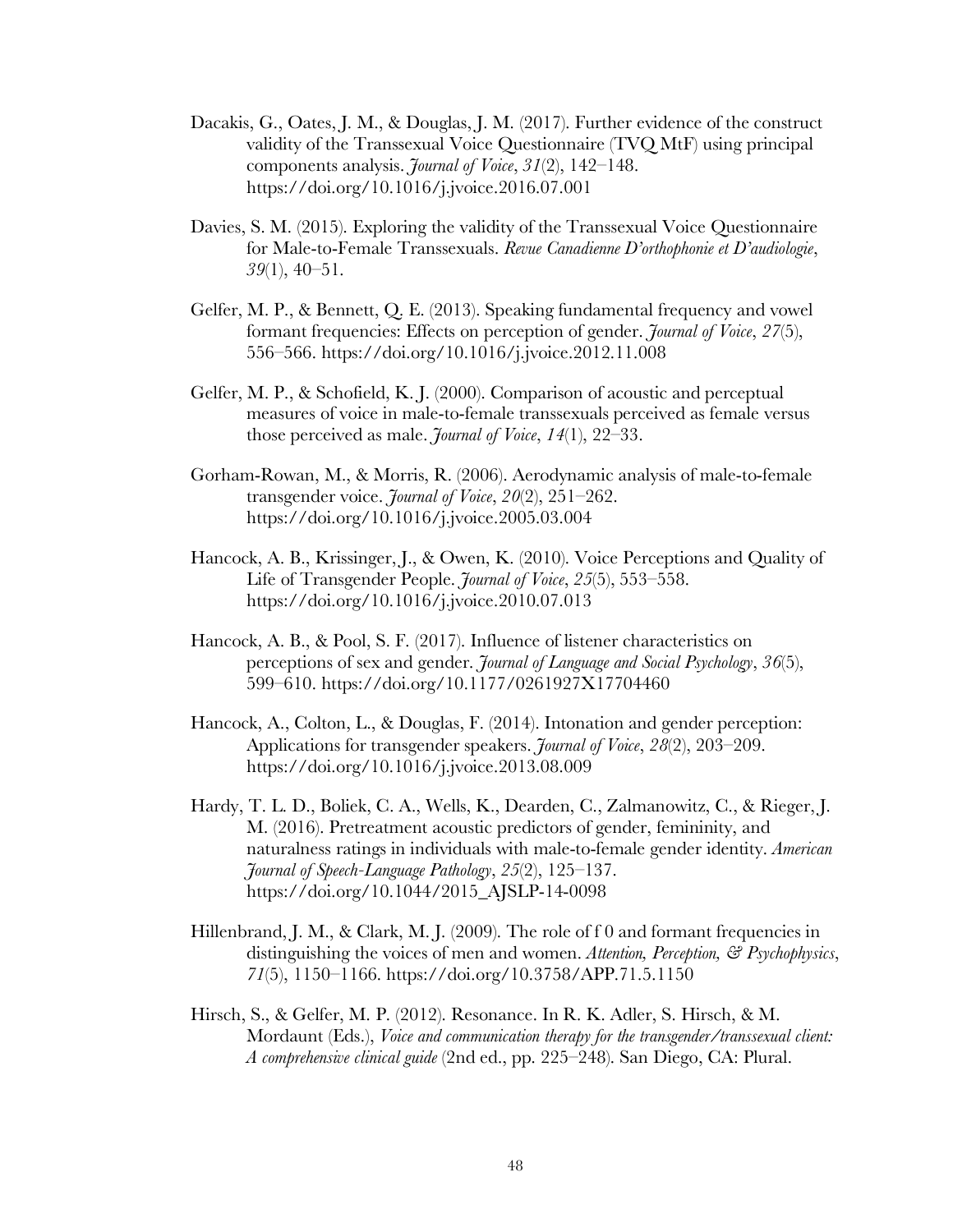- Hollien, H., Hollien, P. A., & de Jong, G. (1997). Effects of three parameters on speaking fundamental frequency. *The Journal of the Acoustical Society of America*, *102*(5), 2984–2992. https://doi.org/10.1121/1.420353
- Hollien, H., & Shipp, T. (1972). Speaking fundamental frequency and chronologic age in males. *Journal of Speech, Language, and Hearing Research*, *15*(1), 155–159. https://doi.org/10.1044/jshr.1501.155
- Holmberg, E. B., Oates, J., Dacakis, G., & Grant, C. (2010). Phonetograms, aerodynamic measures, self-evaluations, and auditory perceptual ratings of male-to-female transsexual voice. *Journal of Voice*, *24*(5), 511–522. https://doi.org/10.1016/j.jvoice.2009.02.002
- Kasama, S. T., & Brasolotto, A. G. (2007). Vocal perception and life quality. *Pró-Fono Revista de Atualização Cientifica*, *19*(1), 19–28.
- Kayajian, D. (2005). *The perceptions of individuals who are male-to-female transsexuals/transgendered regarding voice, voice feminization, and non-verbal communication.* Unpublished master's thesis, College of Saint Rose, Albany, NY.
- Kimble, C. E., & Seidel, S. D. (1991). Vocal signs of confidence. *Journal of Nonverbal Behavior*, *15*(2), 99–105. https://doi.org/10.1007/BF00998265
- Klatt, D. H., & Klatt, L. C. (1990). Analysis, synthesis, and perception of voice quality variations among female and male talkers. *The Journal of the Acoustical Society of America*, *87*(2), 820–857. https://doi.org/10.1121/1.398894
- McNeill, E. J. M., Wilson, J. A., Clark, S., & Deakin, J. (2008). Perception of voice in the transgender client. *Journal of Voice*, *22*(6), 727–733. https://doi.org/10.1016/j.jvoice.2006.12.010
- Oates, J. M., & Dacakis, G. (1997). Voice change in transsexuals. *Venereology*, *10*, 178– 187.
- Owen, K., & Hancock, A. B. (2010). The role of self- and listener perceptions in femininity in voice therapy. *International Journal of Transgenderism*, *12*(4), 272–284. https://doi.org/10.1080/15532739.2010.550767
- Pasricha, N., Dacakis, G., & Oates, J. (2008). Communicative satisfaction of male-tofemale transsexuals. *Logopedics Phoniatrics Vocology*, *33*(1), 25–34. https://doi.org/10.1080/14015430701514500
- Sheskin, D. (2003). *Handbook of parametric and nonparametric procedures* (3rd ed.). Boca Raton: Chapman & Hall/CRC.
- Stoicheff, M. L. (1981). Speaking fundamental frequency characteristics of nonsmoking female adults. *Journal of Speech and Hearing Research*, *24*(3), 437–441.